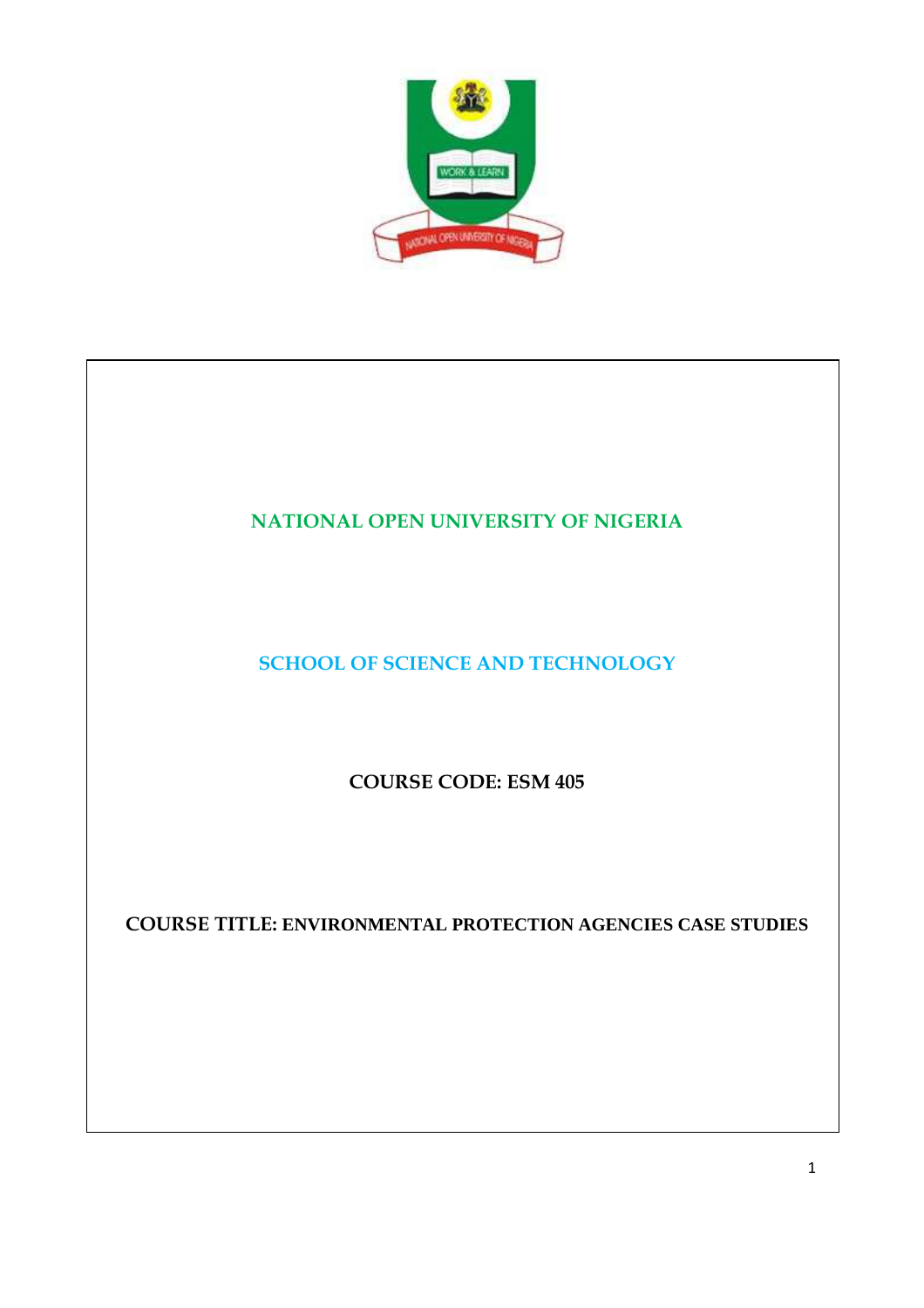

**MAIN COURSE** 

# **ESM 405 ENVIRONMENTAL PROTECTION AGENCIES CASE STUDIES**

Course Developer/Writer:

Ms. Medupin Cecilia, School of Science & Technology, National Open University of Nigeria

&

Mr. Adedoyin K.S. Lasisi Ministry of the Environment, Lagos State, Nigeria

Programme Leader: Prof. K.T Obidairo School of Science & Technology, National Open University of Nigeria

| Course Coordinator: | Medupin Cecilia                     |
|---------------------|-------------------------------------|
|                     | School of Science & Technology,     |
|                     | National Open University of Nigeria |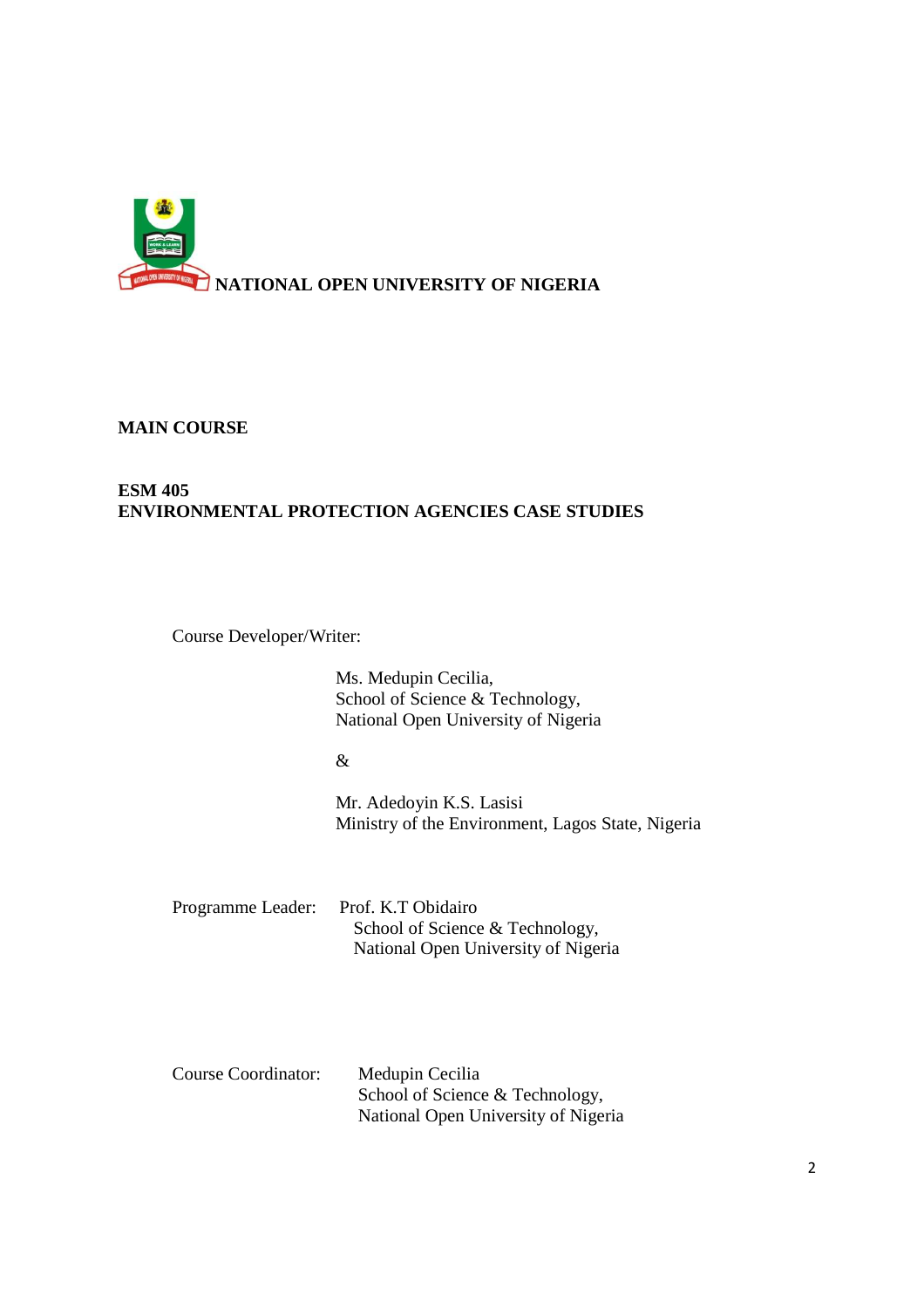

National Open University of Nigeria **Headquarters** 14/16 Ahmadu Bello Way Victoria Island Lagos

Abuja Office No. 5 Dar es Salaam Street Off Aminu Kano Crescent Wuse II, Abuja Nigeria

e-mail: centralinfo@nou.edu.ng URL: www.nou.edu.ng

Published by National Open University of Nigeria

Printed

ISBN:

All Rights Reserved

Printed by: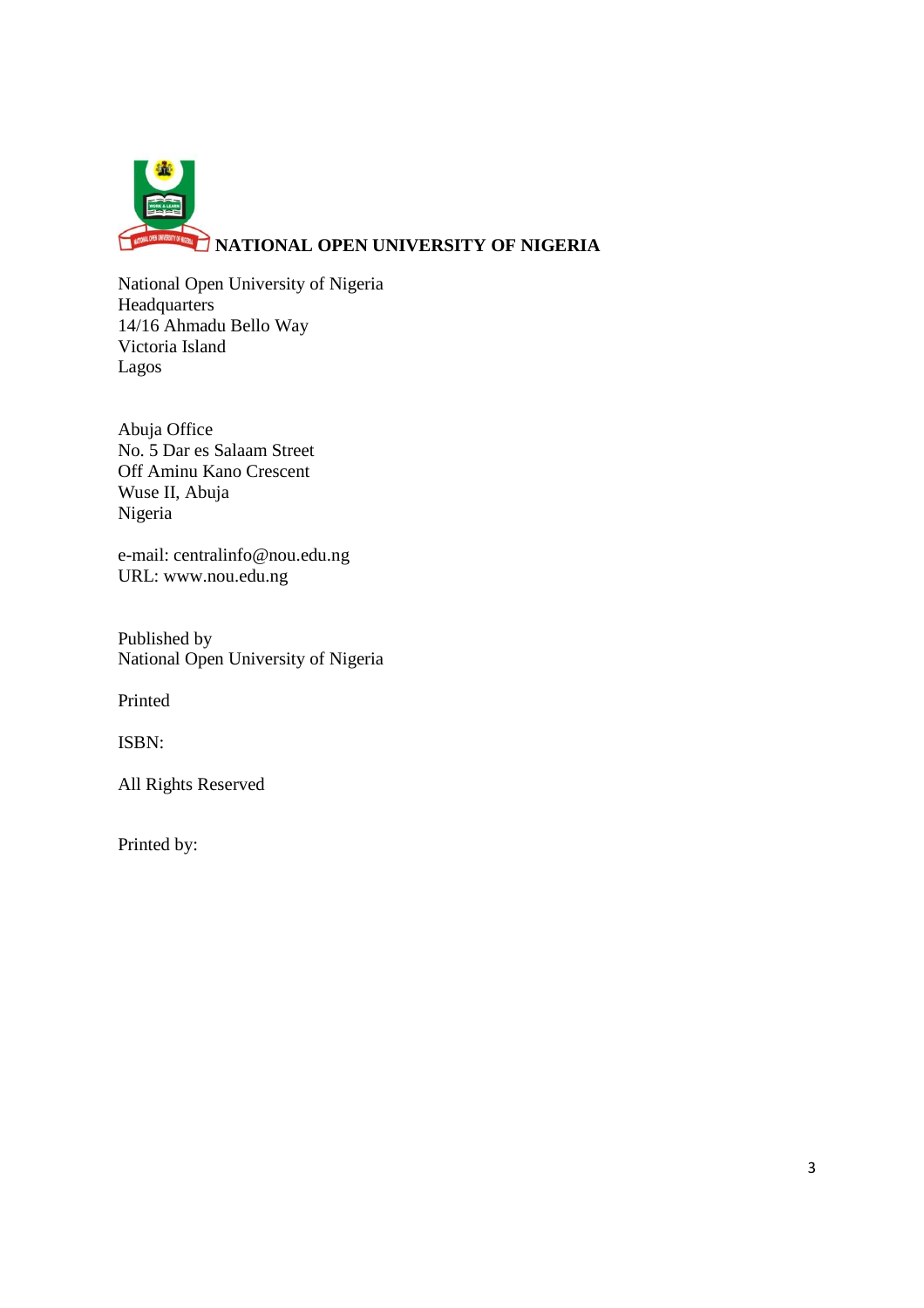## **CONTENTS PAGE**

#### **Module 1: Environmental Protection**

UNIT 1: Definition of Terms UNIT 2: Concept of Environmental Protection UNIT3: History of Environmental Protection

## **Module 2: Environmental Protection Agencies**

Unit 1: Role of Environmental Protection Agency

Unit 2: Environmental Protection Agencies in selected countries

## **Module 3: Environmental Laws/Regulations**

Unit 1: Overview of Environmental Laws and regulations

Unit 2: Nigerian Environmental Laws/Regulations

#### **Module 4: Case studies**

- Unit 1: Environmental Impact Statement: 105 KM Highway Corridor in the State of Durango, Mexico
- Unit 2: Environmental Appraisal of Bodhghat Hydroelectric Development Project
- Unit 3: Case study of EIA of Midlands Dam Project, Mauritius

Unit 4: Case study of an EIA in Finland, development of Highway 1 (E18)

Unit 5: EAR Case Study on Post-Construction Environmental Impact Audit Study of Kali Gandaki "A" Hydroelectric Project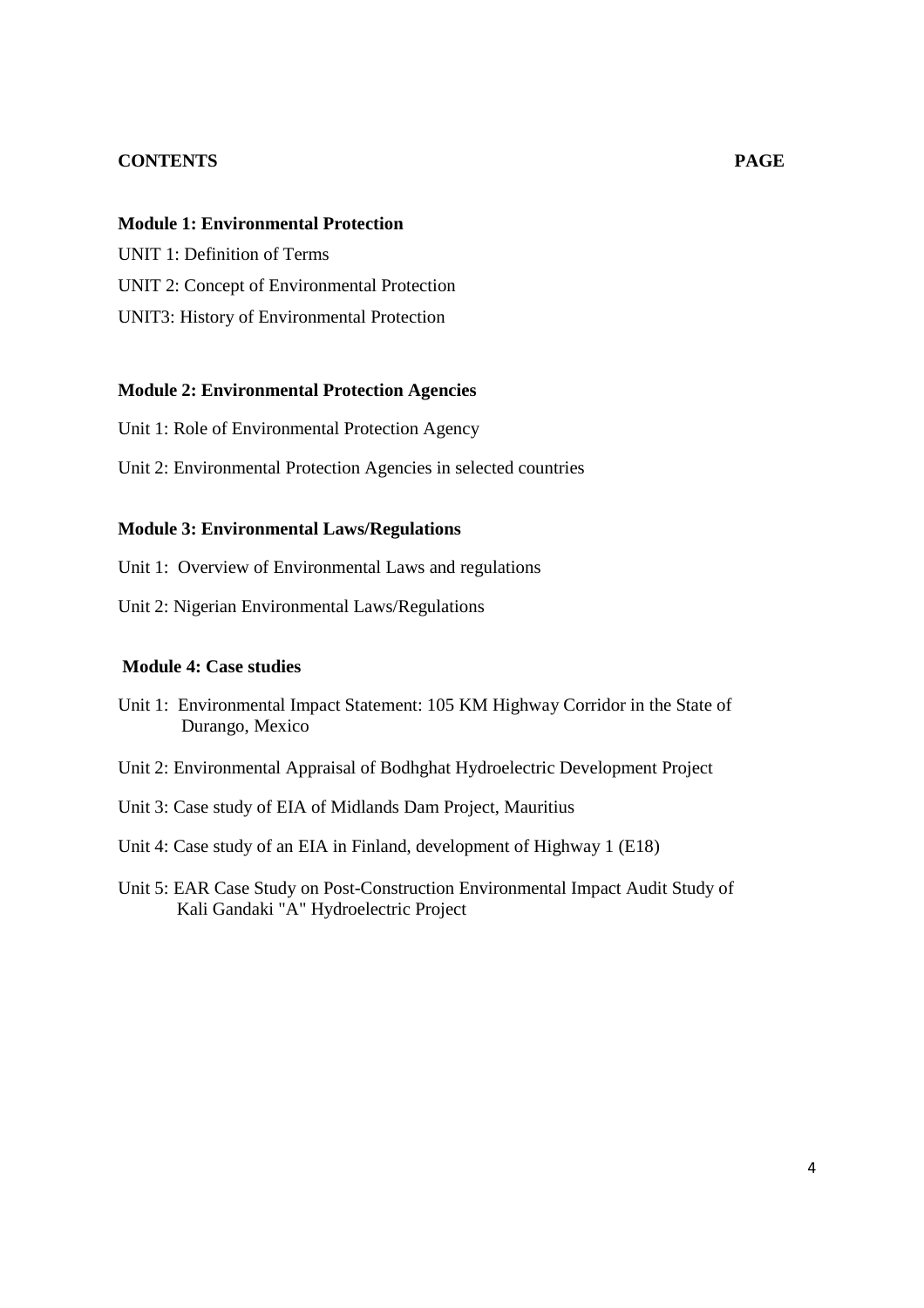# **MODULE ONE: Environmental Protection**

**UNIT 1: Definition of Terms UNIT2: Concept of Environmental Protection UNIT3: History of Environmental Protection** 

#### **UNIT 1: Definition of Terms**

#### **1.0 INTRODUCTION**

You leave in a place, relate with people, perform various activities where you live, you eat, drink, excrete, breathe, move about either on foot or by some means of transportation, deposit waste etc. So, when you reside in a place that is comfortable, you are happier and able to think amongst other activities which are of immense benefit to all. This unit starts by exposing you to basic issues in this course; such as environment, environmental protection, and environment protection agency. Thereafter, the key concept which is environmental protection agency will be elaborated.

#### 2.0 **OBJECTIVES**

At the end of this unit, you are expected to be able to;

- (i) Define an environment
- (ii) Explain the concept of environmental protection
- (iii) List the benefits of environmental protection agencies

#### **3.0 DEFINITION OF BASIC CONCEPTS**

### **3.1 ENVIRONMENT**

#### **What is an environment?**

Various definitions have been given to the concept of environment. The definitions given could be based on the type of environment being described e.g. social, economic, physical, climatic, religious etc. In the context of biology, some definitions have been given below:

- 1. Environment is the surrounding atmosphere or condition for existence.
- 2. Environment is an essential natural process or an outcome of occurrence.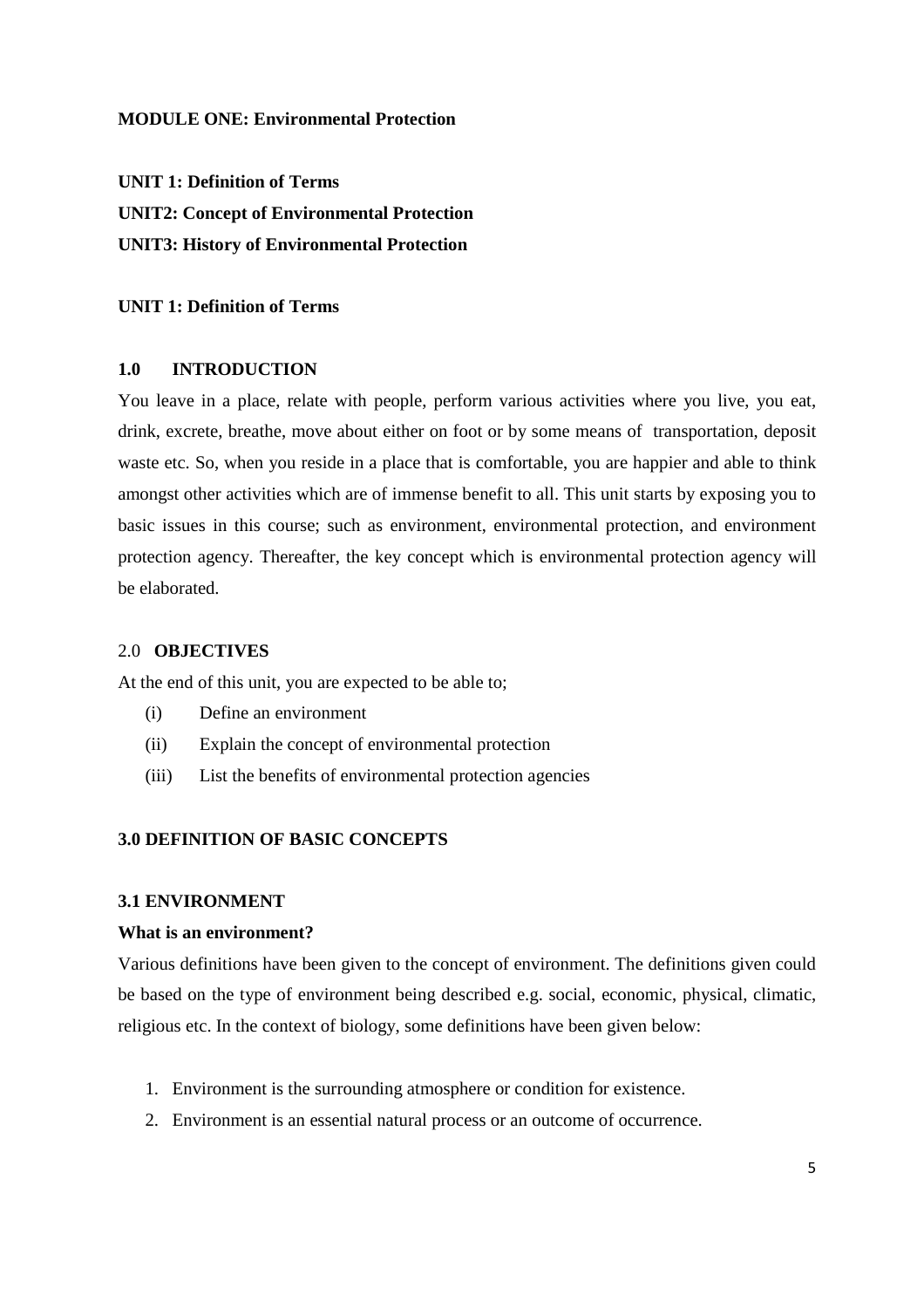- 3. Environment is the totality of circumstances surrounding an organism or group of organisms, especially:
	- a. The combination of external physical conditions that affect and influence the growth, development, and survival of organisms
	- b. The complex of social and cultural conditions affecting the nature of an individual or community.
- 4. Environment comprises all of the biotic and abiotic factors that act on an organism, population, or ecological community and influence its survival and development. Biotic factors include the organisms themselves, their food, and their interactions. Abiotic factors include such items as sunlight, soil, air, water, climate, and pollution. Organisms respond to changes in their environment by evolutionary adaptations in forms and behaviour.

From the various definitions, we could see that generally, the environment encompasses all that is living and non-living, their relationships and how man is affected by these relationships. It is also important to note that if our environment is to be good and fit for living for present and for future generations, there is the need for the environment to be protected. This is defined in the Brundltand's definition of sustainable. In this next session, you will learn the importance of environmental protection.

Definition of environmental protection

Environmental protection is a practice of protecting the environment, an individual, organization from harm or from degradation, for the benefit of the natural environment and (or) humans. Due to the increased pressures of population and new technological advancement, industrial revolution, the physical environment and the biological life forms are being degraded (i.e. the built environment and the natural environment), sometimes permanently. The biophysical environment is the complex of biotic, climatic, and edaphic factors that act upon an organism and determine its form and survival, and how it adapts itself in the process. If the influence of the factors mentioned above influence the biophysical environment, it is pertinent to establish the sustainability of the environment and also determine the level of pressure and activity placed on it by man.

Other definitions: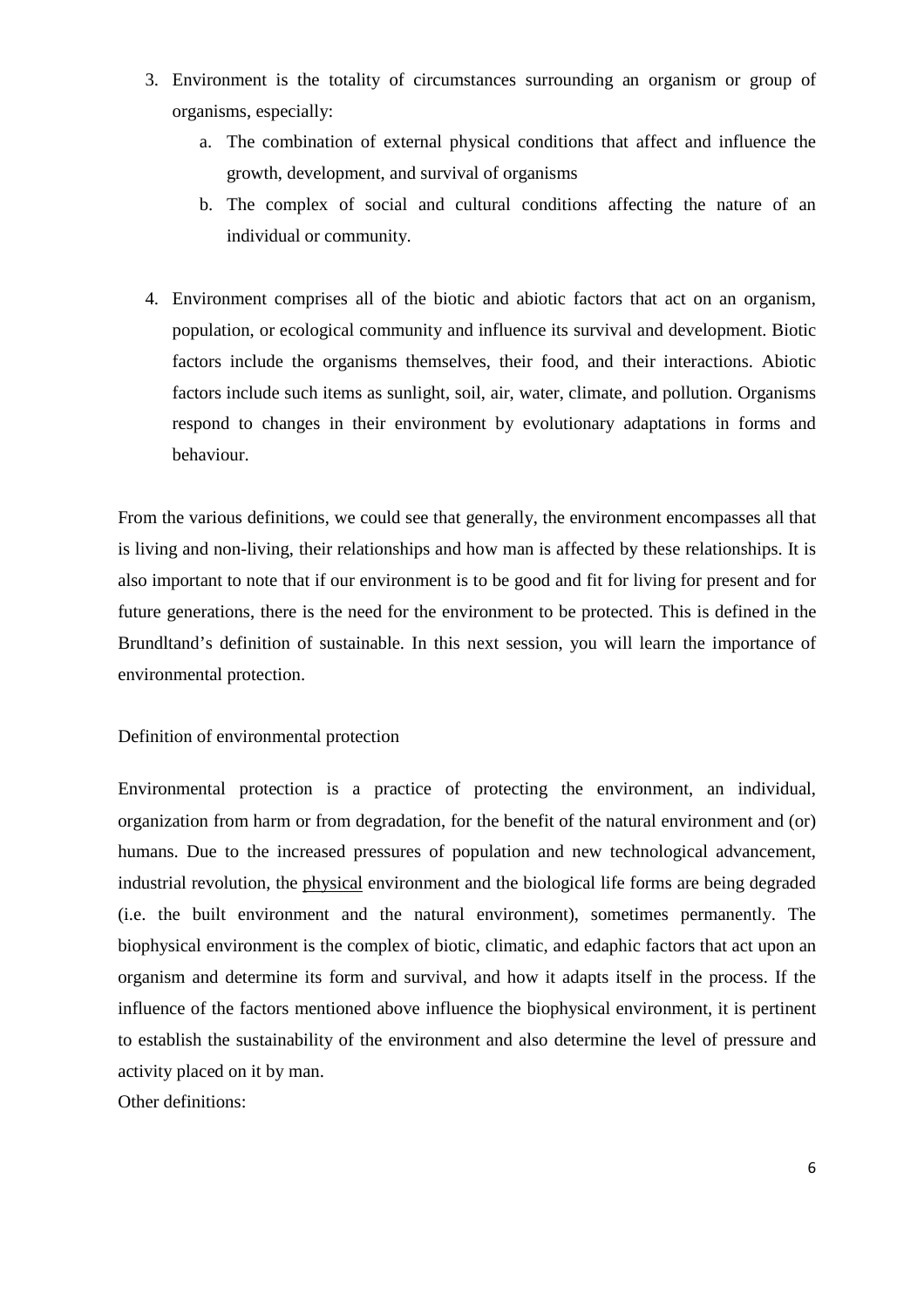- $\checkmark$  Environmental protection is a practice of protecting the environment, on individual, organisational or governmental level, for the benefit of the natural environment and (or) humans.
- The environmental movement, a term that includes the conservation and green movements, is a diverse scientific, social, and political movement for addressing environmental issues.
- $\checkmark$  A review of the government's success in tackling pollution, and scenes of ongoing public and private efforts to protect the environment by preventing pollution and recycling waste.
- $\checkmark$  means taking an action, or a relinquishment from an action that facilitates reservation or restoration of natural balance

## **4.0 CONCLUSION**

The protection of the environment is important for the healthy state of a place. The protection of the wildlife, forests, land, air and water will enhance the state if the environment for future

#### **5.0 SUMMARY**

In this unit, you have learnt about the various definitions of the environment and environmental protection.

## **6.0 TUTOR MARKED ASIGNMENT**

- a. In your own words, how would you define the environment?
- b. Why does the environment need to be protected?

## **7.0 REFERENCES AND OTHER MATERIALS**

en.wikipedia.org/wiki/Environmental\_Protection (assessed Sept 2011) www.mofa.go.jp/j\_info/japan/video/pamph.html(assessed Sept 2011) www.mos.gov.pl:1092/english/docs/Definitions\_gb.doc (assessed Sept 2011)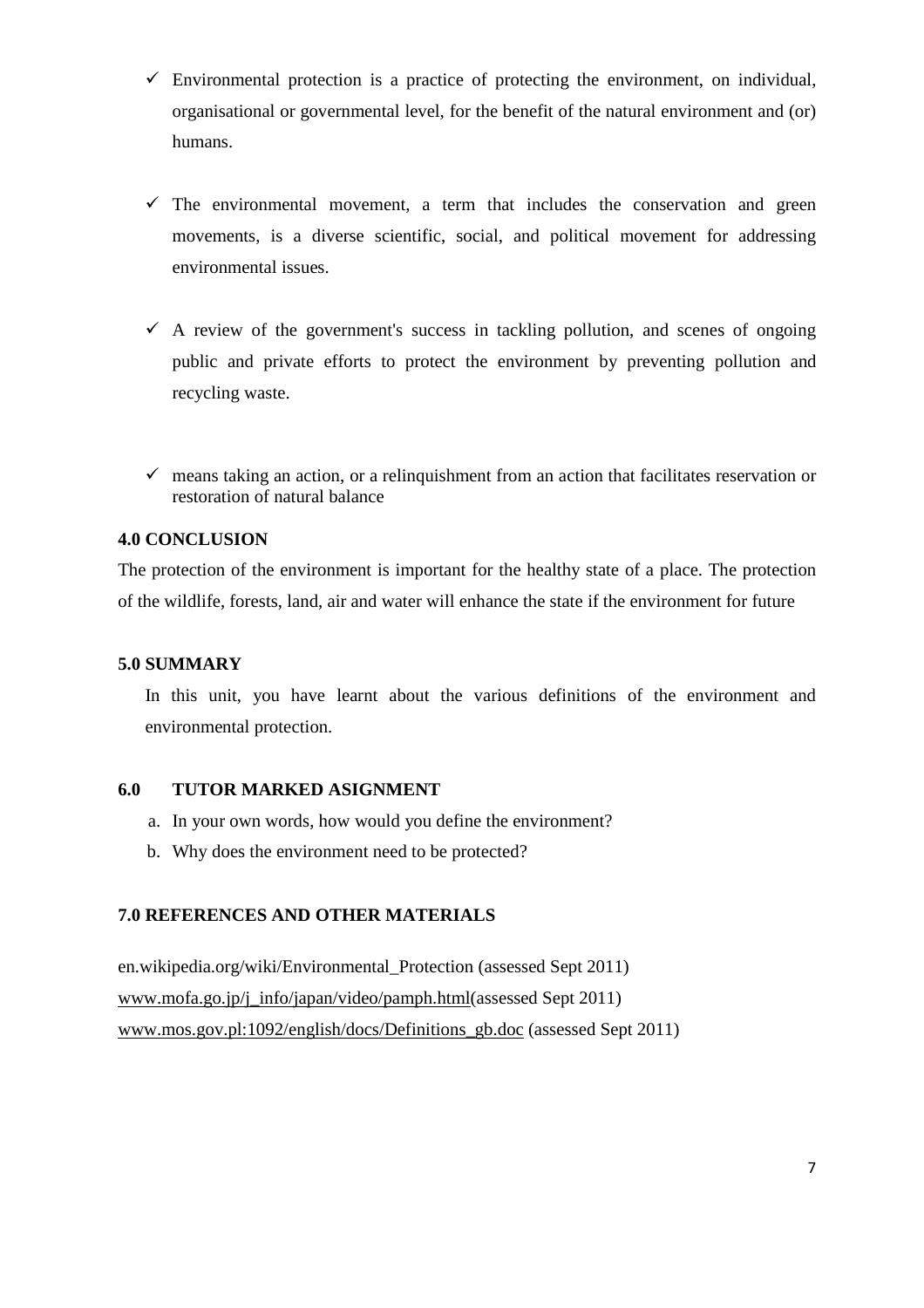# **UNIT 2: CONCEPT OF ENVIRONMENTAL PROTECTION**

# **1.0 INTRODUCTION**

Following the understanding of the environment and environmental protection from unit 1, we now go in depth to understand the concept of environmental protection which will be discussed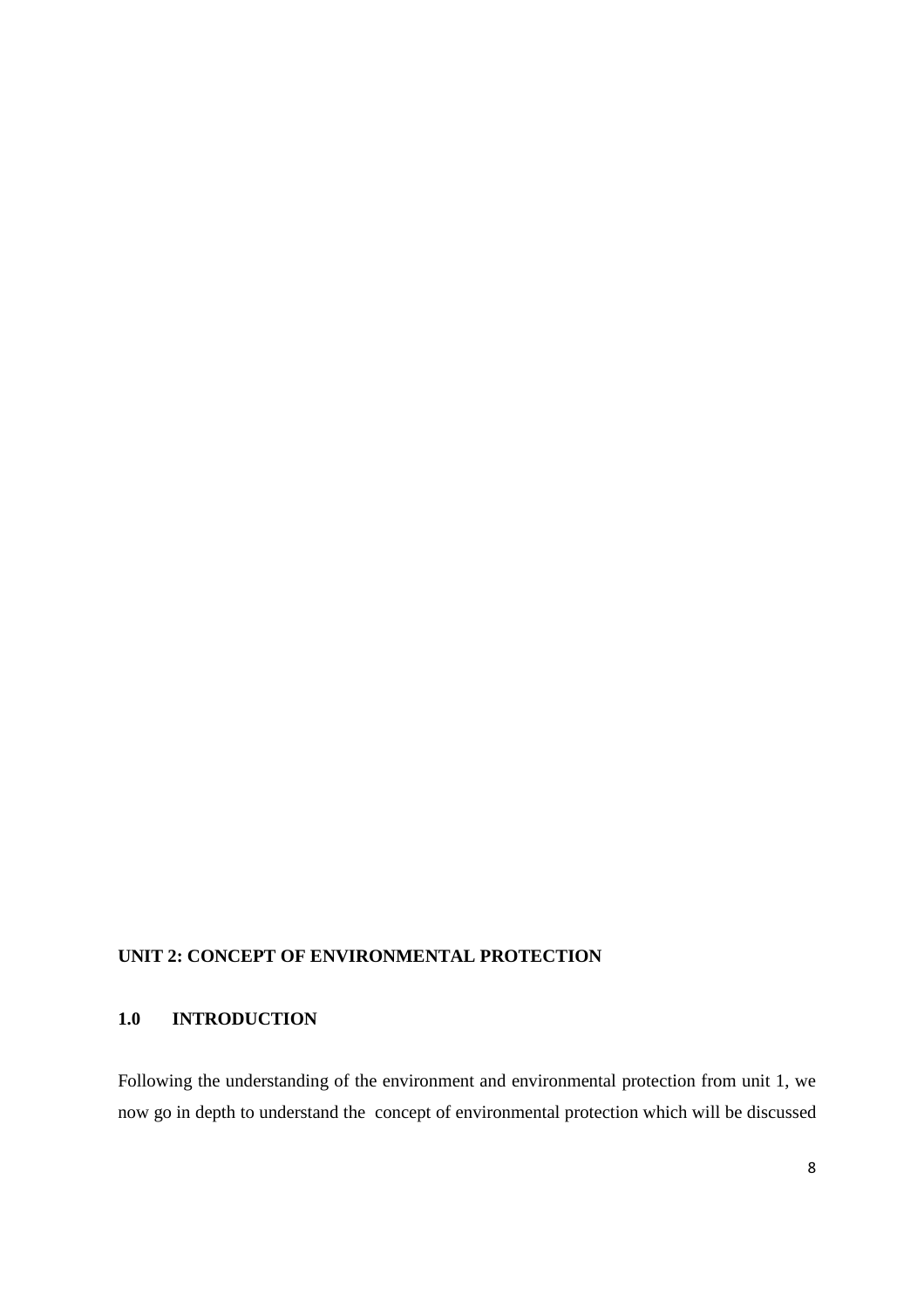in this unit. The reasons why land, air, water, biodiversity and humans need to be protected are explained.

## 2.0 **OBJECTIVES**

At the end of this unit, you should be able to:

- Define environmental protection
- Give reasons why the environment needs to be protected
- Outline some basic ways of protecting the environment

## **3.1 ENVIRONMENTAL PROTECTION**

**Environmental protection** is a practice of caring for the environment, on individual, organizational or governmental levels, for the benefit of the natural environment and future generations. Following the increase in global population, the demand for natural resources increases and consequently pollution increases. When this happens, there is environmental degradation, which could be temporal or permanent. The degradation of land, air or water has continued to generate conflicts among various communities in various regions all over the world, in areas where there were no alternatives to environmental management or there were no structures in order to provoke environmental protection. This could be seen in the case of the Niger Delta region of Nigeria where agricultural practices have grounded over the years as a result of effluent/gaseous discharges released into the environment from oil and gas industries operating within the region.

Furthermore, there are other numerous industries that churn out into the atmosphere, greenhouse gases, hazardous wastes, other types of waste (e.g. packaging, agricultural, construction) toxic pollutants, radioactive waste materials, chemical components of various types (organic and inorganic) that have left the state of the environment worse off that it normally should be.

Urbanization has cumulated pollution activities leading to deforestation, bush burning, over abstraction of resources, non-protection of biodiversity leading to their extinction, and unsustainable practices such as bush burning, over abstraction of mineral resources to mention a few environmental degradation issues. This goes to show that protecting the environment means more than preventing pollution and cleaning up litter. It is also about ensuring that businesses continue to improve their manufacturing practices which include product design,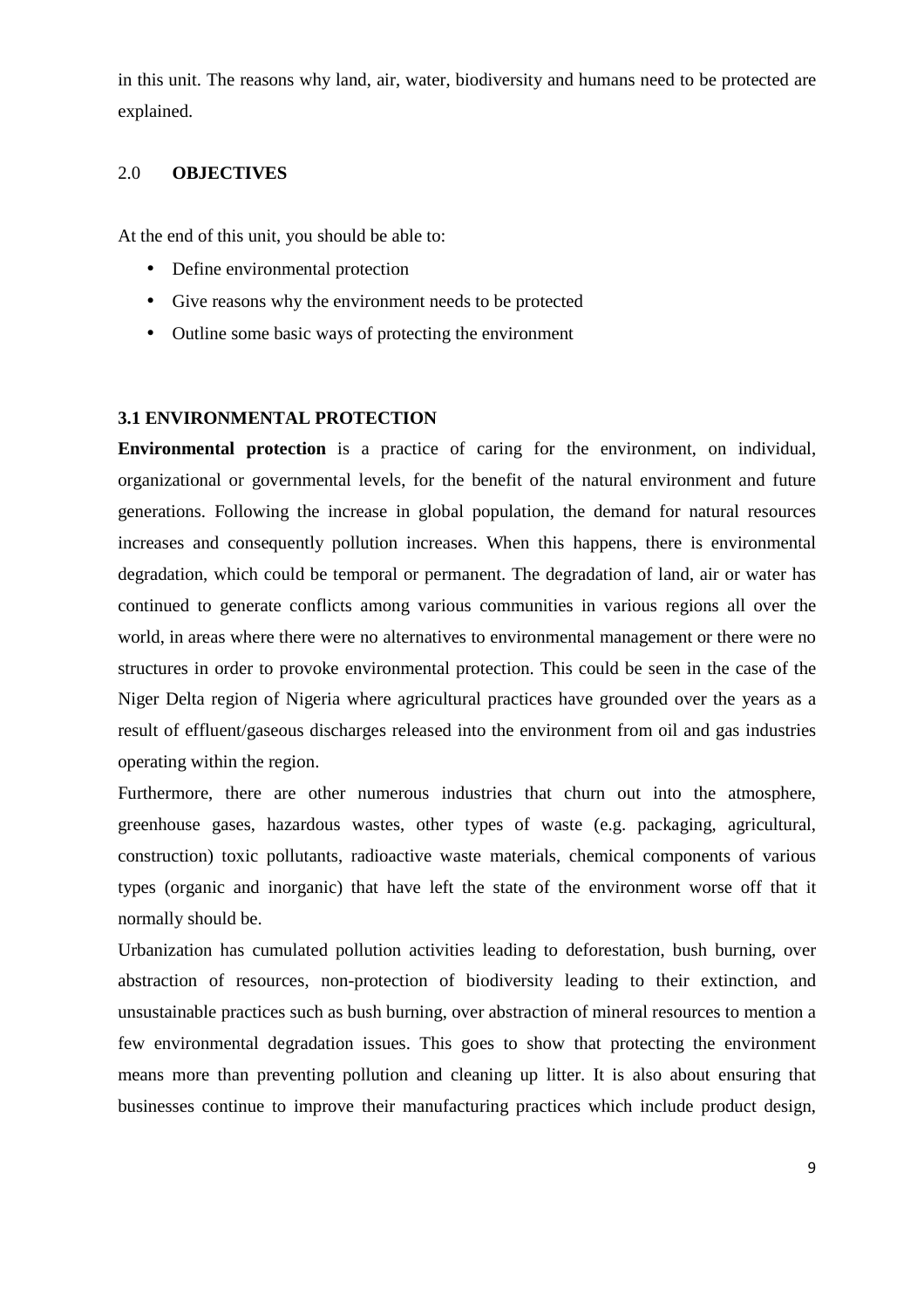technology and operations. In this way, businesses can reduce their pollutants while also cutting costs and improving productivity through this way.

UNPO defines environmental protection as a means to protect and preserve (indigenous) peoples' natural habitat and resources in order to safeguard the unique and independent cultures from threats posed by 'development', oppressive regimes and environmental degradation. The concept behind environmental protection entails the close relationship between a society and its natural environment. The interactions between the environment and the people create a unique web of interdependent connections that in turn create a distinct ecosystem.

#### **Benefits of environmental protection**

- Minimizes decay of natural and social environment
- It aims to reduce poverty
- Reduces disharmony/conflict in the community

In most countries, a lot of money has been spent on protecting the environment following governmental regulations, environmental rights' groups and individual/community efforts.

Primary and manufacturing industries spent \$6.8 billion on environmental protection in 2002— 24% more than in 2000. This increase was partly driven by new environmental regulations and industries' efforts to reduce pollutants like GHG emissions.

Businesses spent just over \$1 billion to reduce GHG emissions in 2002. The oil and gas industry led the spending at \$245 million, followed closely by the pulp, paper and paperboard industry, at \$242 million. The private sector invested \$428 million in 2002 for prevention and control of water pollution. It also spent \$1.5 billion to protect air quality—75% of that spending was by the oil and gas, electric power, and petroleum and coal products industries. Businesses invested \$1.4 billion in pollution prevention equipment, as well as \$907 million in pollution abatement and control systems for treating wastes.

In 2002/2003, the Canadian government spent \$6.9 billion on pollution abatement and control systems, of which \$2.9 billion went to sewage collection and disposal and \$2.0 billion went to waste collection and disposal. Local governments spent 92% of these allocated expenditures.

The federal government spent another \$349 million, in 2003/2004, on research and development for pollution prevention and environmental protection—\$200 million more than it spent in 1995/1996 for this purpose.

### **3.0 CONCLUSION**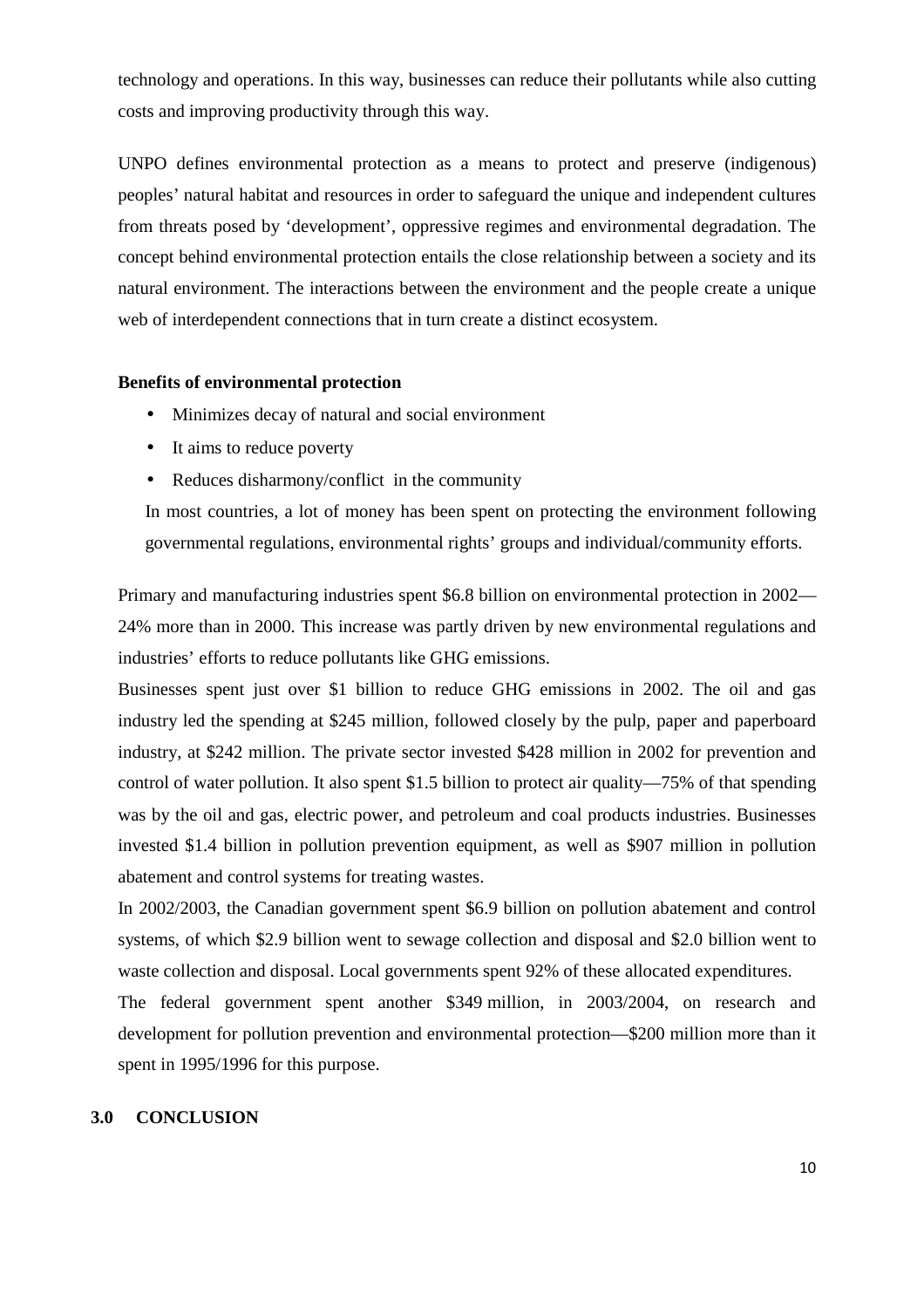The practice of taking care of the environment is not restricted to the government or to corporate organizations alone. Individuals and communities at various levels have the ability and the responsibility to cater for the environment in order to sustain it for the present and for the future generations.

## **5.0 SUMMARY**

We have learnt the various definitions of the environment and understood the concept of environmental protection and the benefits of protecting the environment.

#### **8.0 TUTOR MARKED ASSIGNMENT**

- 1. In your own words, define environmental protection.
- 2. What are the benefits of environmental protection?

## **9.0 REFERENCES AND OTHER MATERIALS**

en.wikipedia.org/wiki/Environmental\_Protection (assessed Sept 2011) www.mofa.go.jp/j\_info/japan/video/pamph.html(assessed Sept 2011) www.mos.gov.pl:1092/english/docs/Definitions\_gb.doc (assessed Sept 2011) http://www.environmental-protection.org.uk/(assessed Sept 2011)

#### **Unit 3 History of Environmental Protection**

#### **1.0 INTRODUCTION**

You will recall in unit 2 you how you learnt about the various definitions of environmental protection. In this unit, you will learn about its history and how various movements, individuals, human rights groups contributed to ensure that cases of environmental degradation were brought to the open. It is following these cases that policies/laws regarding environmental protection were enacted by governments and governmental bodies were set up to implement them.

#### 2.0 **OBJECTIVES**

At the end of this unit, you should be able to: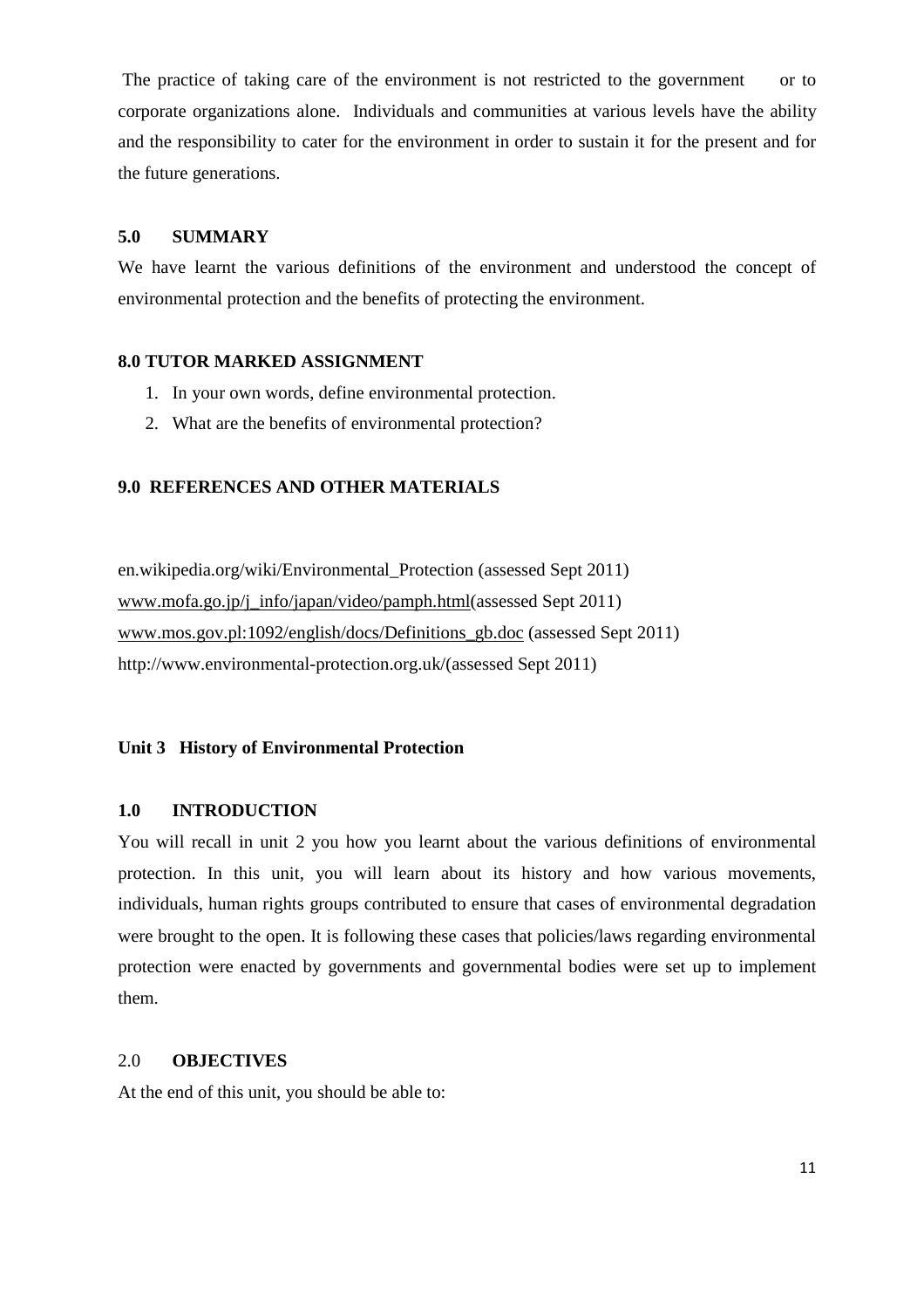- Give a brief history of environmental protection in the US
- List some environmental issues that led to the establishment of the environmental movements
- Identify some personalities whose perspectives on the environment are still being studied

## **3.0 History of Environmental Protection**

## **Brief Origin of Environmental Protection**

The concern for environmental protection occurred over the years in various forms and in numerous places throughout the world- including the Middle East and Europe. The concern came in the form of movements in response to various environmental pollution which co-opted members from the government, private individuals and various interest groups who will discuss the issues of air contamination, water contamination, soil contamination, solid waste mishandling, and environmental assessments of certain localities in the Middle East (Gari,2002).

In Europe, the Industrial Revolution gave rise to modern environmental pollution as it is generally understood today. The emergence of great factories and consumption of immense quantities of coal and other fossil fuels gave rise to unprecedented air pollution and the large volume of industrial chemical discharges added to the growing load of untreated human waste (Fleming et.al 2006). The first large-scale, modern environmental laws came in the form of the British Alkali Acts, passed in 1863, to regulate the deleterious air pollution (gaseous hydrochloric acid) given off by the Leblanc process, used to produce soda ash. Environmentalism grew out of the amenity movement, which was a reaction to industrialization, the growth of cities, and worsening air and water pollution.

In 1962, *Silent Spring* written by American Biologist Rachel Carson was published. The book cataloged the environmental impacts of the indiscriminate spraying of well known synthetic pesticide Dichlorophenyl tricholoroethane (DDT) in the US and questioned the logic of releasing large amounts of chemicals into the environment without fully understanding their effects on ecology or human health. The book suggested that DDT and other pesticides may cause cancer and that their agricultural use was a threat to wildlife, particularly birds (Carson, 1962). The resulting public concern led to the creation of the United States Environmental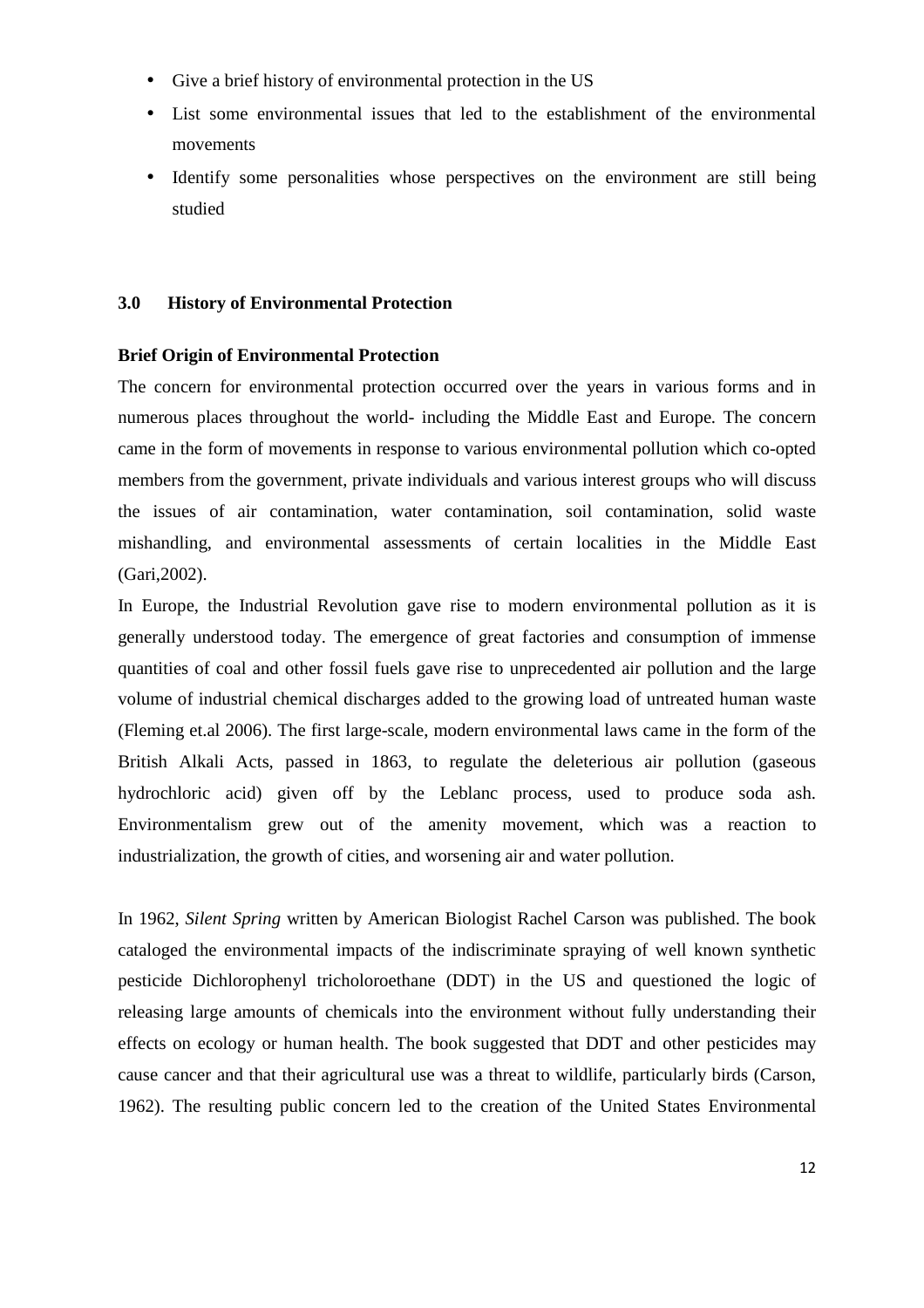Protection Agency in 1970. The Agency subsequently banned the agricultural use of DDT in the US in 1972. The limited use of DDT in disease vector control continues to this day in certain parts of the world and remains controversial. The book's legacy was to produce a far greater awareness of environmental issues and interest into how people affect the environment. With this new interest in environment came interest in problems such as air pollution and petroleum spills, and environmental interest grew. New pressure groups formed, notably Greenpeace and Friends of the Earth.

In the 1970s, the Chipko movement was formed in India; influenced by Mohandas Gandhi, they set up peaceful resistance to deforestation by literally hugging trees (leading to the term "tree huggers"). Their peaceful methods of protest and slogan "ecology is permanent economy" were very influential.

 Up until the late 1970s various environmental movements emerged and brought about changes in public policy and individual behaviours. Protection of natural resources is referred to as Environmental Conservation/Preservation.

On an international level, concern for the environment was the subject of a UN conference in Stockholm in 1972, attended by 114 nations. Out of this meeting developed UNEP (United Nations Environment Programme) and the follow-up United Nations Conference on Environment and Development in 1992. Other international organizations in support of environmental policies development include the European Environment Agency (EEA) and the Intergovernmental Panel on Climate Change (IPCC).

In the late  $19<sup>th</sup>$  century and early  $20<sup>th</sup>$  century, the costs of environmental negligence resulting in diseases as well as widespread air and water pollution, were exposed in the United States, and a wider awareness emerged following the Second World War. During this period, the environmental movement emerged bringing about Protectionists and Conservationists. The Protectionists wanted the land and nature left alone for its own sake while the Conservationists wanted to manage natural resources for human use.

During the 1950s and 1970s, series of environmental damage caused by anthropogenic activities were recorded including the oil tanker *Torrey Canyon* which went aground off the southwest coast of England in 1967; In 1969 oil spilled from an offshore well in California's Santa Barbara Channel; In 1971, the conclusion of a law suit in Japan drew international attention to the effects of decades of mercury poisoning on the people of Minamata Bay. (REF)

## **Nuclear Production**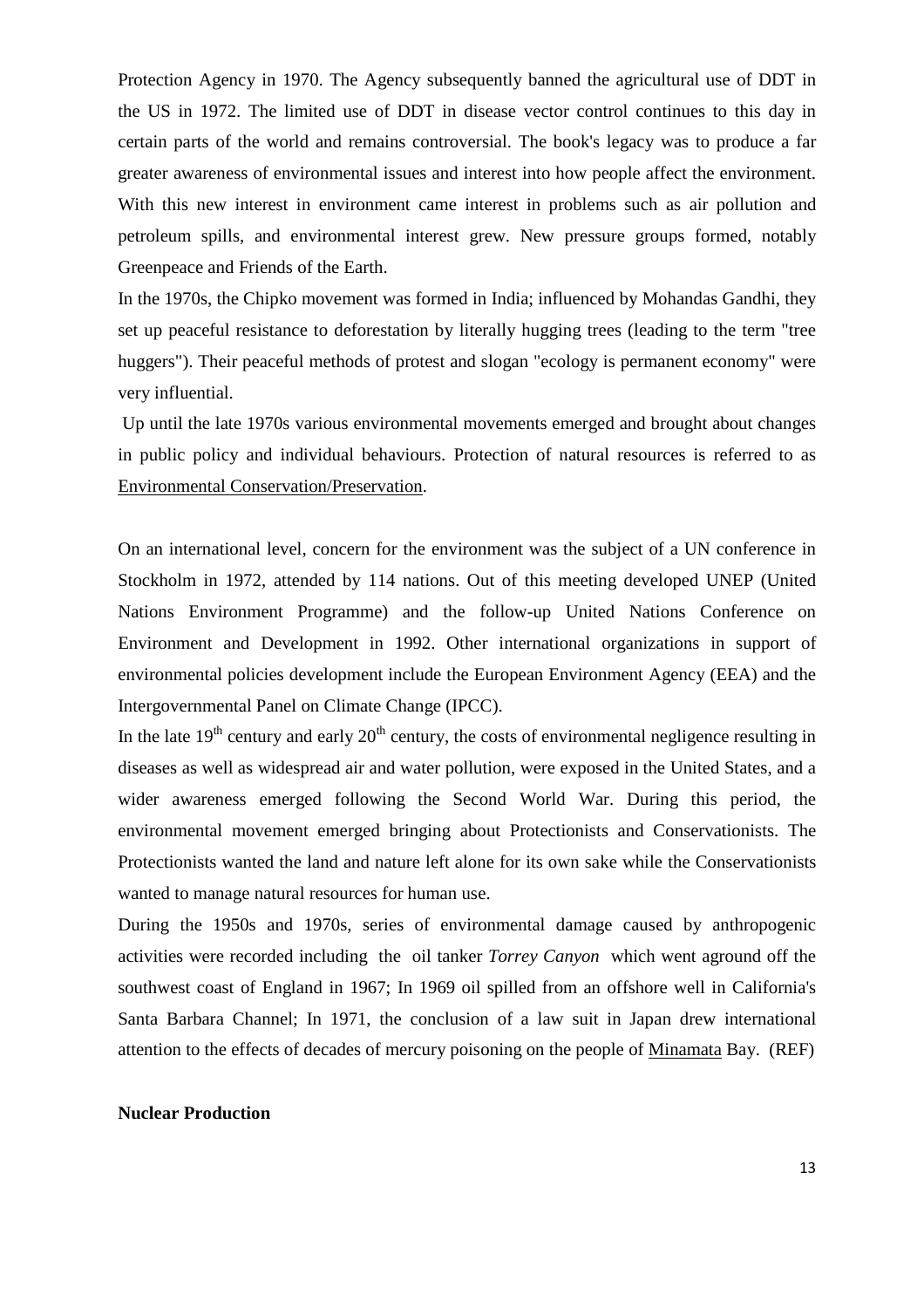Technological accomplishments such as nuclear proliferation provided new insights and reasons for concern over the Earth's seemingly small and unique place. Some nuclear accidents occurred at the Third Mile Island on 28 March 1979, the Chernobyl on 26 April 1986, the earthquake and nuclear crisis in Fukushima Daiichi Nuclear Power Station on 11 March 2011 which is still very fresh in the minds of all.

 A month after the earthquake, Nuclear officials put the nuclear crisis in Fukushima Daiichi Nuclear Power Station in the same category of severity as the Chernobyl disaster. (New York Times, 2011) According to various news reports, many Japanese and Western experts argued that inconsistent, non-existent, unenforced regulations played a role in the accident. Following the accident, the Japanese Government is looking to establish a "caution zone" of about 12-mile radius around the Nuclear Power plant and one which would be legally enforced.

#### Chernobyl Nuclear Explosion

The accident at the Chernobyl nuclear power plant occurred on 26 April 1986. The explosion and the fire released large quantities of radioactive contamination into the atmosphere, which spread over much of Western Russia and Europe. It is considered the worst nuclear power plant accident in history. The accident occurred during an experiment scheduled to test a potential safety emergency core cooling feature, which took place during the normal shutdown procedure. The nuclear accident had an impact on drinking water following high level of radioactivity particularly, Iodine, Caesium and Strontium even many weeks after the accident. Flora and fauna were also affected, most people suffered from acute radiation sickness. (REF) It is in following these challenges as a result of environmental degradation and the dearth of the ecosystem that led to the recognition of environmental protection by various governments and that understanding led to the placement of restraints on activities that caused environmental degradation.

#### History of Environmental Protection Agency in Nigeria

In Nigeria, environmental awareness/consciousness became public interest in 1988 when a German Ship, THE LINE, dumped toxic wastes at Koko fort in Delta State of Nigeria, before it was removed back to EURIPE in the same ship. Before the ship was moved back, series of deaths had been recorded and which were traced back to the containers bearing the toxic wastes. (REF)

The country was before this incident, ill-equipped to manage-such environmental crisis, as there were no institutional capacity and legislation to address such matters. Consequent upon the Koko toxic waste episode, was the promulgation of the Harmful waste Decree 42 of 1988,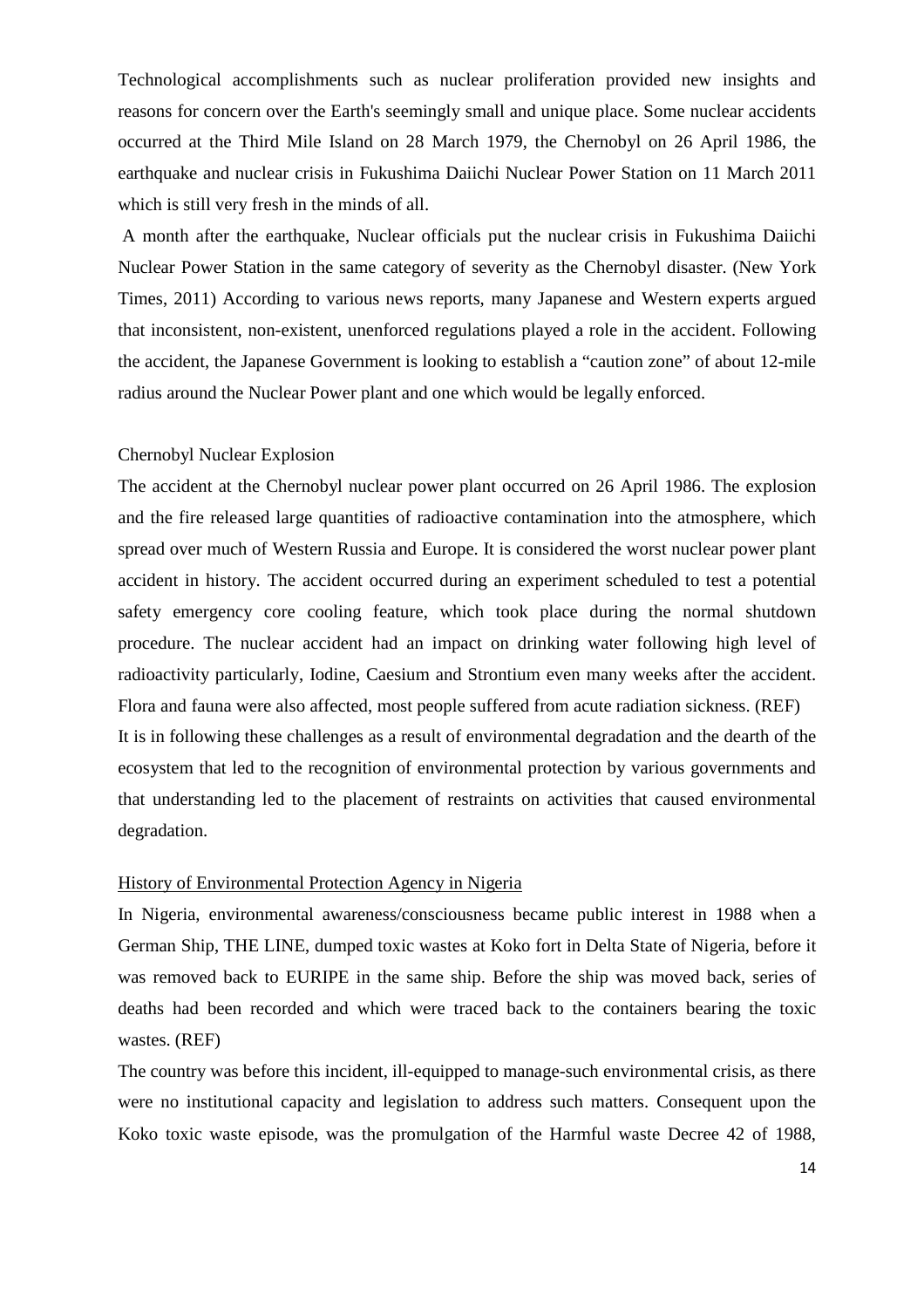which facilitated the establishment of the Federal Environmental Protection Agency (FEPA) through Decree 58 of.1988 and 59 (amended) of 1992. FEPA was charged with the overall responsibility for environmental management and protection. It is on record that by the establishment of FEPA, Nigeria became the first African country to establish a national institutional mechanism for environmental protection. FEPA and other relevant Departments in other Ministries were merged to form the Federal Ministry of Environment in 1999, but without an appropriate enabling law on enforcement issues. This situation however, created a vacuum in the effective enforcement of environmental laws, standards and regulations in the country.

## **4.0 CONCLUSION**

The history of environmental protection is necessary in order to appreciate the works that were done in the past by various people at various times and in various circumstances. It sets up a forum by which precedents can be built and new studies made. It also creates an avenue for future research and development.

#### **5.0 SUMMARY**

In this unit, you have learnt about the brief history of environmental protection and the contributions made by various individuals or groups to the establishment of the concept of environmental protection. You have also learnt that environmental protection came to be, as a result of the contributions of willing and committed individual with a strong moral ethic on the environment who were capable of bringing to light the dangers caused the land, air, water and human beings.

## **6.0 TUTOR MARKED ASIGNMENTS**

- a) Give a brief history of environmental protection in the US
- b) List some environmental issues that led to the establishment of the environmental movements

# **7.0 REFERENCE**

- 1. Carson, Rachel (2002) [1st. Pub. Houghton Mifflin, 1962]. *Silent Spring*. Mariner Books. ISBN 0-618-24906-0.
- 2. New York Times (2011) http://topics.nytimes.com/top/news/international/countriesandterritories/japan/index.htm l)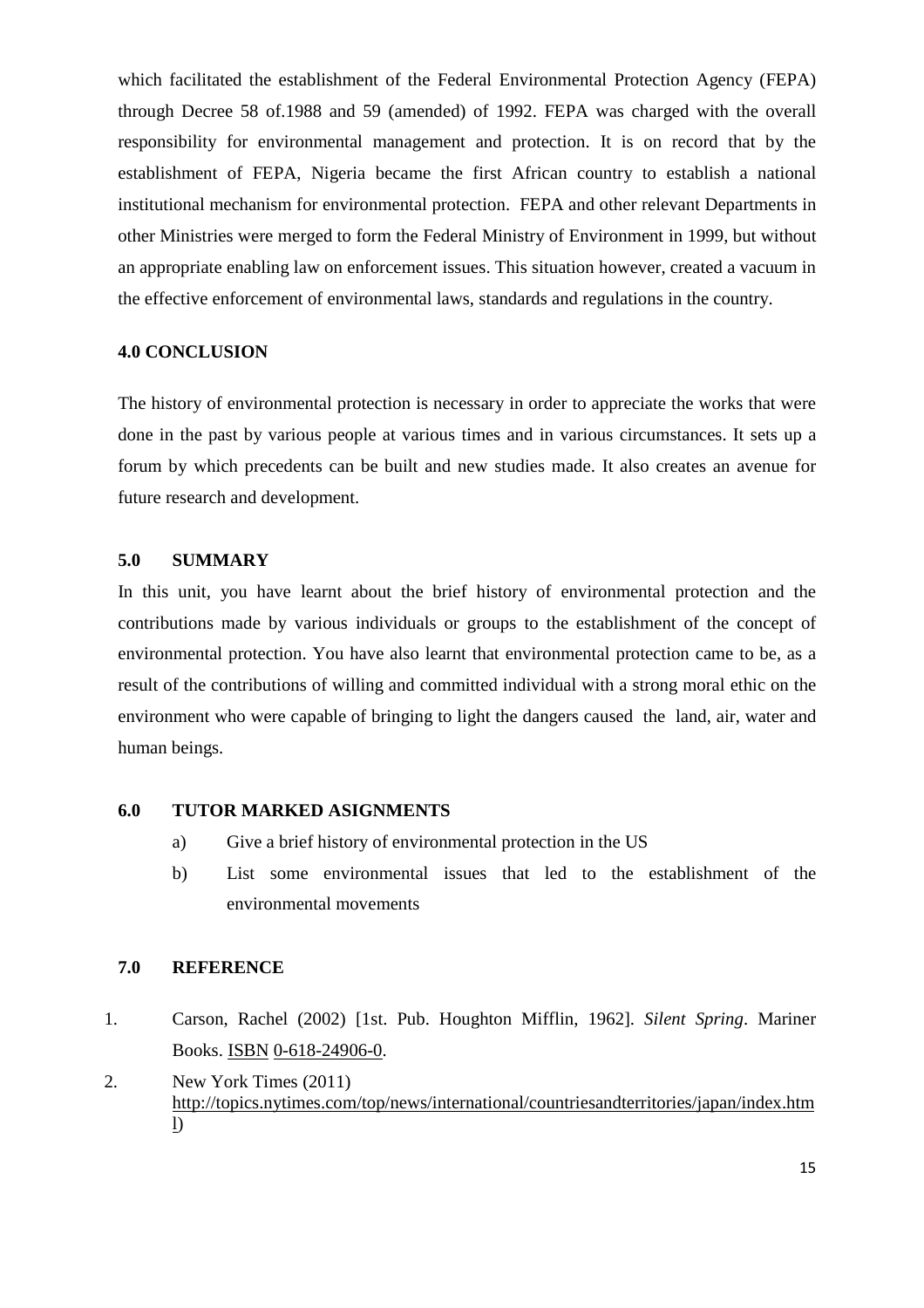# 3. www.wikipedia.org

## **Module 2: Environmental Protection Agencies**

Unit 1: Roles of Environmental Protection Agency

Unit 2: Environmental Protection Agencies in selected countries

**Unit 1:** Roles of Environmental Protection Agency

## **CONTENTS**

- 1.0 Introduction
- 2.0 Objectives
- 3.0 Main Content
	- 3.1 Environmental Protection agency
- 4.0 Conclusion
- 5.0 Summary
- 6.0 Tutor-Marked Assignment
- 7.0 References/Further Readings

## 1.0 Introduction

The general functions of Environment Protection Agencies vary from country to country and on different circumstances. However, their roles are all aimed at protecting, preventing damage or enhancing the environment such as land, air, water, animals and human beings, with the end objective of achieving sustainable development.

#### 2.0 Objectives

By the end of this unit, you should be able to:

- List the various roles of environmental protection agencies
- Identify reasons for carrying out certain environmental protection activities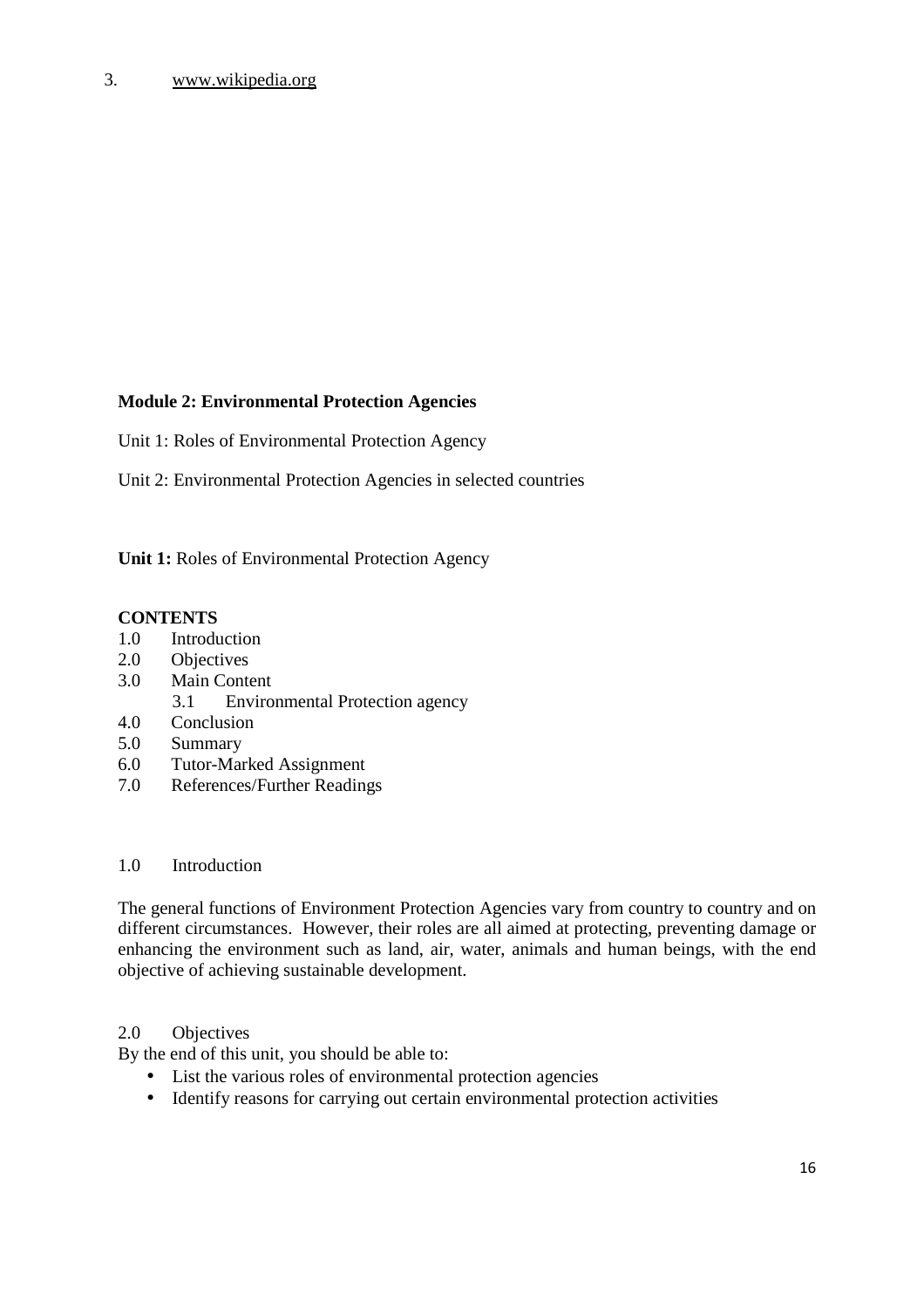## 3.0 Main Content

# 3.1 Role of Environment Protection Agencies

The creation of the Environment Protection Agencies provided the opportunity for more coherent and integrated environmental protection and enhancement.

The broad roles of environmental protection agencies include:

- ensuring compliance to regulations
- providing guidance to industries/businesses that could impact on the environment
- issuing permits
- planning and carrying out scientific research

Other roles are listed below:

- to regulate industrial processes with the greatest pollution potential to ensure that best available techniques (or technology) not entailing excessive cost (BATNEEC) are used to prevent or minimise pollution to the environment as a whole
- to regulate the disposal of radioactive waste and (except on nuclear licensed sites) the keeping and use of radioactive material and accumulation of radioactive waste
- to regulate the treating, keeping, movement and disposal of controlled waste to prevent pollution of the environment or harm to human health, in a manner which is proportionate to the threat posed
- to preserve or improve the quality of rivers, estuaries and coastal waters through its powers to regulate, prevent, mitigate or remedy pollution to water
- to take any necessary action to conserve, redistribute, augment and secure proper use of water resources
- to exercise a general supervision over all matters relating to flood defence;
- to promote the conservation and enhancement of inland and coastal waters, and their use for recreation
- to maintain or improve non-marine navigation
- to regulate the remediation of contaminated land designated as special sites
- to administer, in accordance with regulations on producer responsibility, registration of businesses and exemption schemes, and monitoring and enforcement of associated obligations.
- to assemble environmental data, from its own monitoring and other sources, so it can carry out its functions and form an overview of the general state of environmental pollution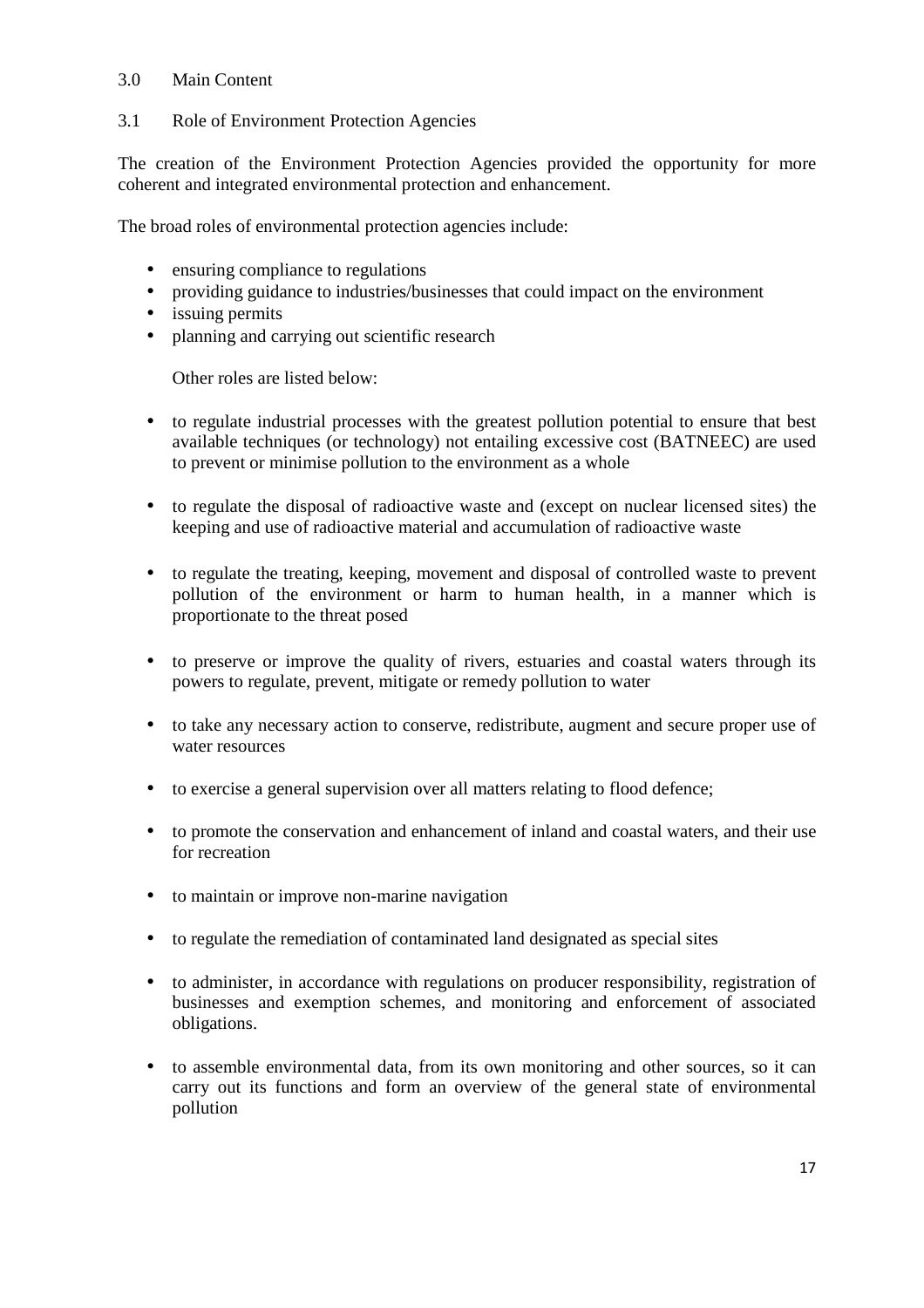- to report on the state of contaminated land and, as necessary, produce site specific guidance to local authorities on dealing with contaminated land
- to monitor pollution of freshwater, groundwater and the sea
- to publish information about the demand for water and available resources
- to survey flood defenses and flood risk areas
- to follow developments in technology for preventing or reducing pollution
- to monitor radioactivity in the environment which might lead to exposure of the public from non-food pathways
- to carry out vulnerability assessments and emergency response plans
- to register pesticides to protect crops, animals, and humans from harmful biological organisms
- to enforce rules for storage and disposal of pesticides and pesticide applicator certification program

### 4.0 Conclusion

The environment protection agency is a regulatory body which plays key roles in protecting and enhancing the environment. The roles range from management, waste disposal, monitoring pollution, research and development, documentation of environmental data, maintenance, environmental awareness creation and regulation of industrial activities.

#### 4.0 Summary

In this unit, you have learnt about the various roles of environment protection agencies. This knowledge helps you to understand how complicated and important the role of environmental protection agency is.

- 6.0 Tutor-Marked Assignment
	- 1. Mention five roles of environmental agency that is related to pollution control
	- 2. Mention five roles of environmental protection agency that is related to sustainable development

#### 7.0 References/Further Readings

 Adriaanse A. (1993) Environmental Policy Performance Indicator. The Hague: Ministry of Housing , Physical Planning and the environment.

OECD (1994) Environmental Indicator. Paris OECD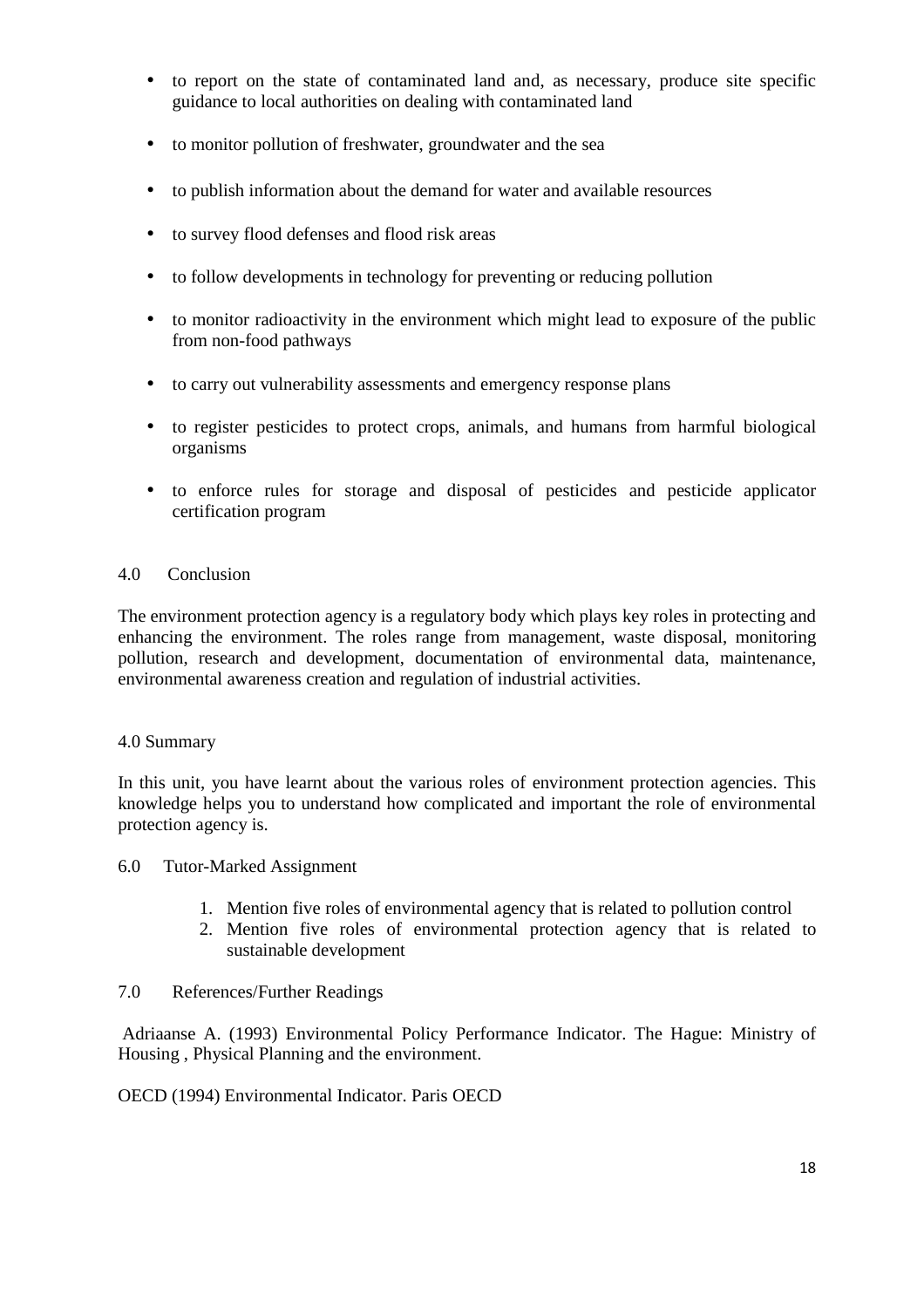1990 Constitution of the Federal Republic of Nigeria

Federal Environmental Protection Act of 1988

## **UNIT 2: Environmental Protection Agencies in Selected Countries**

## **1.0 INTRODUCTION**

In the previous units, you have had an understanding of the history of environmental protection and the generic roles of environmental protection agencies. In this unit, you will learn about the different environment agencies from selected countries including Nigeria.

## **2.0 OBJECTIVES**

At the end of this unit, you are expected to be able to

- a. identify the roles of environmental protection agencies from selected countries
- b. list out the similarities between the environment agencies

## **3.0 MAIN CONTENT**

Environment Protection Agencies

The environment protection agency is a body which is responsible for environmental protection. In order to sustain environmental resources, to defend its use and prevent excessive activities that pollute the environment and degrade it, it is important that there are designated bodies that will have the sole responsibility of regulation. This form of regulation could be through compliance, regulation, guidance and enforcement. As such, many national governments placed restraints on activities that caused environmental degradation through governmental, quasi- governmental and non-governmental organizations. There are International environmental protection organizations, as the United Nations Environment Programme which coordinates United Nations' environmental activities especially in developing nations. In this unit, you will learn more about the various environment protection agencies in the United Kingdom (England and Wales, Scotland), United States, Ghana, South Africa, Kenya, Egypt and Nigeria.

## **3.1 UK ENVIRONMENT AGENCY**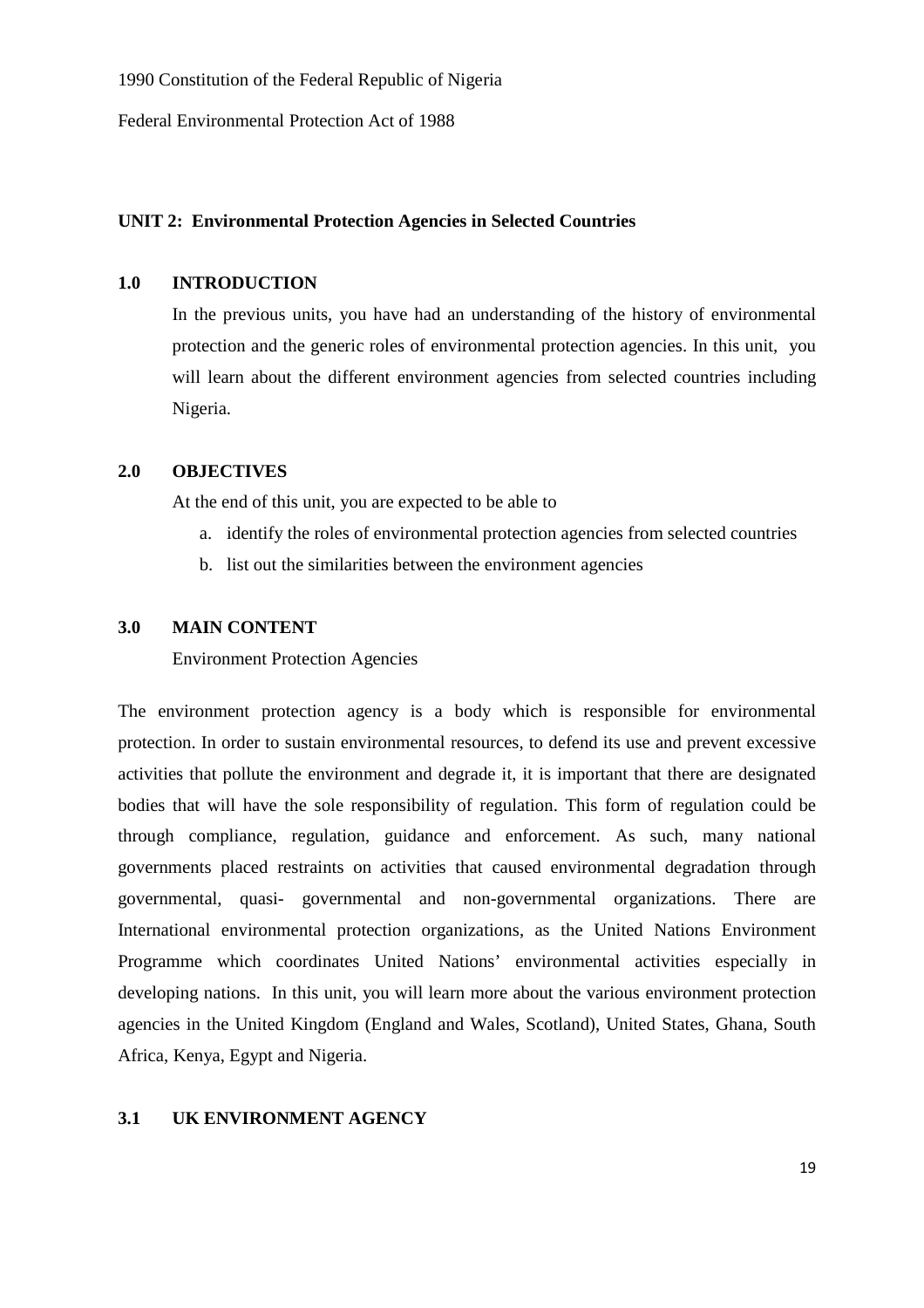In the United Kingdom, the Environment Agency (EA) has the mandate to protect the environment for England and Wales. The Environment Agency, has the vision

"*a healthy, rich and diverse environment in England and Wales, for present and future generations".*

The EA vision-themes for the future include:

- 1. A better quality of life.
- 2. An enhanced environment for wildlife.
- 3. Cleaner air for everyone.
- 4. Improved and protected inland and coastal waters
- 5. Restored, protected land with healthier soils.
- 6. A 'greener' business world.
- 7. Wiser, sustainable use of natural resources.
- 8. Limiting and adapting to climate change
- 9. Reducing flood risk

The Environment Agency works to encourage ever more effective environmental stewardship by industry and all other sectors. The Agency maintains essential flood defences, water resources and river navigation structures; restore and improve the land and wildlife habitats; monitor and assess the environment; make widely available data and information that we collected.

The Environment Agency and its partners aim to rise to the challenges of sustainable development by responding through the following activities:

- raising awareness of sustainable development issues;
- meeting challenging targets set by Government, the European Union and international
- agreements for reducing pollution, protecting human health and improving environmental quality;
- improving and simplifying the UK's approach to environmental regulation;
- improving the efficiency of inspection, monitoring and information provision;
- working together better, by making partnerships with business, public bodies and
- community organisations a central part of our activities;
- working to raise awareness of how to reduce environmental impacts;
- continuing to encourage the courts to impose tougher penalties for environmental crime;
- helping people and organisations of all kinds, including industry and communities,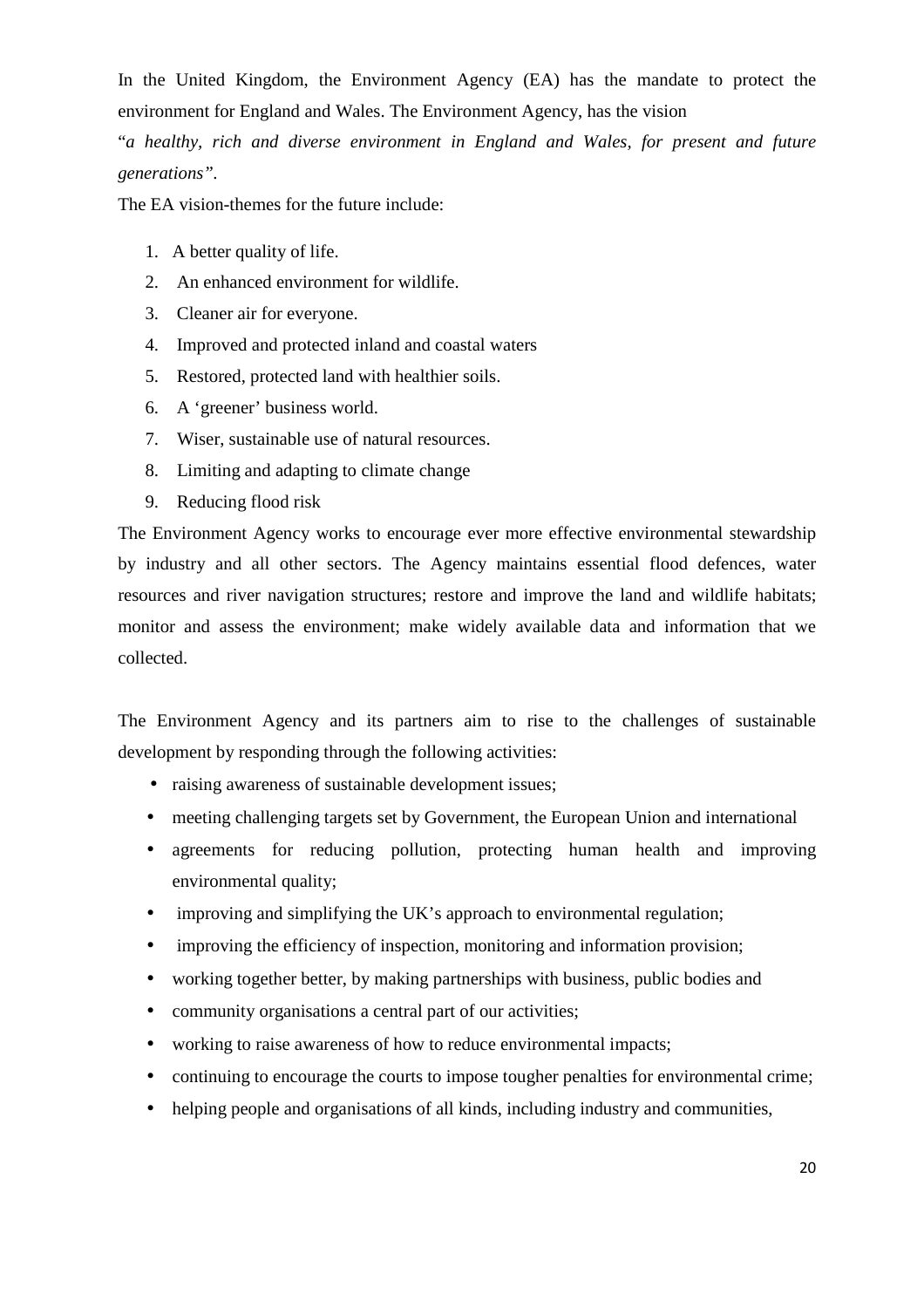- to reduce the production of waste and pollution;
- becoming a more efficient organisation, targeting work where it will be most beneficial and taking into account costs and benefits; and
- planning for likely climate changes, to minimise risks from threats such as increased flooding.

## **3.2 SCOTTISH ENVIRONMENTAL PROTECTION AGENCY**

The Scottish Environment Protection Agency (SEPA) is Scotland's environmental regulator. Their main role is to protect and improve the environment. They do this by helping business and industry to understand their environmental responsibilities, enabling customers to comply with legislation and good practice and to realise the many economic benefits of good environmental practice. SEPA protects communities by regulating activities that can cause harmful pollution and by monitoring the quality of Scotland's air, land and water. The regulations implemented cover the keeping and use, and the accumulation and disposal, of radioactive substances.

SEPA is a non-departmental public body, accountable through Scottish Ministers to the Scottish Parliament. Through the workforce of 1,300 employees, SEPA covers a range of specialist areas including chemistry, ecology, environmental regulation, hydrology, engineering, quality control, planning, communications, business support and management functions.

Furthermore, SEPA publishes a wide range of publications and environmental reports, delivers Scotland's flood warning system, helping to implement Scotland's National Waste Strategy and controlling, with the Health and Safety Executive, the risk of major accidents at industrial sites.

#### **3.3 UNITED STATES ENVIRONMENTAL PROTECTION AGENCY**

The **U.S. Environmental Protection Agency** (**EPA** or sometimes **USEPA**) is an agency of the federal government of the United States charged with protecting human health and the environment, by writing and enforcing regulations based on laws passed by Congress.<sup>[2]</sup> The EPA was proposed by President Richard Nixon and began operation on December 3, 1970. The agency is led by its Administrator, who is appointed by the president and approved by Congress. The EPA is not a Cabinet department, but the administrator is normally given cabinet rank. As at 2011, the agency has approximately 18,000 full-time employees and more than half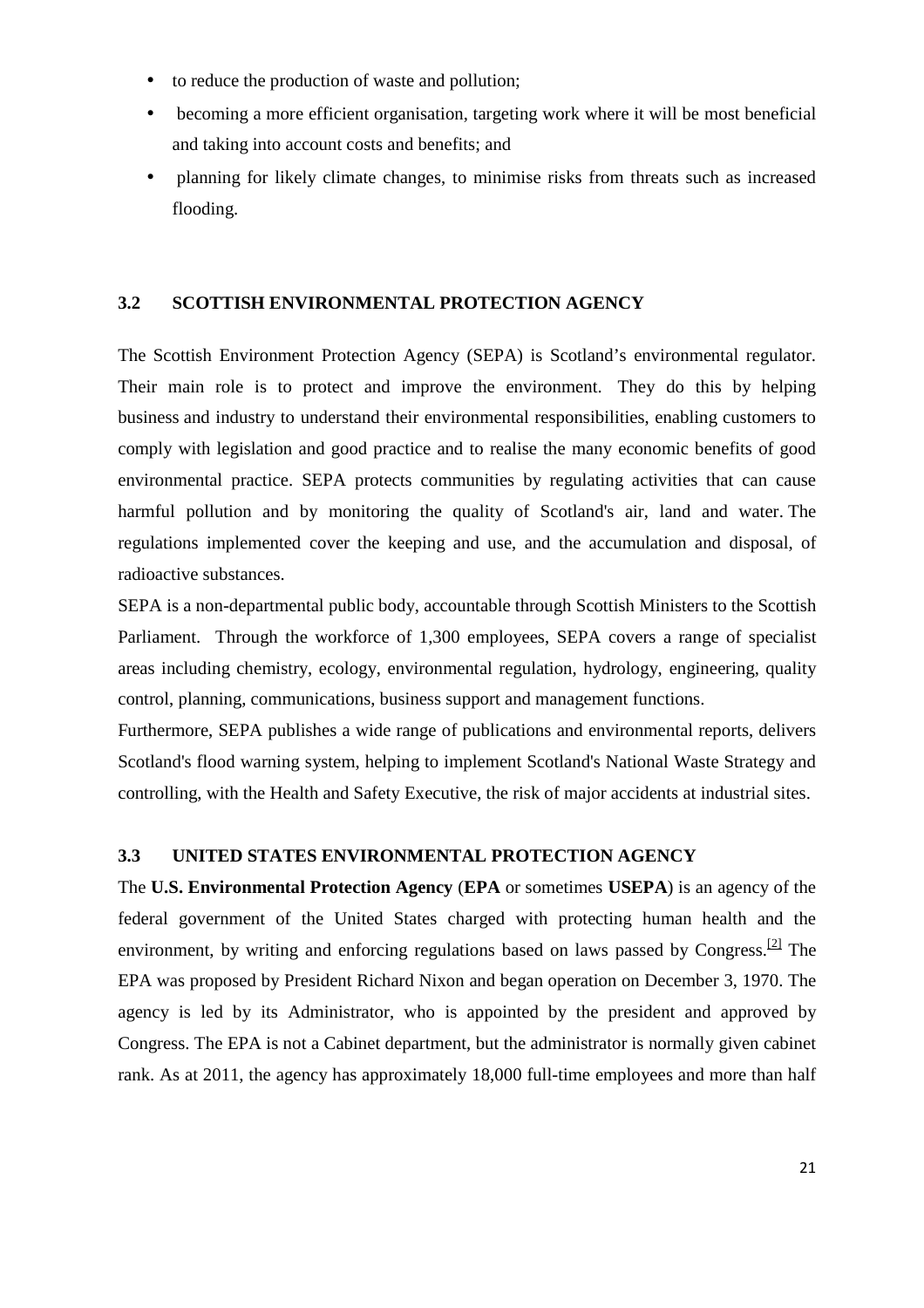of their staff are engineers, scientists, and environmental protection specialists; other groups include legal, public affairs, financial, and computer specialists.

The agency conducts environmental assessment, research, and education. It has the primary responsibility for setting and enforcing national standards under a variety of environmental laws, in consultation with state, tribal, and local governments. It delegates some permitting, monitoring, and enforcement responsibility to U.S. states and Native American tribes. EPA's enforcement powers include fines, sanctions, and other measures.

The agency also works with industries and all levels of government in a wide variety of voluntary pollution prevention programs and energy conservation efforts. The USEPA regulates water, air, land, endangered species, and hazardous wastes

#### **3.4 GHANA ENVIRONMENTAL PROTECTION AGENCY**

Ghana Environmental Protection Agency is the leading public body for protecting and improving the environment in Ghana. Their mandate is to make sure that air, land and water are looked after by everyone in today's society, so that tomorrow's generations inherit a cleaner, healthier world.

There are offices across Ghana working on and carrying out Government policy, inspecting and regulating businesses and reacting when there is an emergency such as a pollution incident.

The **mission statement** of the EPA of Ghana is:

• *to co-manage, protect and enhance the country's environment, in particular, as well as seek common solutions to global environmental problems.*

The accomplishment of the mission is to be achieved inter alia through:

• *An integrated environmental planning and management system established on a broad base of public participation, efficient implementation of appropriate programmes and technical services, giving good counsel on environmental management as well as effective and consistent enforcement of environmental laws and regulations. The EPA is an implementing Agency, a regulatory body and catalyst for change towards sound environmental stewardship*.

#### **Vision:**

*A country in which all section of the community value the environment and strive to attain sustainable development, with sound and efficient resource management, taking into account social and equity issues.*

#### **3.5 DEPARTMENT OF ENVIRONMENTAL AFFAIRS, REPUBLIC OF SOUTH**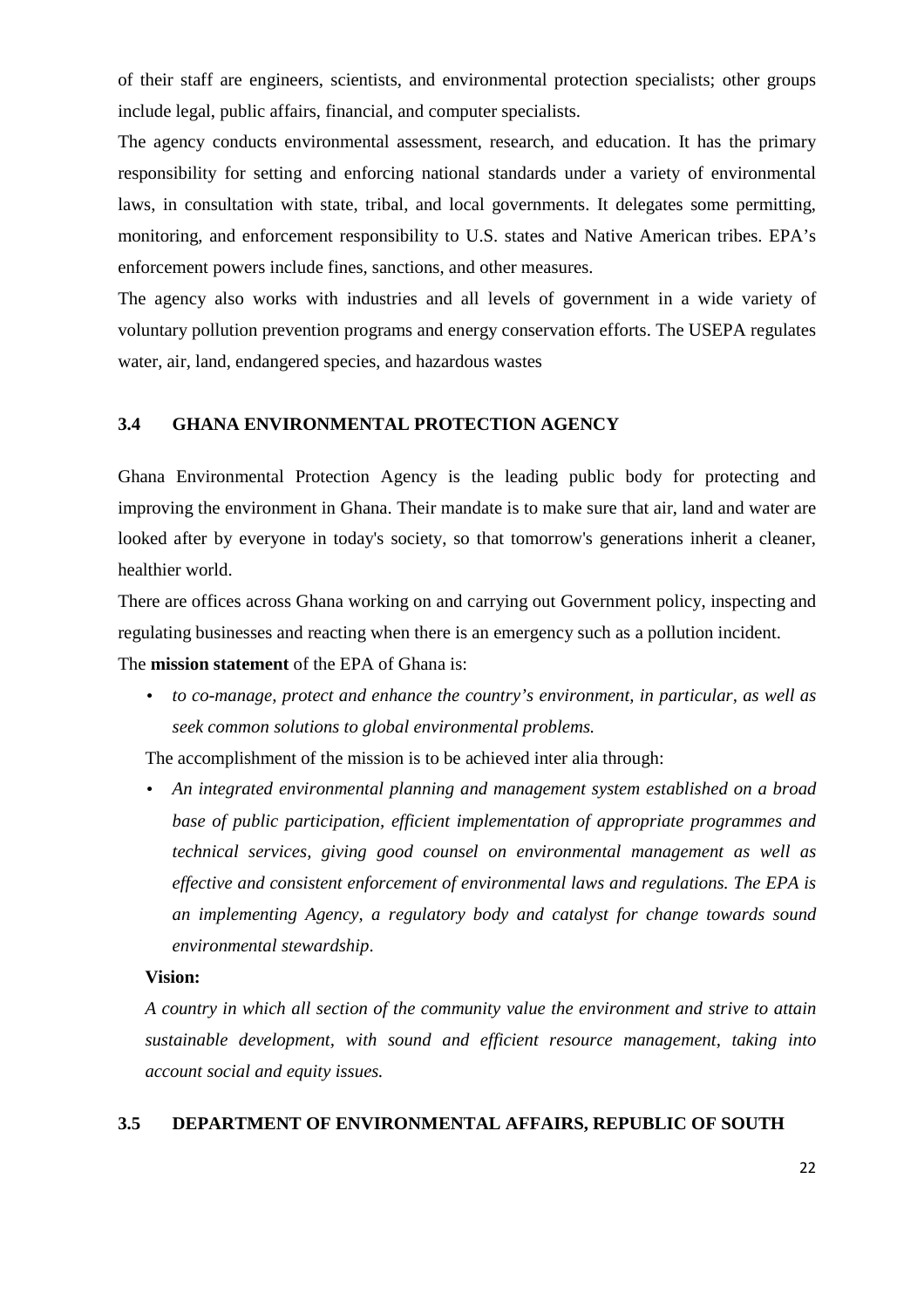# **AFRICA**

**Vision**: *A prosperous and equitable society living in harmony with our natural resources.* 

**Mission:** *To create a prosperous and equitable society that lives in harmony with our environment* 

# **Strategic Objectives:**

- To protect, conserve and enhance our environment, natural and heritage assets and resources.
- Proactively plan, manage and prevent pollution and environmental degradation to ensure a sustainable and healthy environment.
- Provide leadership on climate change adaptation and mitigation.
- Contribute to sustainable development, livelihood, green and inclusive economic growth through facilitating skills development and employment creation
- Contribute to a better Africa and a better world by advancing national environmental interests through a global sustainable development agenda.

**Values**: **The Department of Environmental Affairs, Republic of South Africa are** guided by the following values: (PIPS)

- To become a truly **People-Centred** organisation that responds to the needs of all South Africans.
- To achieve the highest levels of **Integrity** premised on professionalism, quality, sevice excellence, honesty, transparency, trust.
- To enhance organisation **Performance** through productivity, efficiency, effectiveness, innovation and continuous improvements.
- To ensure the **Sustainability** of the organisation and its sectors through amongst others, maximised impact, return on investment, continuity and knowledge management.

Each of the department's five branches include Environmental Quality and Protection; Oceans and Coasts; Biodiversity and Conservation; Chief Operating Officer; International Co-Operation and Resources; Corporate Affairs.

## **3.6 NATIONAL ENVIRONMENT MANAGEMENT AUTHORITY, KENYA**

The core functions of National Environment Management Authority, Kenya are to: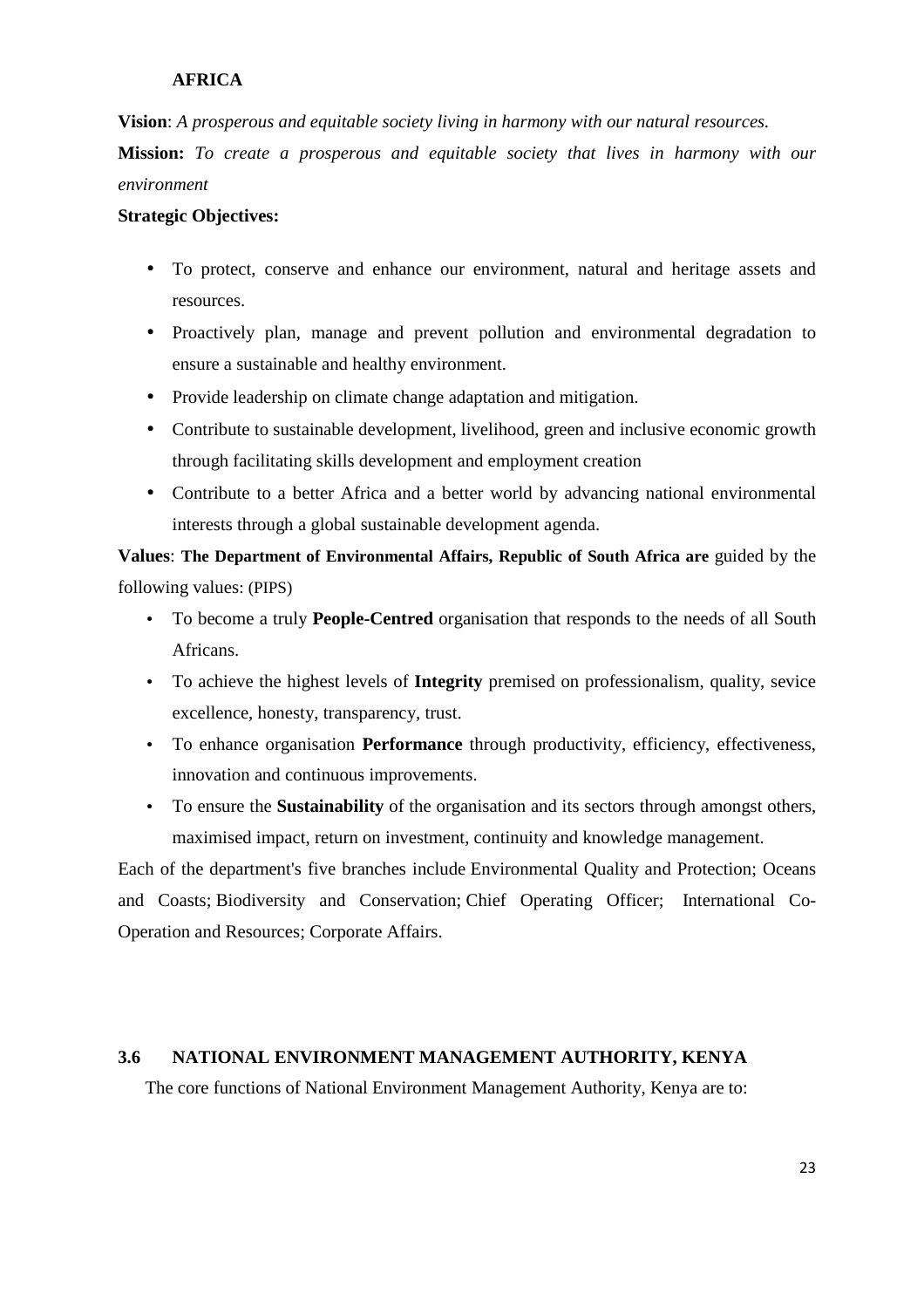

A Section of Nairobi River

- coordinate the various environmental management activities being undertaken by the lead agencies
- promote the integration of environmental considerations into development policies, plans, programmes and projects, with a view to ensuring the proper management and rational utilization of environmental resources, on sustainable yield basis, for the improvement of the quality of human life in Kenya.
- take stock of the natural resources in Kenya and their utilization and conservation.
- establish and review land use guidelines.
- examine land use patterns to determine their impact on the quality and quantity of natural resources.
- carry out surveys, which will assist in the proper management and conservation of the environment.
- advise the Government on legislative and other measures for the management of the environment or the implementation of relevant international conventions, treaties and agreements.
- advise the Government on regional and international conventions, treaties and agreements to which Kenya should be a party and follow up the implementation of such agreements.
- undertake and coordinate research, investigation and surveys, collect, collate and disseminate information on the findings of such research, investigations or surveys.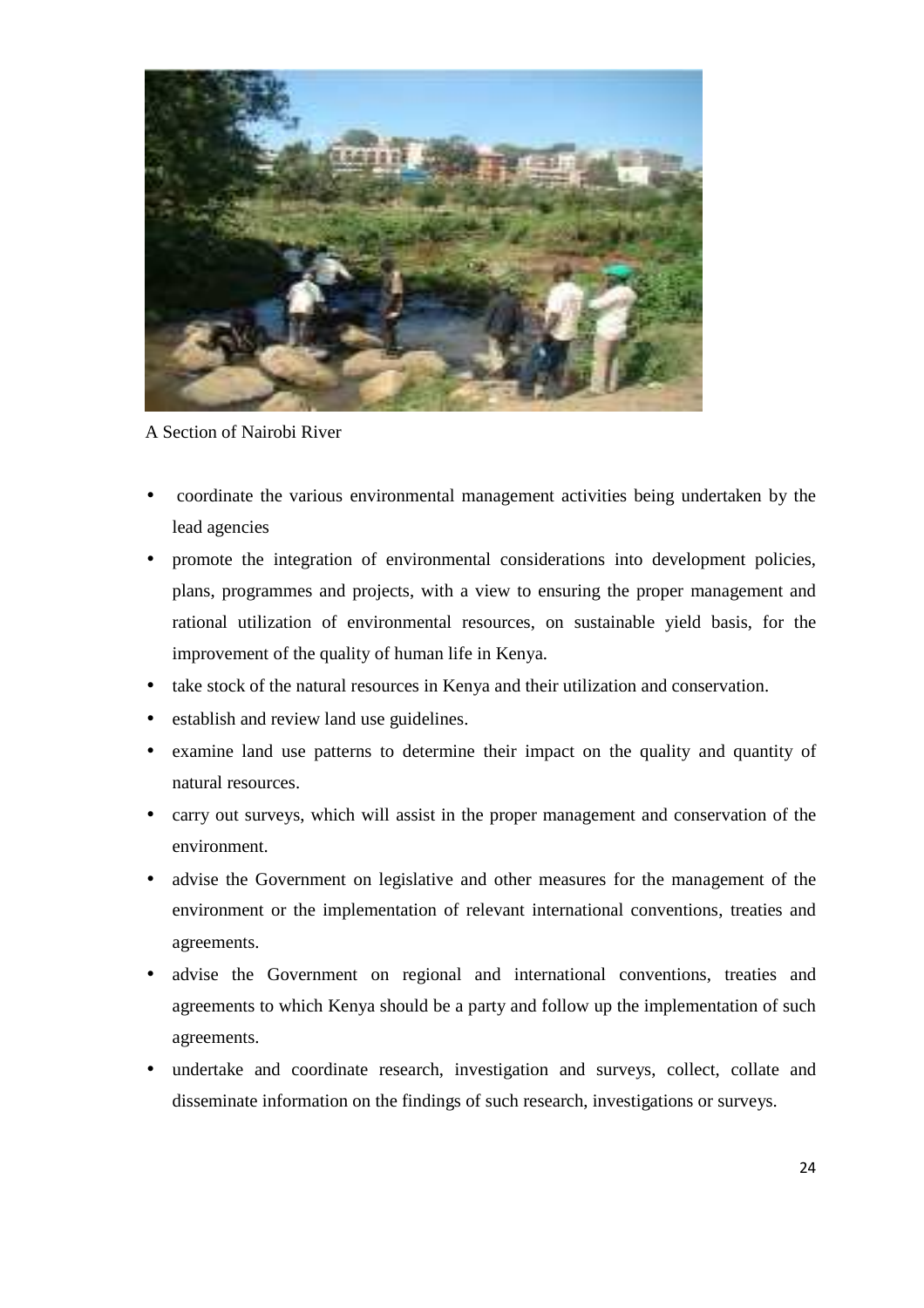- mobilize and monitor the use of financial and human resources for environmental management.
- identify projects and programmes for which environmental audit or environmental monitoring must be conducted under this Act.
- initiate and evolve procedures and safeguards for the prevention of accidents, which may cause environmental degradatIon and evolve remedial measures where accidents occur e.g. floods, landslides and oil spills.
- monitor and assess activities, including activities being carried out by relevant lead agencies, in order to ensure that the environment is not degraded by such activities. Management objectives must be adhered to and adequate early warning on impending environmental emergencies is given.
- undertake, in cooperation with relevant lead agencies, programmes intended to enhance environmental education and public awareness, about the need for sound environmental management, as well as for enlisting public support and encouraging the effort made by other entities in that regard.



Environmental training and awareness creation

# **3.7 MINISTRY OF STATE FOR ENVIRONMENTAL AFFAIRS-EGYPTIAN ENVIRONMENTAL AFFAIRS AGENCY**

# **The principal functions of the Agency include:**

• Formulating environmental policies.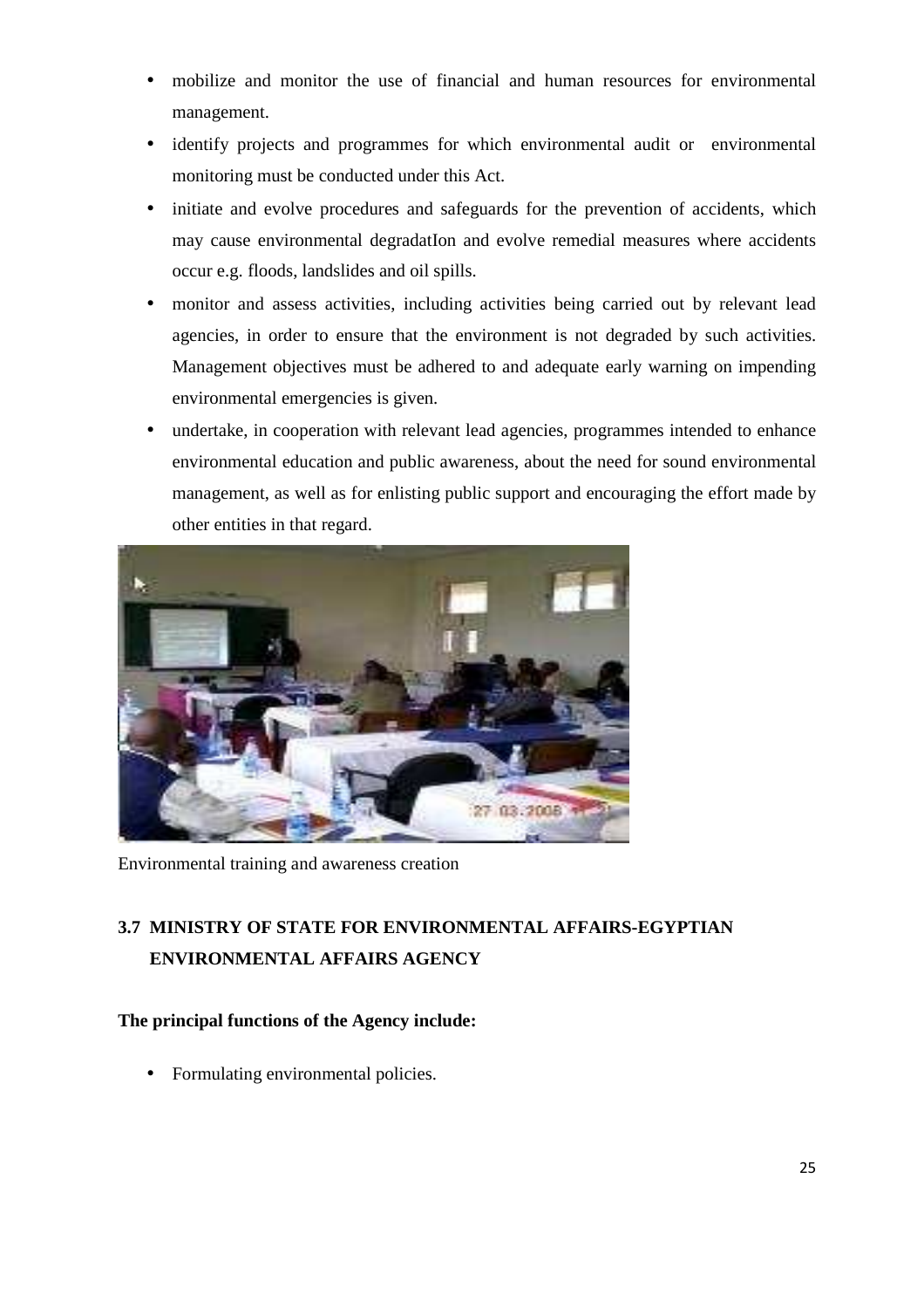- Preparing the necessary plans for Environmental protection and Environmental development projects, following up their implementation, and undertaking Pilot Projects.
- The Agency is the National Authority in charge of promoting environmental relations between Egypt and other States, as well as Regional and International Organizations.

# **For the Agency to realize its aims it has to undertake the following tasks:**

- Preparing draft legislation and decrees related to the fulfillment of its objectives
- Preparing state of the environment studies and formulating the national plan for environmental protection and related projects.
- Setting the standards and conditions to which applicants for construction projects must adhere before working on the site and throughout operations
- Setting the rates and proportions required for the permissible limits of pollutants.
- Periodically collecting national and international data on the actual state of the environment and recording possible changes.
- Setting the principles and procedures for mandatory Environmental Impact Assessment (EIA) of projects.
- Preparing Environmental Contingency Plans and supervising their implementation.
- Participating in the preparation and implementation of the national and international Environmental Monitoring Programs and employing data and information gained thereof.
- Establishing Public Environmental Education Programs and assisting in their implementation.
- Coordinating with other empowered authorities for the control and safe handling of dangerous substances.
- Managing and supervising the natural reserves of Specially Protected Areas.
- Following up the implementation stages of International Conventions concerned with the environment.
- Suggesting an economic mechanism, which encourages the observation of pollution prevention procedures.
- Implementing pilot projects for the preservation of natural resources and the protection of the environment against pollution.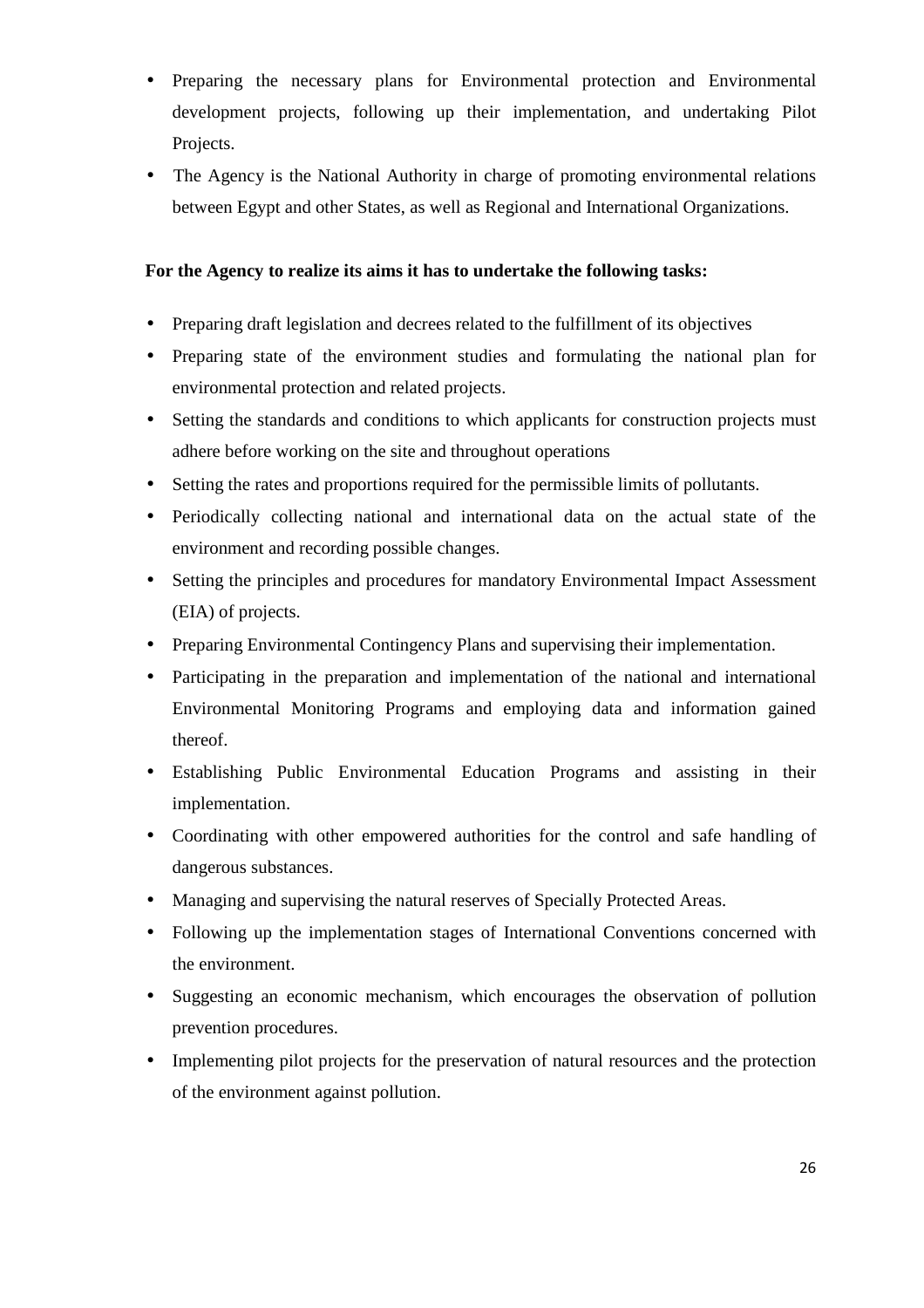- Listing of national establishments and institutions, as well as experts qualified to participate in the preparation and implementation of environmental protection programs, and coordinating measures with the Ministry in charge of international Cooperation to ensure that projects funded by donor organizations and states are compatible with environmental safety.
- Participating in the preparation of an integrated national plan for the coastal zone management of the Mediterranean and the Red Sea areas.
- Participating in the preparation of a plan to prevent illegal entry into the country of dangerous and polluting substances and waste.
- Preparing an annual report on the state of the environment to be submitted to the President and the Cabinet of Ministers.

# **3.8 ENVIRONMENTAL PROTECTION AGENCIES IN NIGERIA**

The Federal Ministry of Environment coordinates all environment protection activities in Nigeria. Prior to Federal Ministry of Environment, the Federal Environmental Protection Agency was the coordinating body for environmental protection in Nigeria for numerous regulating agencies such as :

- Federal Ministry of Health
- Federal Ministry of Labour & Productivity
- Federal Ministry of Solid Minerals
- The 36 States Ministries of Environment
- The 36 States Ministries of Physical Planning & Urban Development
- The 36 States Ministries of Health
- Waste Management Authorities
- Local Government Authorities
- National Environmental Standards and Regulations Enforcement Agency (NESREA)
- Energy Commission of Nigeria
- National Oil Spill Detection and Response Agency
- Nigerian Nuclear Regulatory Authority
- Department of Petroleum Resources
- Nigerian Maritime Administration and Safety Agency
- Nigerian Ports Authority
- Environmental Health Officers Council
- Standards Organisation of Nigeria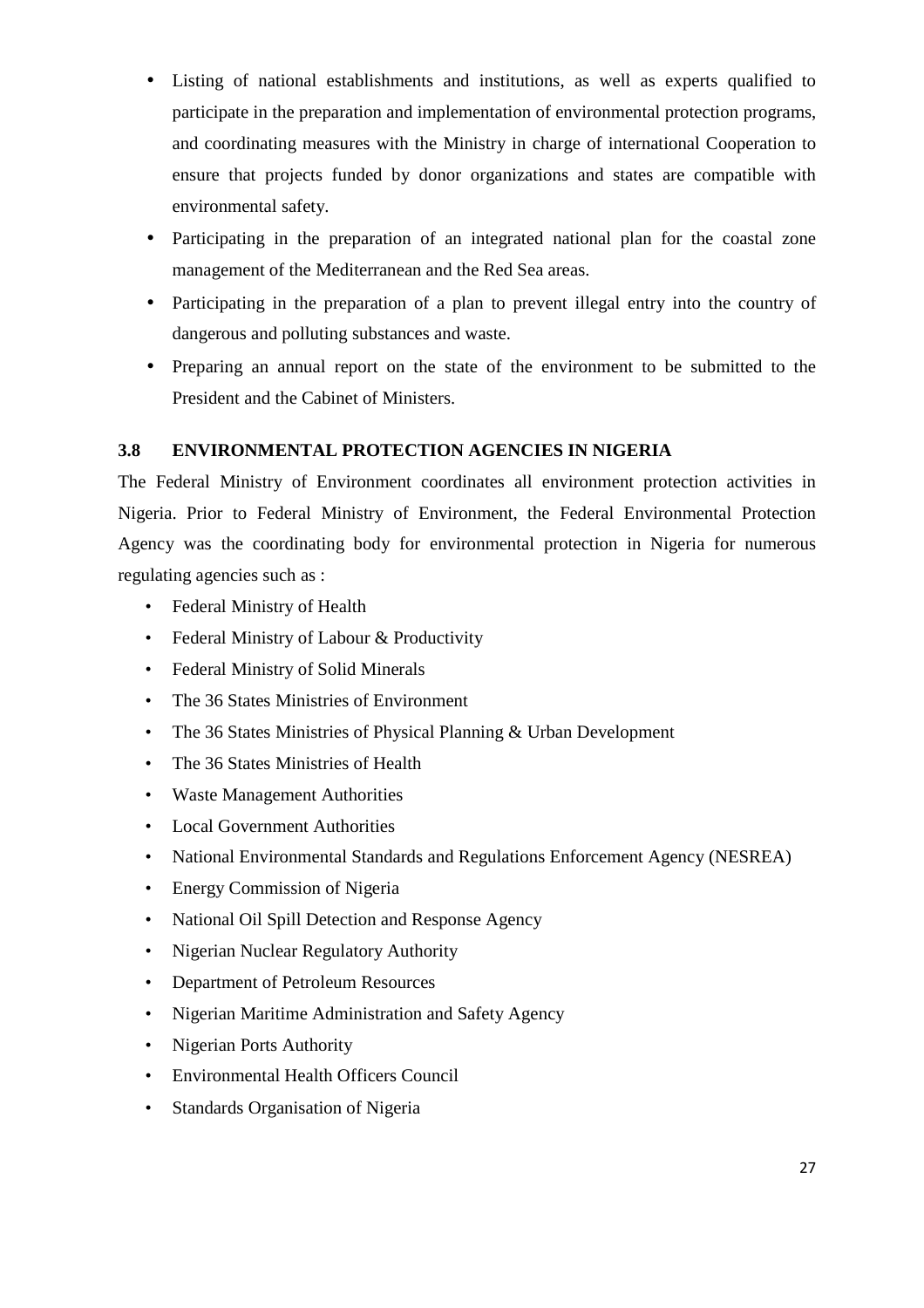• National Food & Drugs Administration Control Agency

# **3.8.1 FEDERAL ENVIRONMENT PROTECTION AGENCY** (FEPA)

FEPA was created by Decree 58 of 1988 as the overall body charged with the responsibility of protecting the environment in Nigeria in cooperation with Federal and State Ministries, Local Governments and statutory bodies

Its functions include establishing and prescribing national guidelines, criteria and standards for:

- a) water quality
- b) air quality and atmospheric protection
- c) noise levels
- d) gaseous emissions and effluent limits
- e) ozone protection

The agency was also empowered to monitor and control hazardous substances, supervise and enforce compliance

In 2007, FEPA and its functions were taken over by the newly created **The National Environmental Standards And Regulations Enforcement Agency (NESREA)** 

**3.8.2 Functions of some Regulatory Agencies in Nigeria** 

# **THE NATIONAL ENVIRONMENTAL STANDARDS AND REGULATIONS ENFORCEMENT AGENCY (NESREA)**

NESREA was established by an Act of the National Assembly in 2007. The Act repealed FEPA Act of 1988

NESREA is a parastatal of the Ministry of Environment charged with the responsibility of enforcing environmental Laws, regulations and standards and deterring people, industries and organization from polluting and degrading the environment.

NESREA's mandate includes the following:

- Enforcement of environmental standards, regulations, rules, laws, policies and guidelines
- Protection and development of the environment, biodiversity conservation and sustainable development in Nigeria
- Liaison with relevant stakeholders within and outside Nigeria
- Developing guidelines, regulations and standards on the environment other than in the oil & gas sector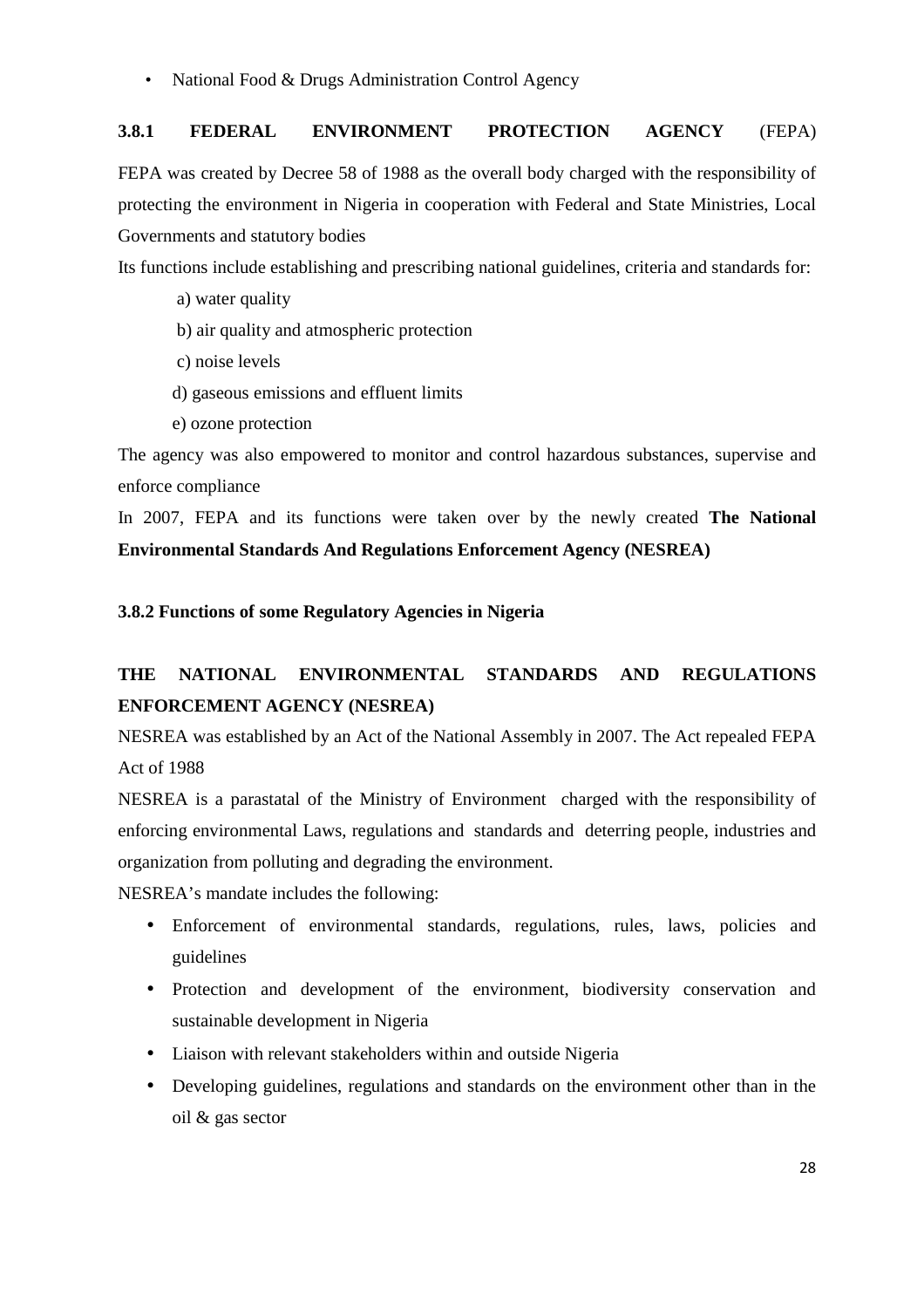The Agency has powers to:

- prohibit processes and use of equipment or technology that undermine environmental quality
- conduct field follow-up of compliance with set standards and take procedures prescribed by law against any violator
- establish mobile courts to expeditiously dispense cases of violation of environmental regulation

# **NATIONAL OIL SPILL DETECTION RESPONSE AGENCY (NOSDRA)**

NOSDRA is a parastatal of the FME established by Act No. 15 as the Institutional framework to implement National Oil Spill Contingency Plan (NOSCP) of 2001 The mandate of NOSDRA includes the following:

- a. Surveillance and ensuring compliance with all existing environmental legislation and detection of oil spills in the petroleum sector;
- b. receiving reports of oil spillages and co-ordinates oil spill response activities throughout Nigeria;
- c. co-ordinating the implementation of the plan for the removal of hazardous substances as may be issue by the Federal Govt.;
- d. promoting technical co-operation between Nigeria and Member States of the West African Sub-region;
- e. strengthening the national capacity and regional action to prevent, control, combat and mitigate marine pollution;
- f. encouraging regional cooperation among Member States of West African sub-region and in the Gulf of Guinean for combating oil spillage and pollution in our contiguous waters.

# **DEPARTMENT OF PETROLEUM RESOURCES (DPR)**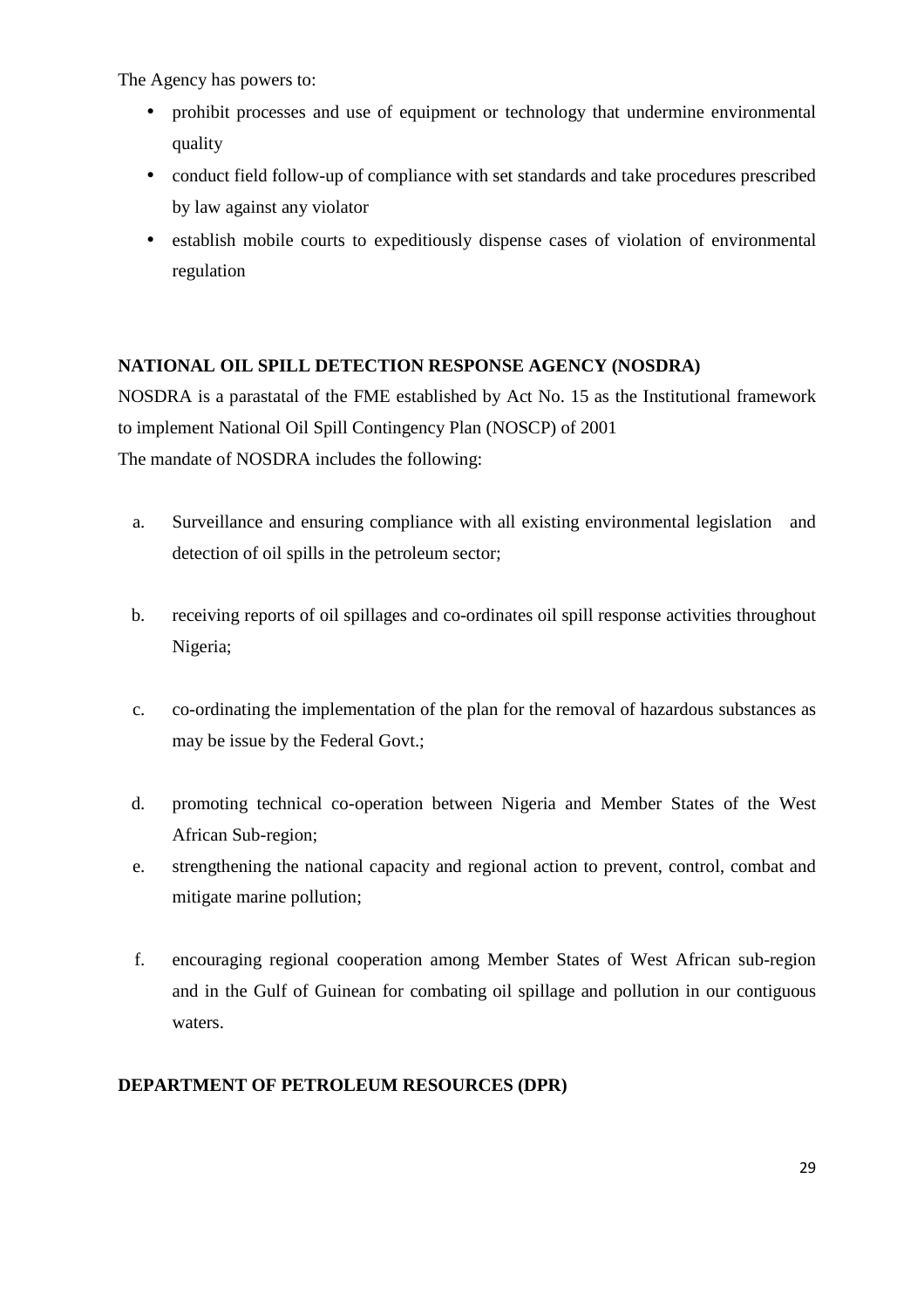DPR enforces safety and environmental regulations in the oil  $\&$  gas industry and ensures that operations conform to national and international industry practices and standards.

DPR published the Environmental Guidelines and Standards for the Petroleum Industry in Nigeria (EGASPIN) 2002 empowering the Director of Petroleum Resources to issue permits for all aspects of oil-related effluent discharges from point sources (gaseous, liquid and solid), and oil-related project development.

EGASPIN also provides that environmental permits shall be issued for existing and new sources of effluent emission.

EGASPIN contains a list of activities in the oil and gas sector requiring environmental assessment. (e.g. seismic operations; oil and gas field developments onshore, nearshore, offshore and deepshore; hydrocarbon processing facilities; construction of waste treatment; and/or disposal facilities)

## **4.0 CONCLUSION**

The protection of the environment is key to achieving a healthy nation. In order to do this effectively, the environment protection agencies need to carry out various functions that will ensure not only the sustainability of the environment but also maintain ecological balance which is conducive to plants and animals alike.

## **5.0 SUMMARY**

In this unit, you have learnt about environment protection agencies selected from various countries including Nigeria. You have also noted that each country has her own unique way of coordinating environment protection activities. You learnt also that Nigeria has various regulatory agencies which report to the Federal Ministry of Environment.

#### **6.0 TUTOR MARKED ASSIGNMENT**

- 1. Why do we have environmental protection agencies in each country?
- 2. What roles do the coordinating bodies play in ensuring environmental protection?
- 3. Research into the activities of other regulatory protection agencies not discussed in this unit.

## **7.0 REFERENCES**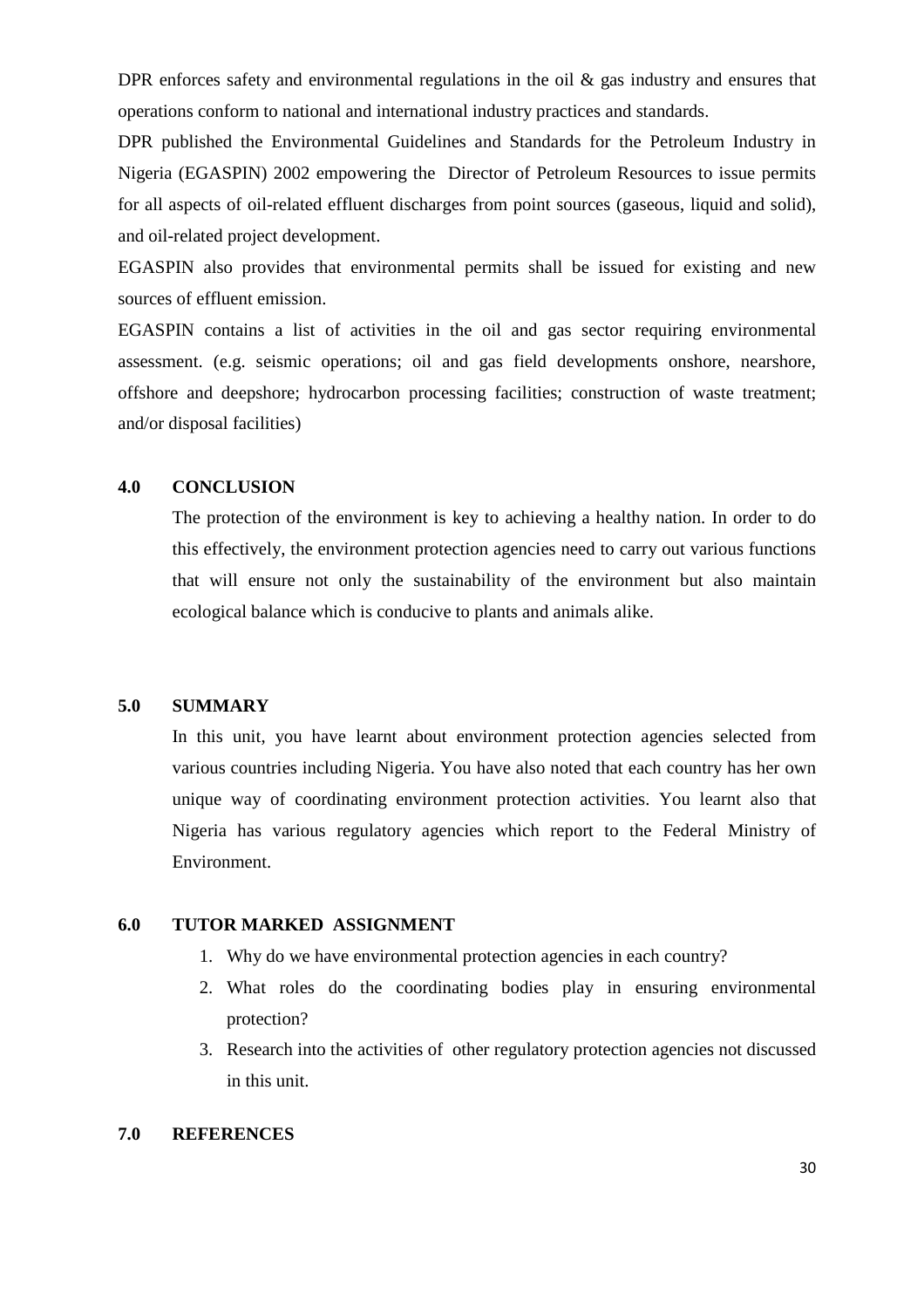Environment Agency (2011) http://www.environment-agency.gov.uk/

Egyptian Environmental Affairs Agency http://www.eeaa.gov.eg/english/main/about\_detail.asp (assessed September 2011)

National Environment management Authority, Kenya http://www.nema.go.ke/(assessed September 2011)

Department of Environmental Affairs, Republic of South Africa http://www.environment.gov.za/(assessed September 2011)

Ghana Environmental Protection Agency http://www.epa.gov.gh/site/index.php(assessed September 2011)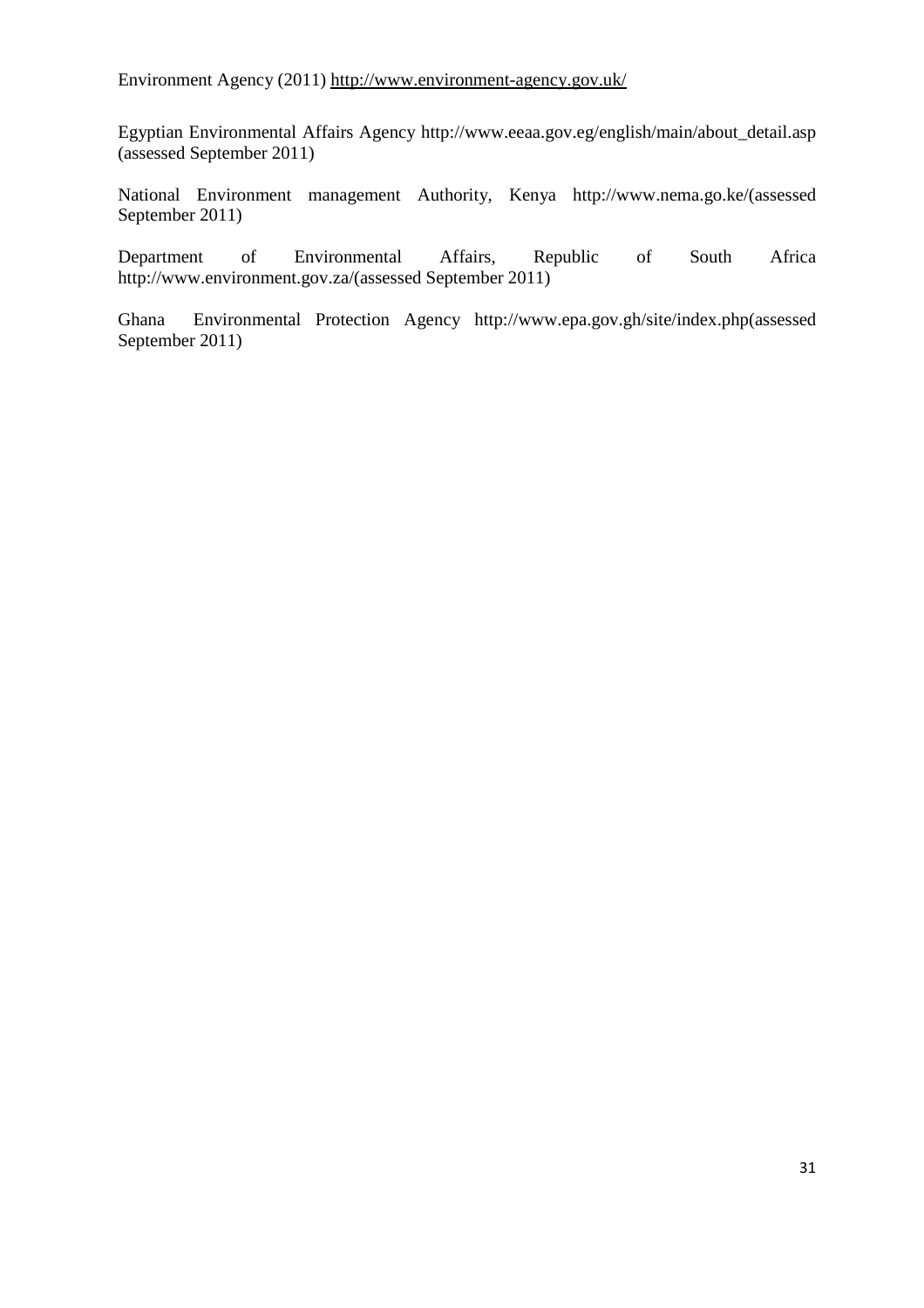## **Module 3: Environmental Laws/Regulations**

Unit 1: Overview of Nigerian Environmental Laws/Regulations

Unit 2: Nigerian Environmental Laws/Regulations

Unit1: Overview of Environmental Laws and Regulations

# **1.0 Introduction**

In the previous units, we have established the need to protect the environment and also identified the body responsible for protecting it. To do this effectively, environmental laws had to be established in order that standards are laid down for compliance by individuals, organisations or nations which will be used to protect the environment. Non-compliance to these laid down laws could result in some penalty commensurate with the offence.

# **2.0 Objectives**

By the end of this section you should be able to

- i) Define environmental legislation
- ii) Trace the history of environmental legislation in Nigeria and name the main agencies involved in Legislating the environment
- iii) Discuss the history of International Environmental Legislation with reference to some conventions and protocols

# **3.0 Main Content**

# **3.1 Environmental Legislation**

- A law is generally defined as a way of regulating human behavior.
- For the purpose of law, environment is defined along the terms of it's physical components including air, water, space, land, plants and wildlife.

## **Environmental laws/ legislation is that law or legislation which relates primarily to the**

## **protection of the whole or part of the physical components of the environment.**

Laws which relate primarily to the public health or particular groups of individuals such as consumers or workers are covered under public health or occupational health laws.

Regulation of Environmental Protection can be achieved by the use of regulations.

## **Regulation is the application of rules and procedures to achieve a measure of control over the activities of individuals and organizations.**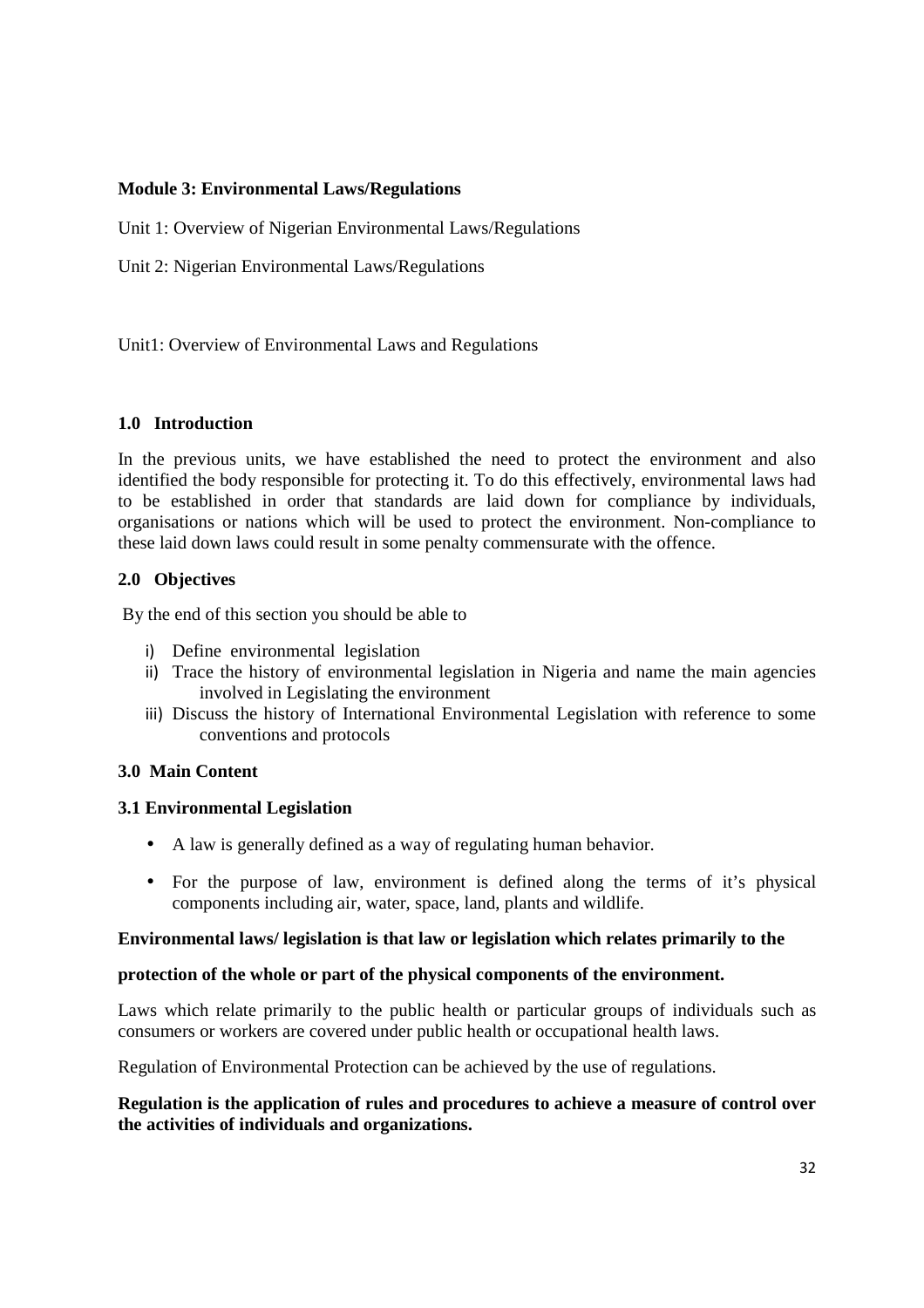These regulations may exert :

- 1. Anticipatory controls
	- Outright bans (e.g. Ban of CFCs)
	- Prohibition unless notified (e.g. use of certain nature reserve),
	- Prohibition unless registered (e.g. waste disposal),
	- Prohibition without licence (e.g. importation of chemicals)
- 2. Continuing Controls –continuous controls of activity such as control of factory premises by agencies such as NESREA, LASEPA, OGEPA

# **3.2 Environmental Standards**

Effective environmental control requires standards which may be

1. Target Standards: These are also called Environmental quality standards and are set by reference to particular targets and include

- emission standards-standardizes what is emitted
- process standards- standardizes a whole or part of processes used
- product standards- standardizes characteristics of the final product
- 2. Source Standards: These are set by reference to the source

Environmental legislation and policies are enacted to protect the health and safety of the general public from adverse interference with environmental resources arising from human and industrial activities. They prescribe minimum standards and grant statutory approvals/permits. Non- compliance with legislation may attract prosecution, imposition of fines and/or imprisonment.

# **3.3 Development of Environmental Legislation and Agencies in Nigeria**

Prior to 1988, there were no laws to in force to regulate industrial pollution or hazardous waste. Existing environmental legislation only focussed on the protection and conservation of economically important natural resources (E.g. Oil Pipeline Act 1956, Forestry Act 1958, Mineral Oil (Safety) Regulations 1963, Oil in Navigable Waters Act 1968). Generous concessions were granted by Federal & State governments to business promoters to establish industries with little or no attention paid to the pollution generated from their operational activities. The Koko toxic waste incident of 1988, in which barrels of toxic waste were imported by a Business man, and dumped in Koko(Delta State), changed this trend and resulted in the FEPA Decree(now an Act) of 1988 and the creation of FEPA (Federal Environmental Protection Agency).

# **FEPA**

FEPA was created by Decree 58 of 1988 as the overall body charged with the responsibility of protecting the environment in Nigeria in cooperation with Federal and State Ministries, Local Governments, statutory bodies.

Its functions include establishing and prescribing national guidelines, criteria and standards for:

- a) water quality
- b) air quality and atmospheric protection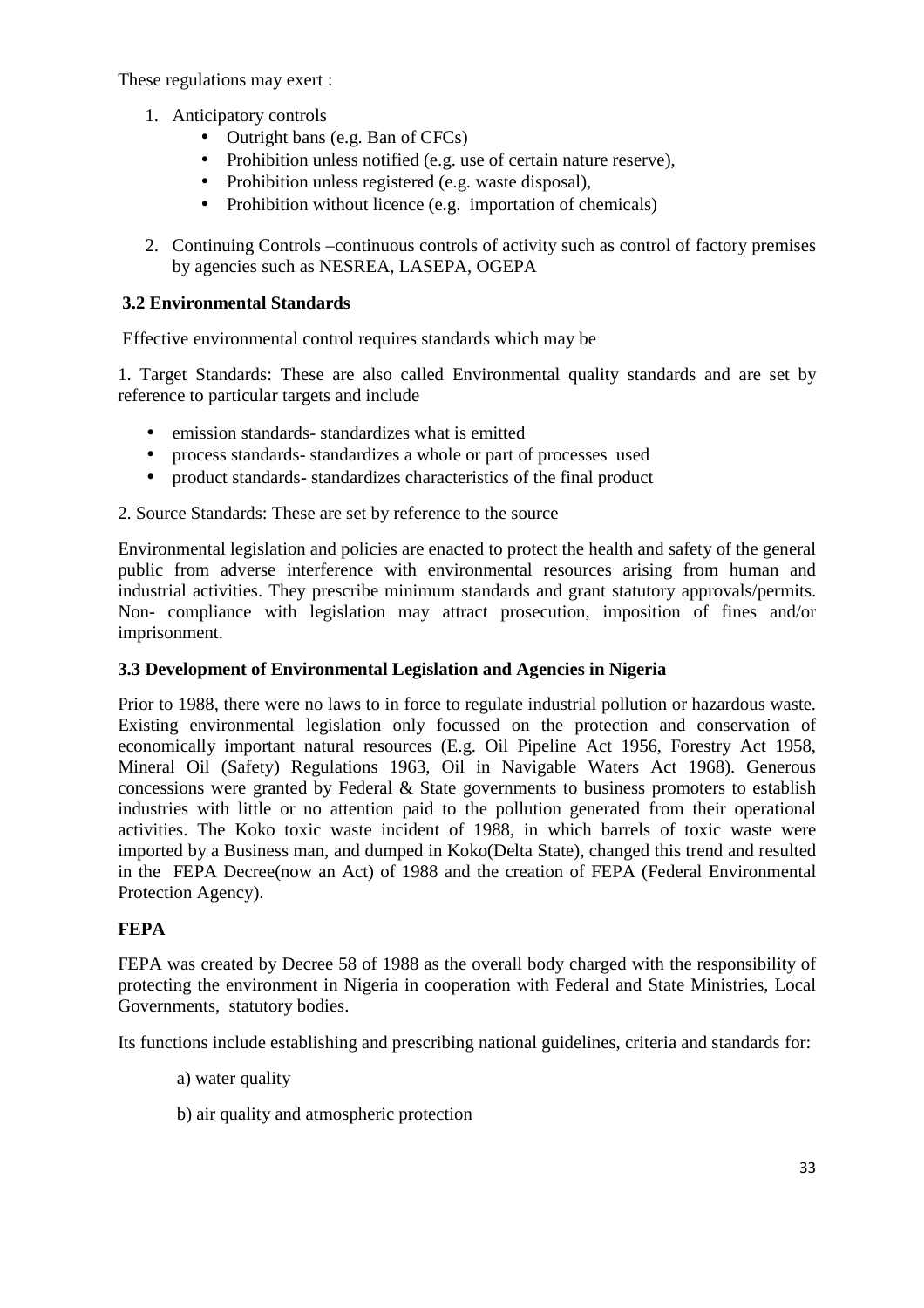- c) noise levels
- d) gaseous emissions and effluent limits
- e) ozone protection

The agency was empowered to monitor and control hazardous substances, supervise and

enforce compliance.

# **National Policy on the Environment of 1998**

A National Policy on the environment was promulgated in 1998.

The goals of the policy are:

- a. secure a quality of environment adequate for good health and well-being
- b. conserve  $\&$  use environmental resources for the benefit of present  $\&$  future generations
- c. restore, maintain and enhance the ecosystem
- d. raise public awareness and promote understanding of the environment
- e. collaboration with other countries and international agencies on environmental protection

# **Nigeria's Agenda 21**

Nigeria's Agenda 21 Programme seeks to:

- a. integrate environment into development planning at all levels of government and the private sector
- b. commence a transition to sustainable development
- c. address sectoral priorities, plans, policies & strategies for the major sectors of the economy
- d. foster regional and global partnerships

## **National Environmental Standards and Regulations Enforcement Agency (NESREA)**

In 1999 FEPA was scrapped and its functions taken over by the newly created Federal Ministry of Environment. In 2007 the National Assembly established the National Environmental Standards and Regulations Enforcement Agency (NESREA), a parastatal of the Ministry of Environment. NESREA Act repealed FEPA Act of 1988. NESREA now has the responsibility of enforcing environmental Laws, regulations and standards and deterring people, industries and organizations from polluting and degrading the environment.

NESREA's mandate includes the following:

- Enforcement of environmental standards, regulations, rules, laws, policies and guidelines
- Protection and development of the environment, biodiversity conservation and sustainable development in Nigeria
- Liaison with relevant stakeholders within and outside Nigeria
- Developing guidelines, regulations and standards on the environment other than in the oil & gas sector

NESREA has powers to: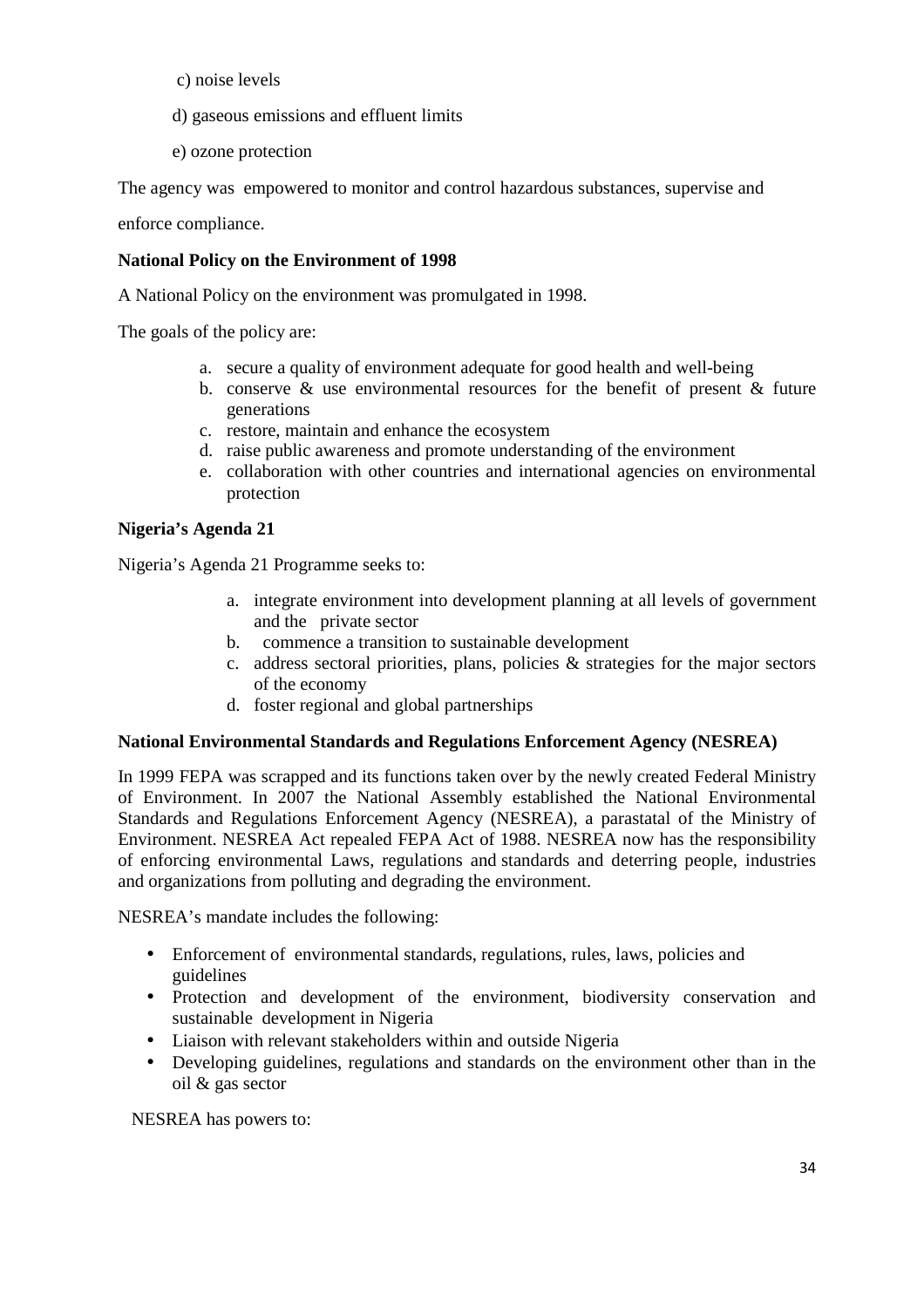- prohibit processes and use of equipment or technology that undermine environmental quality
- conduct field follow-up of compliance with set standards and take procedures prescribed by law against any violator
- establish mobile courts to expeditiously dispense cases of violation of environmental regulation

Other regulatory agencies include

**State EPA's** such as OGEPA ( Ogun State Environmental Protection Agency), RISEPA

(Rivers State Environmental Protection Agency) LASEPA (**Lagos State Environment Protection Agency) and KASEPPA (**Kano State Environmental Planning and Protection Agency)

Kano State Environmental Planning and Protection Agency

The **Kano State Environmental Planning and Protection Agency** (KASEPPA) is a government agency in Kano State, Nigeria that is responsible for issues concerning the environment in the state. Functions include planning urban centers, control of development in urban centers, provision of amenities, conveniences and infrastructures and other functions necessary for healthy and orderly urban growth. KASEPPA is responsible for ensuring that public land is not illegally allocated to individuals, and destroys illegally constructed buildings. The agency has called on traditional rulers in the state for assistance in achieving this goal.The agency supports entrepreneurs who wish to construct and operate public toilets. KASEPPA allocates the site on which the toilets are to be built, provides building plans and supervises construction. The agency also provides and reinforces hygiene guidelines.<sup>[6]</sup> The agency has fixed standards for building designs and site selection. The objective is to safeguard ground water from pollution and ensure a healthy environment. The agency assists in ensuring that urban waste from these toilets and other sources is put to good use by farmers, particularly in the vicinity of Kano city.

# **LAGOS STATE ENVIRONMENT PROTECTION AGENCY (LASEPA)**

LASEPA was established by Edict No. 9 of 1996 and its functions include the following :

- Carry out tests on insecticides, herbicides and other agric chemicals
- Monitor and control disposal of solids, gaseous and liquid wastes
- Monitor and control all forms of environmental degradation from agric, industrial and govt. operations
- Set, monitor and enforce standards & guidelines on vehicular emission
- Survey and monitor surface, underground and potable water, air, land and soil environments
- LASEPA powers under the law include the following :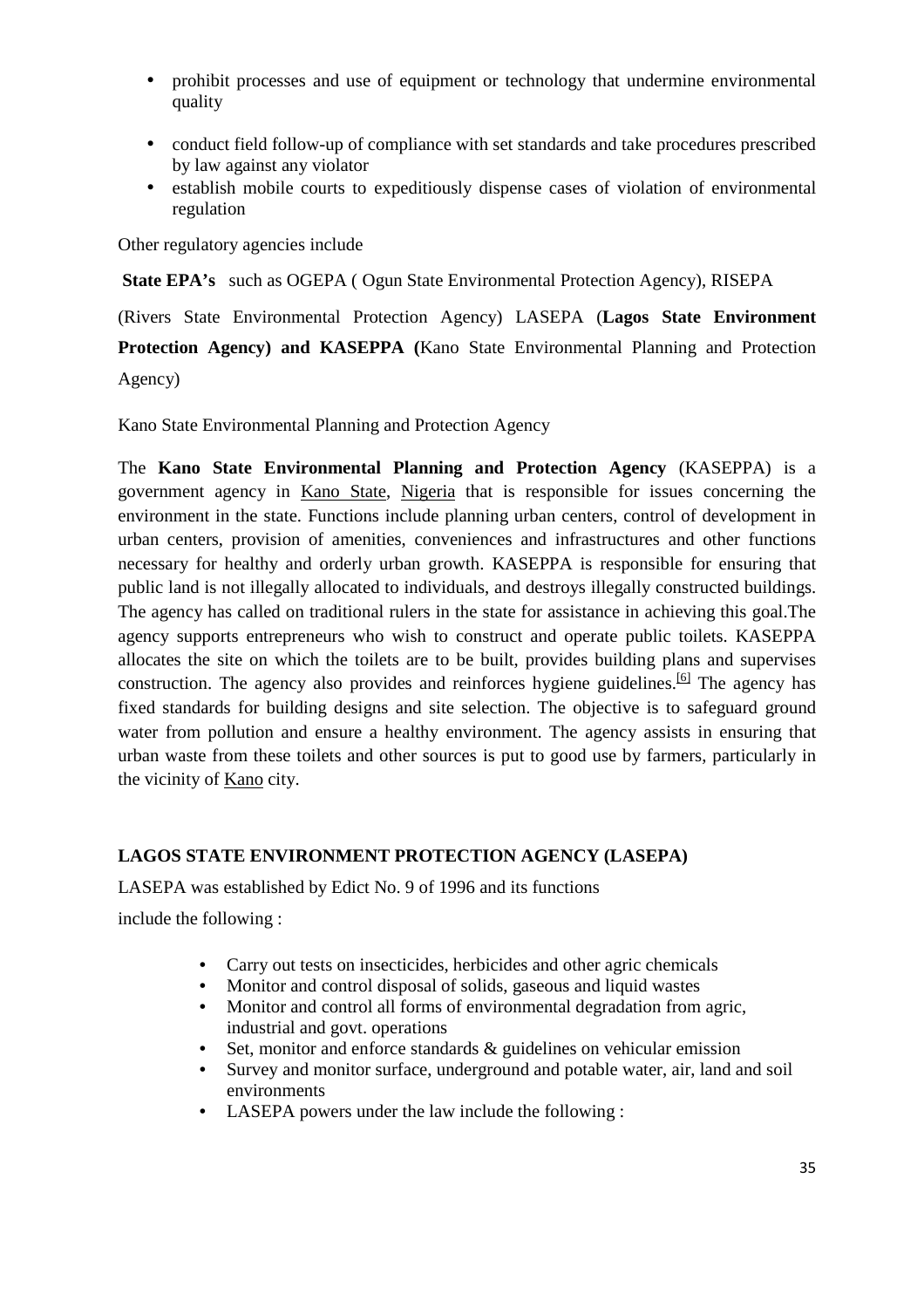- Demand from organisations to produce permits, licence, certificate or any other document required under the Edict
- Examine any appliance or device used in relation to environmental protection
- Apply enforcement measures to combat environmental degradations in manufacturing premises and govt. operations
- Enter and search vehicles, tents and other structures in any manufacturing or business premises
- Perform test and take samples of substances found any premises searched

LASEPA is also empowered to make regulations & standards on:

- Pollution control of water, air noise and land
- Effluent treatment
- Erosion control
- Nature conservation
- Waste management options

# **OFFENCES & PENALTIES FOR ENVIRONMENTAL OFFENCES**

The various environmental legislation & regulations e.g. NESREA Act, LASEPA Edict, Harmful Wastes Acts, etc imposes penalties for any person or corporate bodies in breach of their respective provisions in the form of:

Fines, Imprisonment, Sealing off of the offending facility or organisation, Directors & Managers may also attract personal liability for environmental offences

**Department of Petroleum resources (DPR)** enforces safety and environmental regulations in the oil  $\&$  gas industry and ensures that operations conform to national and international industry practices and standards.

**Standards Organization of Nigeria (SON)** implements, audits and certifies ISO 14000Standards in Nigeria. The ISO 14000 family addresses "Environmental Management". This means what the organization does to minimize harmful effects on the environment caused by its activities, and to achieve continual improvement of its environmental performance.

## **3.4 International Environmental Regulation**

Following the Stockholm Conference in 1970, many countries established Ministries of Environment and environmental Legislation began to increase. There was also growing recognition that that pollution does not respect land borders and pollution from one country crosses to another. In addition phenomena such as the green house effect, global warming were identified. As such there was a need to develop international environmental legislation. This has resulted in the signing of various treaties under the umbrella of various international organisations such as the United Nations (UN).

The most common treaties called Conventions include

- UN Law of the Sea (1986)
- UN Convention on Biological Diversity (1992)
- UN Framework Convention on Climate Change (1994)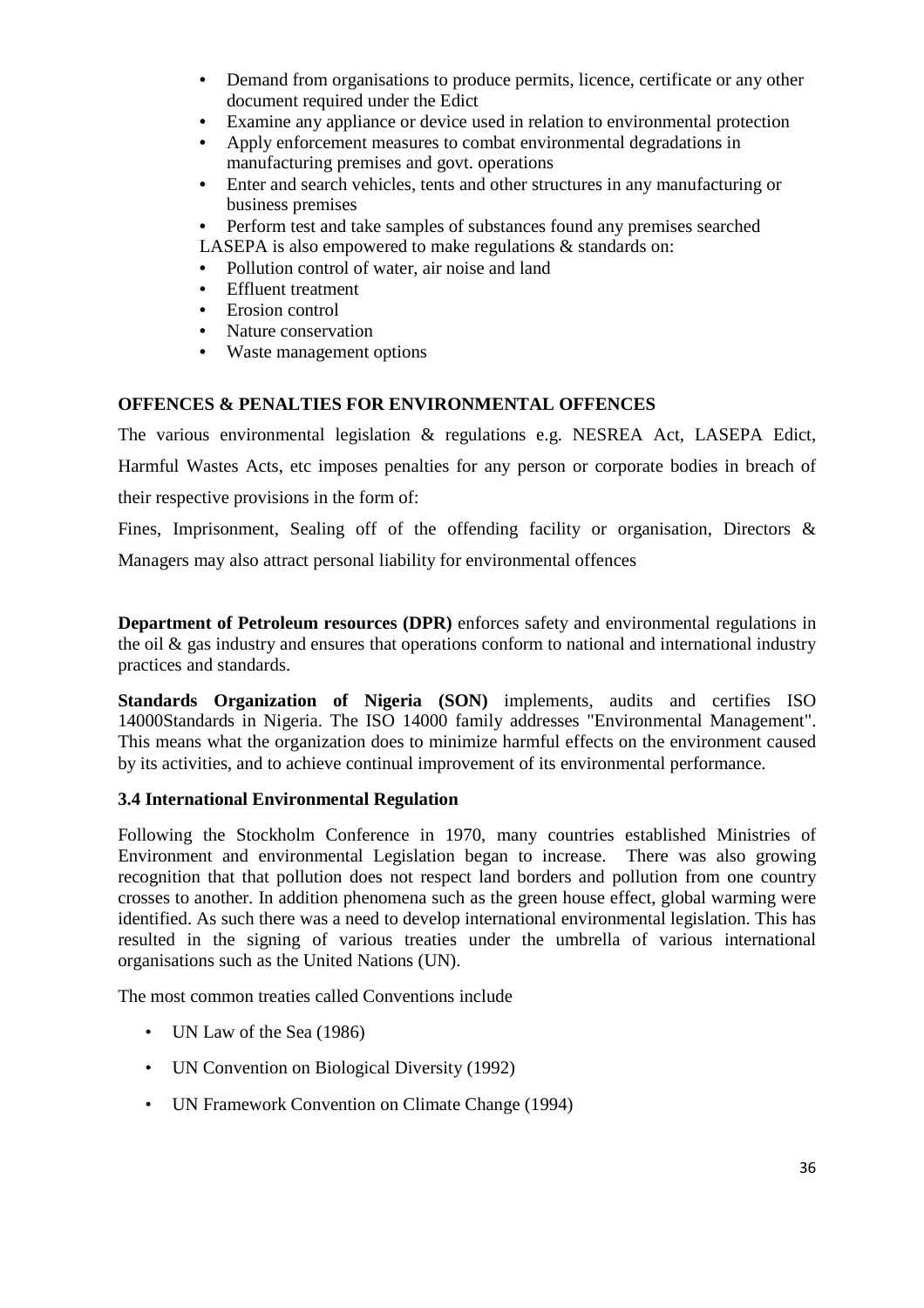- UN Convention to Combat Desertification (1997)
- Vienna Convention for the Protection of the Ozone Layer (1988)
- Stockholm Convention on Persistent Organic Pollutants (2001, 2004)
- Basel Convention on the Trans-boundary Movement of Hazardous Wastes
- Bamako Convention on the Ban of the Import into Africa and the Control of Tran boundary Movement and Management of Hazardous Wastes within Africa

Subsidiary agreements called Protocols include

- Montreal Protocol on Substances that deplete the Ozone Layer (1987)
- Cartagena Protocol on Bio-safety (2003)
- Kyoto Protocol to the Framework Convention on Climate Change (2004)

# **4.0 Conclusion**

Environmental legislation is a fairly new and emerging field when compared to other aspects of law. It is still evolving In Nigeria and as such the agencies charged with this function are many and continue to evolve. Despite this, it is important to understand the basis for the environmental laws and the agencies involve, as stiffer penalties are currently being applied for flaunting environmental laws or polluting the environment. Furthermore, there is a move to organize an International Legal system once the problems associated with the various conventions and protocols are ironed out.

# **5.0 Summary**

Environmental laws/ legislations are those laws or legislations which relate primarily to the protection of the whole or part of the physical components of the environment. Regulation is the application of rules and procedures to achieve a measure of control over the activities of individuals and organizations **.**These regulations may exert anticipatory control or continuing control.

Effective environmental control requires standards. FEPA was created by Decree 58 of 1988 and charged with the responsibility of protecting the environment. In 1999 FEPA was scrapped. In 2007 the National Assembly established the National Environmental Standards and Regulations Enforcement Agency (NESREA), a parastatal of the Ministry of Environment. Following the Stockholm Conference in 1970, many countries established Ministries of Environment and Environmental Legislation has increased.

#### **6.0 Self assessment question**

 a. What incident necessitated environmental legislation in Nigeria and what was Government's response.

 b. List 3 agencies involved in Legislating the environment in Nigeria and discuss their functions.

# Tutor marked Assessment Question

Environmental legislation was introduced formally in Nigeria in 1988. As the Senior Special Assistant to the Commissioner of Environment in your state, Evaluate the present state of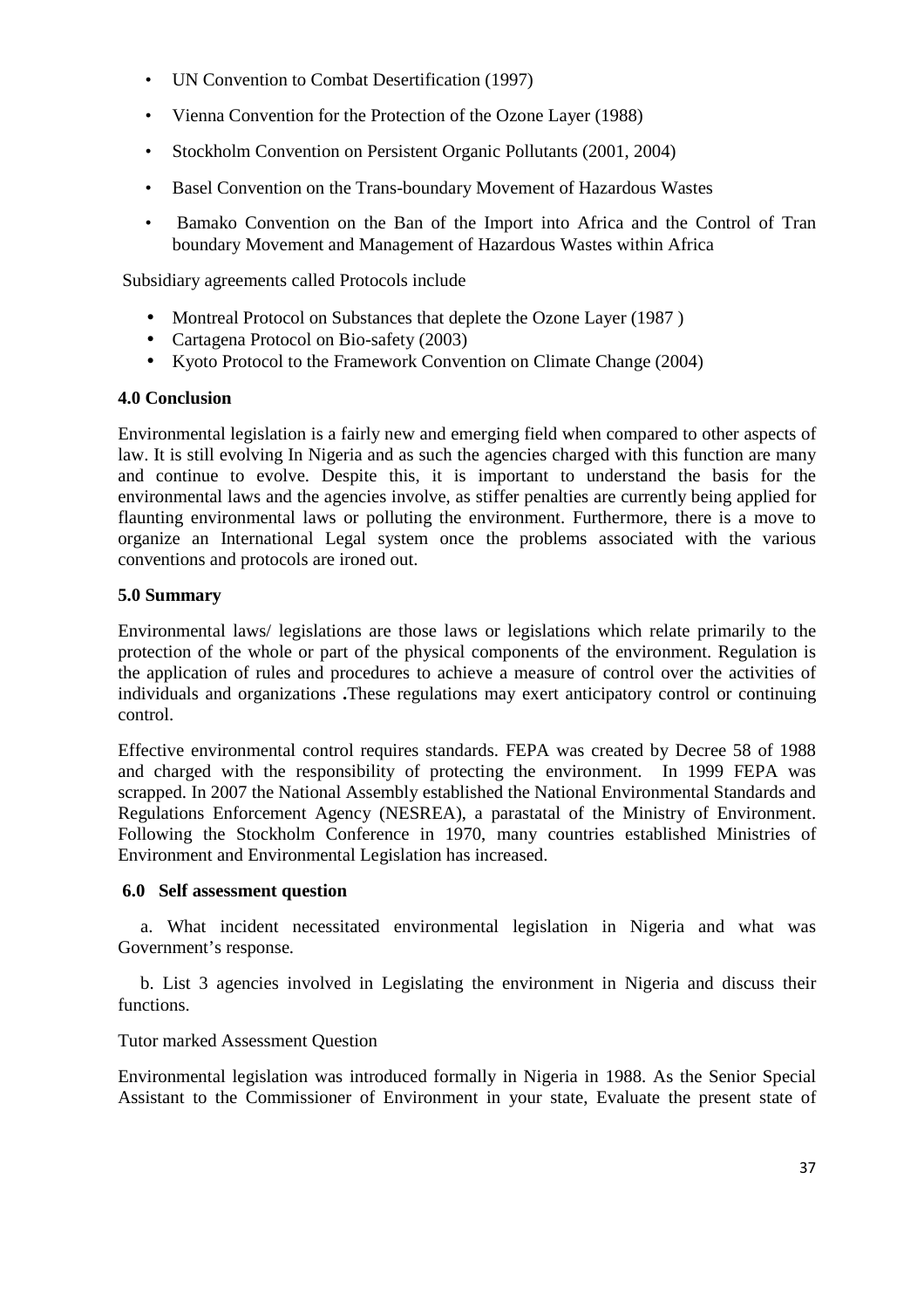legislation, Discuss the impact (If any) this legislation has had on the environment and propose a plan for improving the impact.

# **7.0 References**

Constitution of the Federal Republic of Nigeria (1990), Lagos: Federal Government Press

Federal Environmental Protection Act of 1988, Lagos: Federal Government Press.

National Policy on the Environment of 1998, Lagos: Federal Government Press.

NESREA Act of 2007, Lagos: Federal Government Press

Birnie, P. , Boyle, A.(1992) *International law and the environment*. Oxford: Oxford University Press.

ESM 431 Environmental Health and Safety

Unit 2: Nigerian Environmental Laws/Regulations

### **CONTENTS**

- 1.0 Introduction
- 2.0 Objectives
- 3.0 Main Content
	- 3.1 Nigerian Environmental Laws and regulations
- 4.0 Conclusion
- 5.0 Summary
- 6.0 Tutor-Marked Assignment
- 7.0 References/Further Readings
- 1.0 Introduction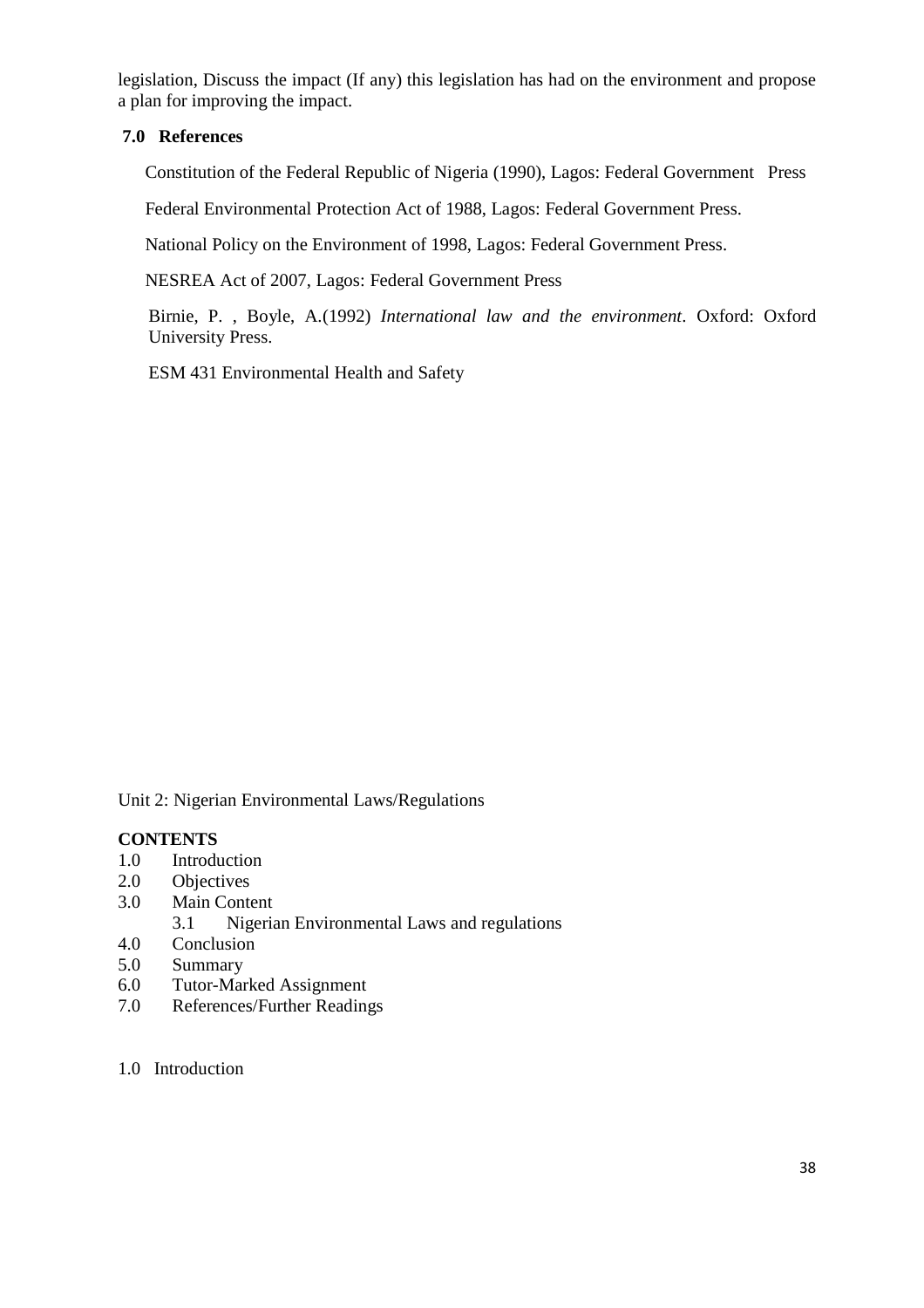In Nigeria, there are many already existing Government laws and regulation guiding the environment. These laws and regulations vary according to the resource being identified and the need.

# 1. Objective

At the end of this unit, you should be able to:

- Identify the sources of various environmental laws and regulations in Nigeria.
- Get acquitted with various environmental laws in the country
- 3.0 Main Content

 The role of legislation in inducing responsible attitudes and behaviours towards the environment cannot be overlooked. Legislation serves as an effective instrument for environmental protection, planning, pollution, prevention and control. The following provides a summary of Nigerian legislation on the environment.

# **CONSTITUTION OF THE FEDERAL REPUBLIC OF NIGERIA (1999)**

The constitution, as the national legal order, recognizes the importance of improving and protecting the environment and makes provision for it. Relevant sections are:

- Section 20 which makes it an objective of the Nigerian State to improve and protect the air, land, water, forest and wildlife of Nigeria.
- Section 12 establishes, though impliedly, that international treaties (including environmental treaties) ratified by the National Assembly should be implemented as law in Nigeria.
- Section 33 and 34 which guarantee fundamental human rights to life and human dignity respectively.

# **Federal Solid and Hazardous Waste Management Regulations (1991).**

- Section 1 makes it an obligation for industries to identify solid hazardous wastes which are dangerous to public health and the environment and to research into the possibility of their recycling.
- Section 20 makes notification of any discharge to the Agency mandatory.
- Section 108 stipulates penalties for contravening any regulation.

# **Environmental Impact Assessment (EIA) Act. CAP E12, LFN 2004.**

An Environmental Impact Assessment (EIA) is an assessment of the potential impacts whether positive or negative, of a proposed project on the natural environment: The EIA Act, as it is informally called, deals with the considerations of environmental impact in respect of public and private projects.

Sections relevant to environmental emergency prevention under the EIA include:-

- Section 2 (1) requires an assessment of public or private projects likely to have a significant (negative) impact on the environment.
- Section 2 (4) requires an application in writing to the Agency before embarking on projects for their environmental assessment to determine approval.
- Section 13 establishes cases where an EIA is required and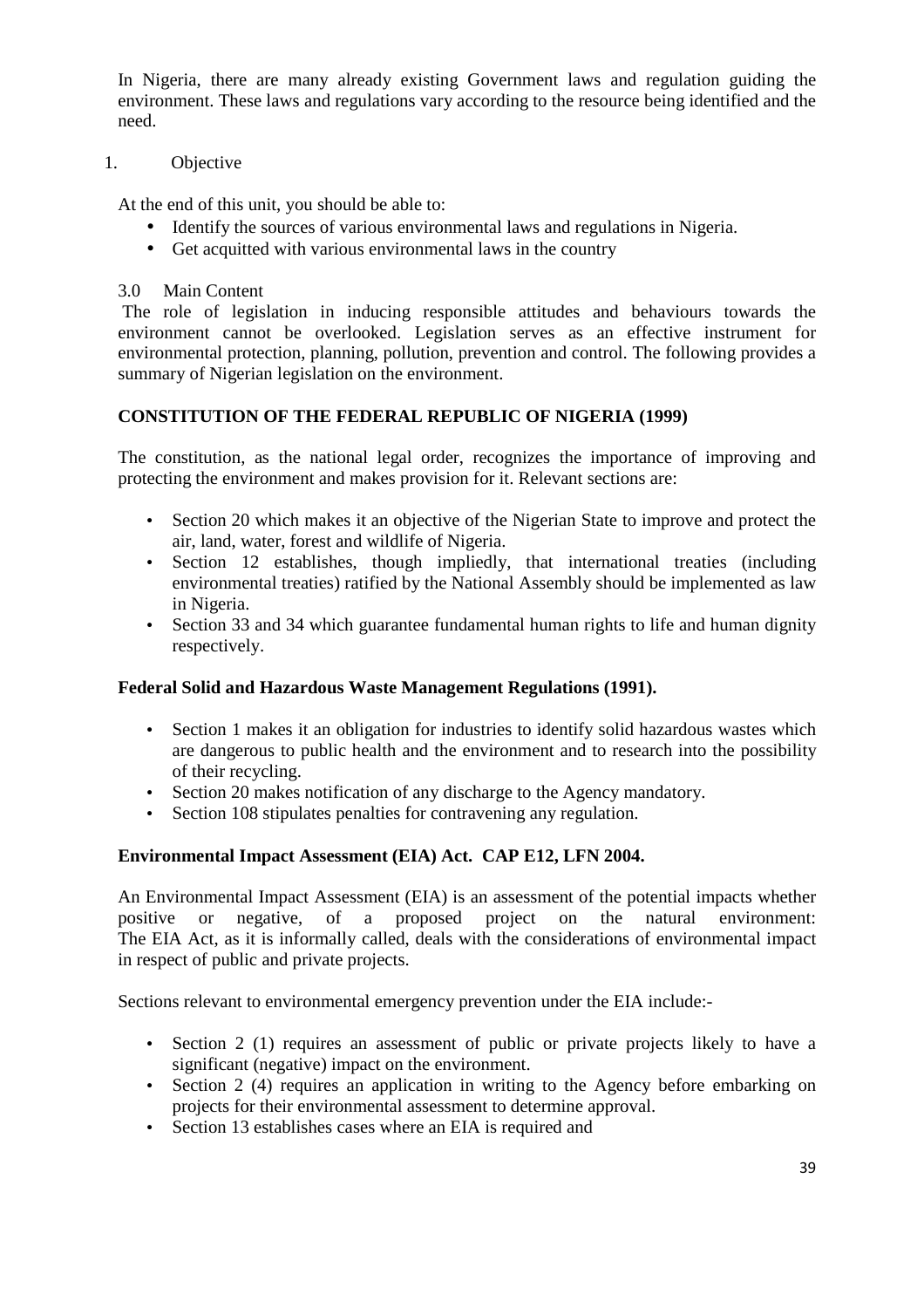• Section 60 creates a legal liability for contravention of any provision.

# **The Nigerian Urban and Regional Planning Act CAP N138, LFN 2004**

The Urban and Regional Planning Act is aimed at overseeing a realistic, purposeful planning of the country to avoid overcrowding and poor environmental conditions. In this regard, the following sections become instructive:-

- Section 30 (3) requires a building plan to be drawn by a registered architect or town planner.
- Section 39 (7) establishes that an application for land development would be rejected if such development would harm the environment or constitute a nuisance to the community.
- Section 59 makes it an offence to disobey a stop-work order. The punishment under this section, is a fine not exceeding N10, 000 (Ten thousand naira) and in the case of a company, a fine not exceeding N50, 000.
- Section 72 provides for the preservation and planting of trees for environmental conservation.

# **Land Use Act CAP 202, LFN 2004**

The Land Use Act 2004, places the ownership, management and control of land in each state of the federation with the Governor. Land is therefore allocated with his authority for commercial, agricultural and other purposes.

# **Harmful Waste (Special Criminal Provisions) Act CAP H1, LFN 2004**

The Harmful Waste Act prohibits, without lawful authority, the carrying, dumping or depositing of harmful waste in the air, land or waters of Nigeria. The following sections are notable:

- Section 6 provides punishment such as life imprisonment for offenders as well as the forfeiture of land or anything used to commit the offence.
- Section 7 makes provision for the punishment accordingly, of any conniving, consenting or negligent officer where the offence is committed by a company.
- Section 12 defines the civil liability of any offender. He would be liable to persons who have suffered injury as a result of his offending act.

# **Hydrocarbon Oil Refineries Act, CAP H5, LFN 2004**

The Hydrocarbon Oil Refineries Act is concerned with the licensing and control of refining activities. Relevant sections include the following:-

- Section 1 prohibits any unlicensed refining of hydrocarbon oils in places other than a refinery.
- Section 9 requires refineries to maintain pollution prevention facilities.

# **Oil In Navigable Waters Act, CAP 06, LFN 2004**

The Oil in Navigable Waters Act is concerned with the discharge of oil from ships. The following sections are significant:-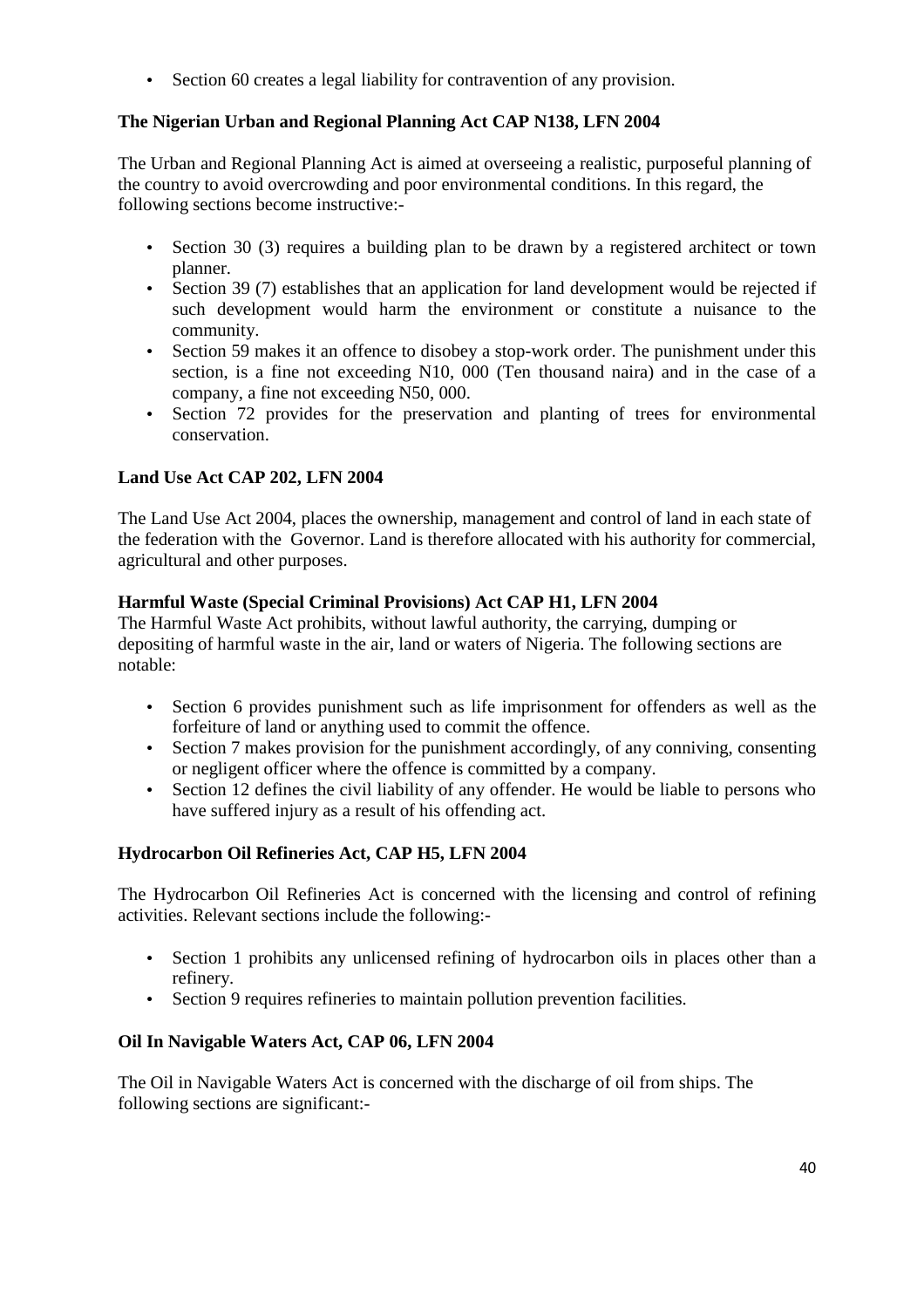- Section 1 (1) prohibits the discharge of oil from a Nigerian ship into territorial waters or shorelines.
- Section 3 makes it an offence for a ship master, occupier of land, or operator of apparatus for transferring oil to discharge oil into Nigerian Waters. It also requires the installation of anti-pollution equipment in ships.
- Section 6 makes punishable such discharge with a fine of N2, 000 (Two thousand naira).
- Section 7 requires the records of occasions of oil discharge.

# **Associated Gas Re-Injection Act, CAP 20, LFN 2004**

The Associated Gas Re-Injection Act deals with the gas flaring activities of oil and gas companies in Nigeria. The following sections are relevant to pollution prevention:-

- Section 3 (1) prohibits, without lawful permission, any oil and gas company from flaring gas in Nigeria.
- Section 4 stipulates the penalty for breach of permit conditions.

# **The Endangered Species Act** , CAP E9, LFN 2004

This Act focuses on the protection and management of Nigeria's wildlife and some of their species in danger of extinction as a result of overexploitation. These sections are noteworthy:

- Section 1 prohibits, except under a valid license, the hunting, capture or trade in animal species, either presently or likely to be in danger of extinction.
- Section 5 defines the liability of any offender under this Act.
- Section 7 provides for regulations to be made necessary for environmental prevention and control as regards the purposes of this Act.

# **Sea Fisheries Act, CAP S4, LFN 2004**.

The Sea Fisheries Act makes it illegal to take or harm fishes within Nigerian waters by use of explosives, poisonous or noxious substances. Relevant sections include the following:-

- Section 1 prohibits any unlicensed operation of motor fishing boats within Nigerian waters.
- Section 10 makes destruction of fishes punishable with a fine of N50,000 or an imprisonment term of 2 years.
- Section 14 (2) provides authority to make for the protection and conservation of sea fishes.

# **Inland Fisheries Act, CAP I10, LFN 2004**

Focused on the protection of the water habitat and its species, the following sections are instructive:

• Section 1 prohibits unlicensed operations of motor fishing boats within the inland waters of Nigeria.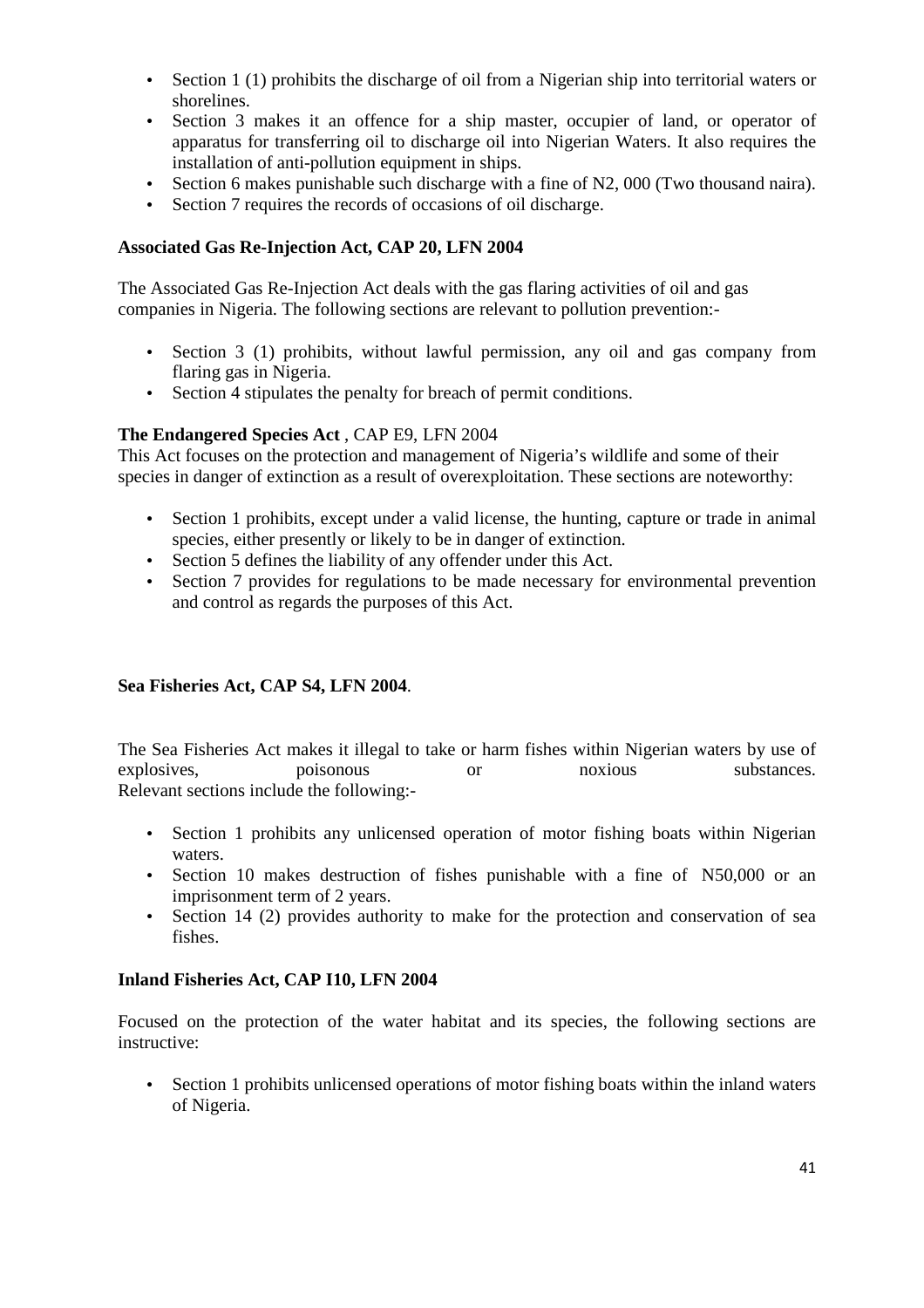• Section 6 prohibits the taking or destruction of fish by harmful means. This offence is punishable with a fine of N3, 000 or an imprisonment term of 2 years or both.

# **Exclusive Economic Zone Act**, **CAP E11, LFN 2004.**

The Exclusive Economic Zone Act makes it illegal to explore or exploit natural resources within the Exclusive zone without lawful authority. The Federal Government regulates the activities of the Exclusive Zone.

# **Oil Pipelines Act, CAP 07, LFN 2004**

The Oil Pipelines Act and its Regulations guide oil activities. The following sections are pertinent;

- Section 11 (5) creates a civil liability on the person who owns or is in charge of an oil pipeline. He would be liable to pay compensation to anyone who suffers physical or economic injury as a result of a break or leak in his pipelines.
- Section 17 (4) establishes that grant of licenses are subject to regulations concerning public safety and prevention of land and water pollution.

# **Oil Pipelines Regulations (Under Oil Pipelines Act)**

- Section 9 (1) (b) establishes the requirement of environmental emergency plans.
- Section 26 makes punishable any contravention with a fine of N500,000 and/or an imprisonment term of six months.

# **Petroleum Act, CAP P10, LFN 2004**

 The Petroleum Act and its Regulations remain the primary legislation on oil and gas activities in Nigeria. It promotes public safety and environmental protection. The following sections are relevant:

• Section 9 (1) (b) provides authority to make regulations on operations for the prevention of air and water pollution.

# **REGULATIONS**

#### **Petroleum Drilling And Production Regulations**:

- Section 17 (1) (b) places restrictions on licensees from using land within fifty yards of any building, dam, reservoir, public road, etc.
- Sections 23 and 27 prohibits, without lawful permission, the cut down of trees in forest reserves.
- Section 25 establishes that reasonable measures be taken to prevent water pollution and to end it, if it occurs.

# **Petroleum Products and Distribution Act**, **CAP P12, LFN 2004**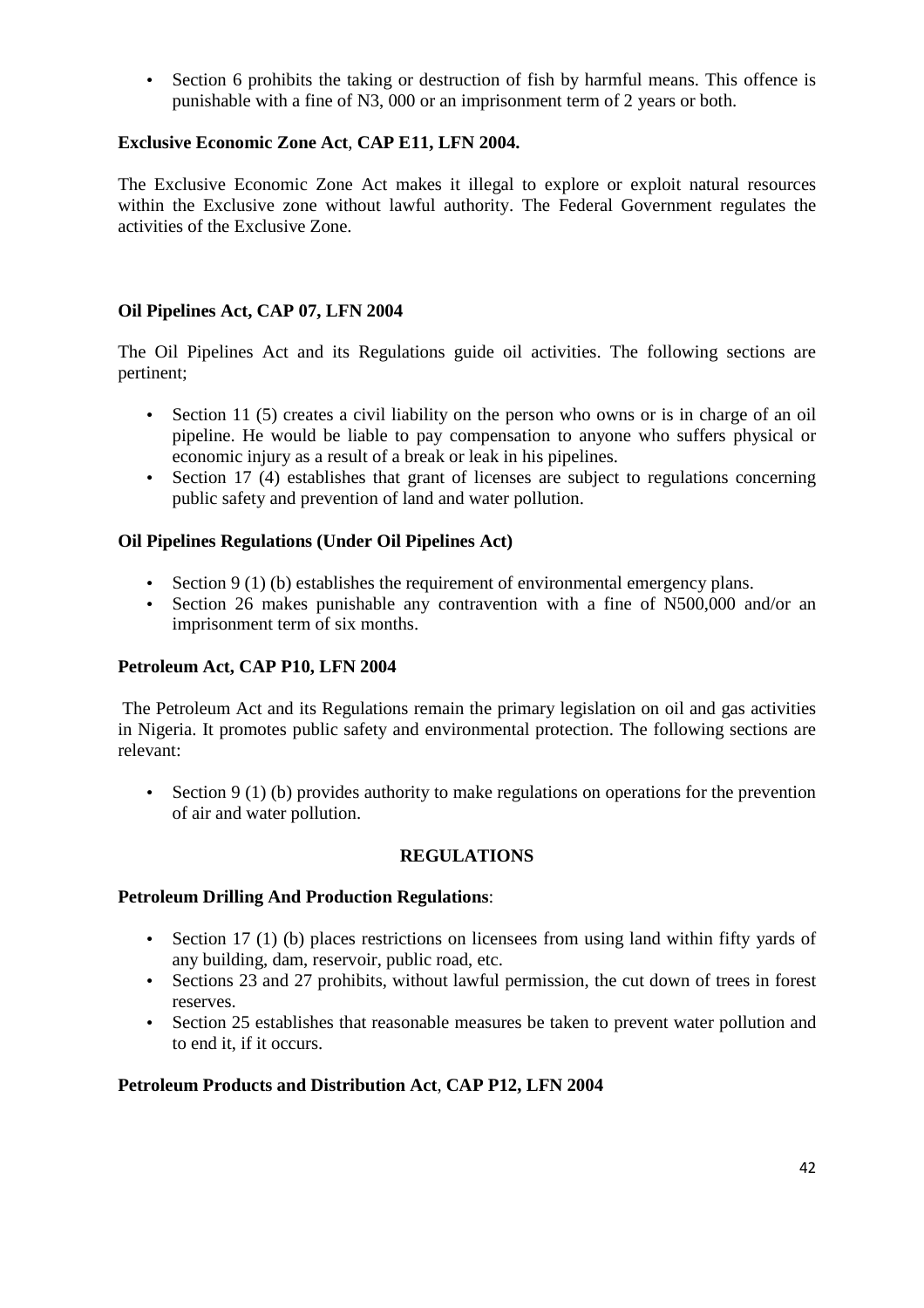Under this Act, the offence of sabotage which could result in environmental pollution is punishable with a death sentence or an imprisonment term not exceeding 21 years.

# **Territorial Waters Act, CAP T5, LFN 2004.**

The Territorial Waters Act makes punishable any act or omission committed within Nigerian waters which would be an offence under any other existing law.

# **Nuclear Safety and Radiation Protection Act, CAP N142, LFN 2004**

 The Act is concerned with the regulation of the use of radioactive substances and equipment emitting and generating ionizing radiation. In particular:

- Section 4 provides authority to make regulations for the protection of the environment from the harmful effects of ionizing radiation.
- Section 15 and 16 makes registration of premises and the restriction of ionizing radiation sources to those premises mandatory.
- Section 37 (1) (b) allows an inspector verify records of activities that pertain to the environment.
- Section 40 clarifies that the same regulations guiding the transportation of dangerous goods by air, land or water should also apply to the transportation of radioactive substances.

### **Nigerian Mining Corporation Act. CAP N120, LFN 2004**

The Act has authority to engage in mining refining activities and to construct and maintain roads, dams, reservoirs, etc. In particular:

• Section 16 creates a civil liability on the corporation for the physical or economic damage suffered by any person as a result of its activities.

# **River Basins Development Authority Act, CAP R9, LFN 2004**

The River Basins Development Authority is concerned with the development of water resources for domestic, industrial and other uses, and the control of floods and erosion.

# **Animal Diseases (Control) Act, CAP A17, LFN 2004**

The Animal Disease (Control) Act makes it an offence to import any animal, hatching egg or poultry into Nigerian except under a permit. The following sections are relevant:

Section 5 provides an inspector with the authority to take emergency measures where necessary.

Section 10 stipulates penalties for contravening any regulation.

Section 13 requires owners of trade animals to possess a movement permit and ensure the fitness of their animals.

Section 20 provides authority to make regulations that prevent and control the spread of animal diseases.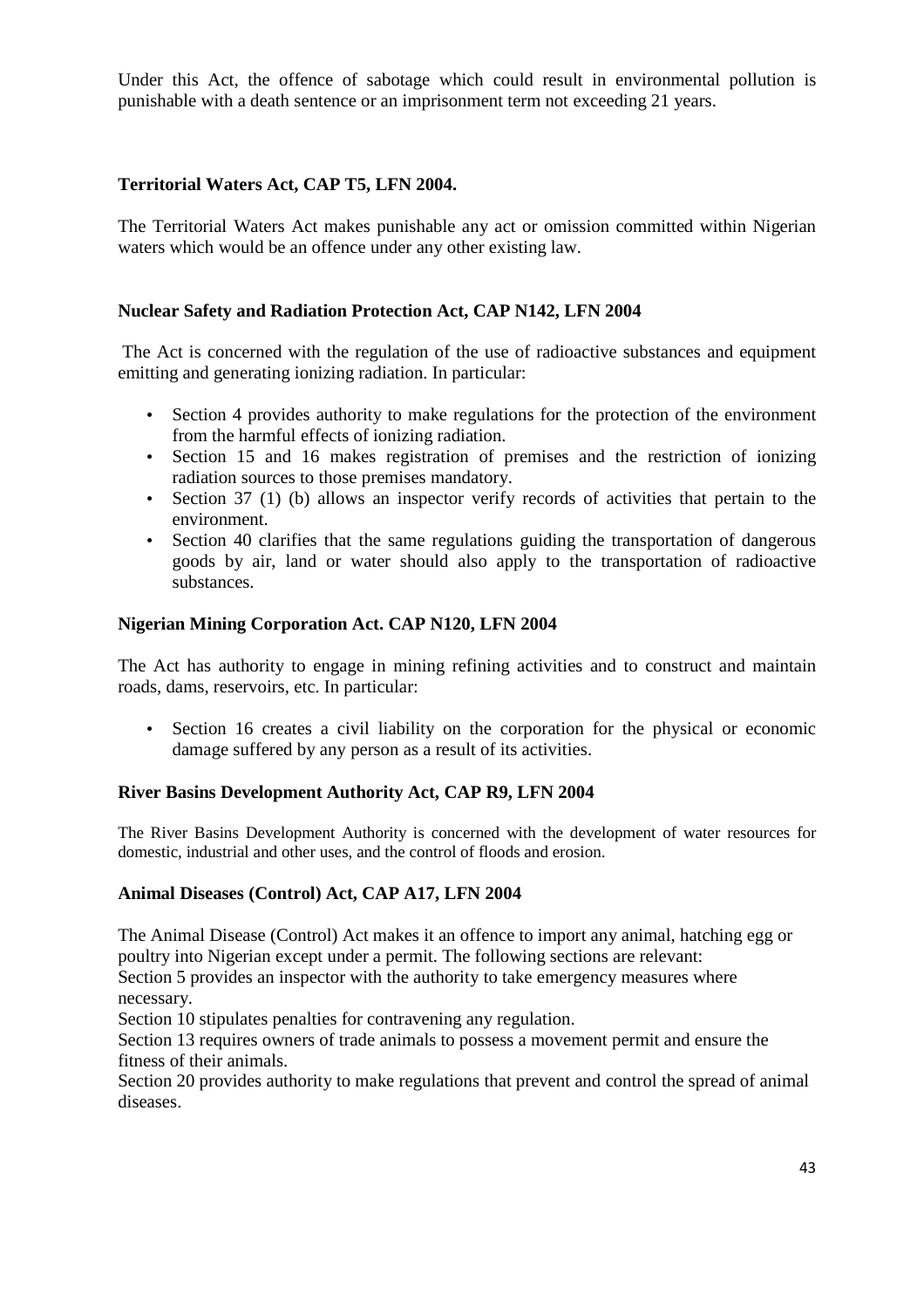# **Water Resources Act, CAP W2, LFN 2004**

 The Water Resources Act is targeted at developing and improving the quantity and quality of water resources. The following sections are pertinent:

Section 5 and 6 provides authority to make pollution prevention plans and regulations for the protection of fisheries, flora and fauna.

Section 18 makes offenders liable, under this Act, to be punished with a fine not exceeding N2000 or an imprisonment term of six months. He would also pay an additional fine of N100 for everyday the offence continues.

# **The Federal National Parks Act, CAP N65, LFN 2004**

The National Parks Act is concerned with the establishment of protected areas used for resource conservation, water catchments protection, wildlife conservation and maintenance of the national eco-system balance.

# **Module 4: CASE STUDIES OF EIA AND EAR**

- Unit 1: Environmental Impact Statement: 105 KM Highway Corridor in the State of Durango, Mexico
- Unit 2: Environmental Appraisal of Bodhghat Hydroelectric Development Project
- Unit 3: Case study of EIA of Midlands Dam Project, Mauritius

Unit 4: Case study of an EIA in Finland, development of Highway 1 (E18)

Unit 5: EAR Case Study on Post-Construction Environmental Impact Audit Study of Kali Gandaki "A" Hydroelectric Project

# Unit 1: **Environmental Impact Statement: 105 km Highway Corridor In The State Of Durango, Mexico**

# **CONTENTS**

- 1. Introduction
- 2. Objectives
- 3. Main Content
- 4. Conclusion
- 5. Summary
- 6. Tutor-Marked Assignment
- 7. References/Further Readings

### 1.0 Introduction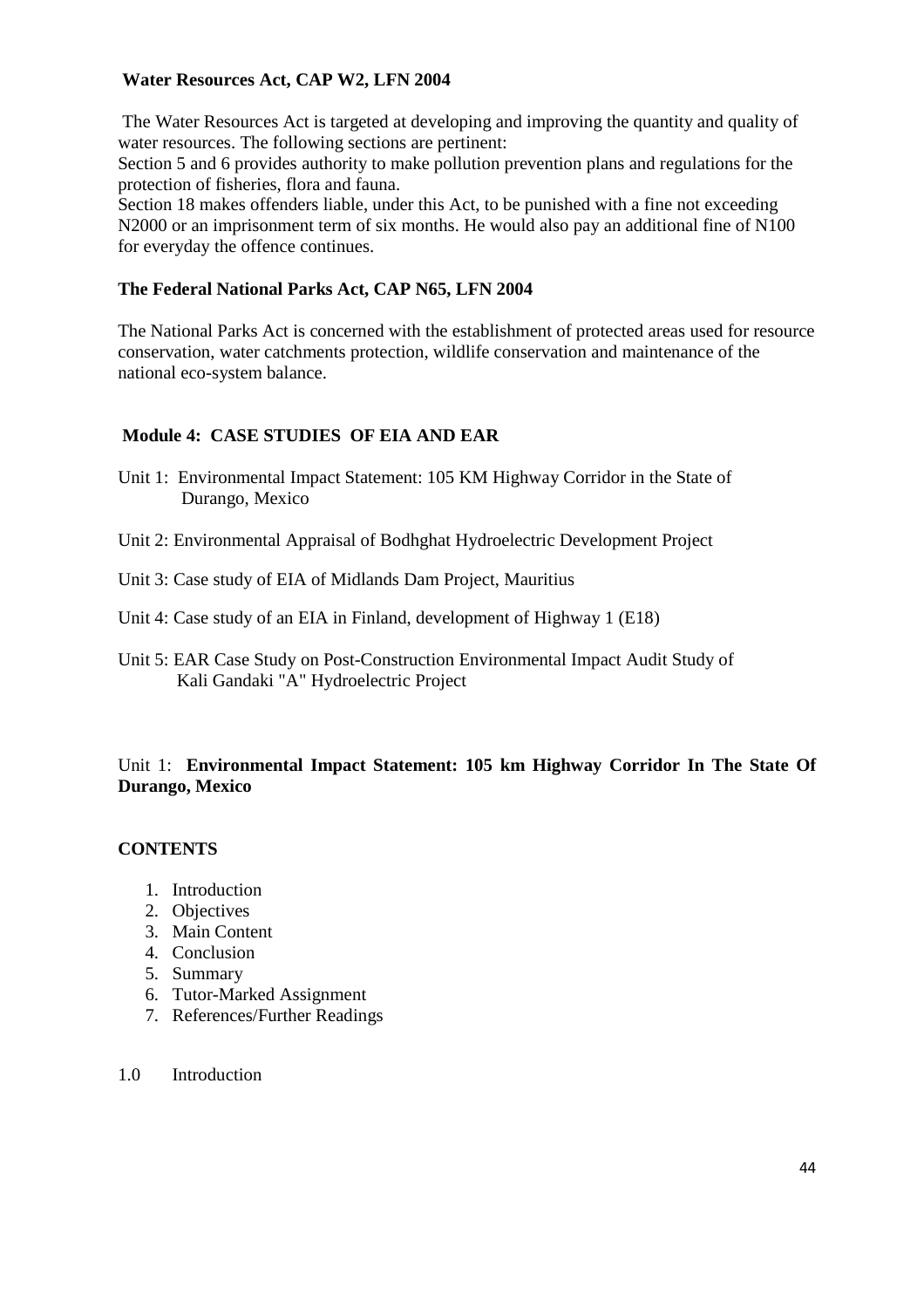The project involved the construction of a two-lane highway in the State of Durango. The average right of way will be 60m wide to allow for future expansion to four lanes. The highway will be built to high specifications and will have intersections, bridges, crossings for roads, railroads, pedestrians and cattle and minor drainage works. The area required will be 632.61ha.

The main cities by which the highway will link are Durango (with 348,000 inhabitants) and El Salto (39,000). There are localities neighbouring the corridor that vary in size and number of inhabitants. The aim of the project is to facilitate the transportation of people and regional produce to the Pacific coast. The surrounding environment has dry and temperate climates that support desert vegetation, stands of conifers and other trees and irrigated and rainfed agricultural areas. There are several rivers of varying flows and small streams. The topography is highly varied with large canyons, plateaus, hills and plains.

The Environmental Impact Assessment for this project was prepared in accordance with Mexican environmental legislation. The statement was evaluated and reported by the competent federal authorities. When the assessment was carried out during the planning phase and it was possible to propose impact prevention and mitigation measures that could be considered and applied by the project proponent in the implementation phase.

In addition to complying with current federal legislation and regulations, a professional study identified not only the potential impact of future work but furthermore, suggested that certain design aspects of the project be revised.

# 1.0 Objective

At the end of this unit, the students should be able to:

- o identify the environmental issues encountered in the EIA study.
- o discuss the challenges and the type of mitigation proposed

# **PROCESS AND PROCEDURAL CONTEXT**

Mexico is a North American and Latin country with several years' experience in the application of federal, state and municipal government environmental policies on different levels. There has been progress in mitigating environmental impact, due to the fact that preventive policies have been recognized as an important tool in the correction of existing environmental imbalances.

In Mexico, the General Ecological Balance and Environmental Protection Act and the Environmental Impact Regulations establish which projects must be assessed. Highways and communication routes must be analyzed to anticipate the environmental impacts that their construction and operation will generate.

The project proponent must implement not only the mitigation and other measures proposed in the study but also the recommendations and/or conditions established by the authorities in the report. The Federal Attorney General for Environmental Protection must ensure that the project proponent complies with the terms of the report. In this case, the Federal Highways Bureau is in the process of implementing a system of internal oversight to verify that works constructors quantify the cost of each project's mitigation measures and any conditions imposed at the time of approval, and implement them.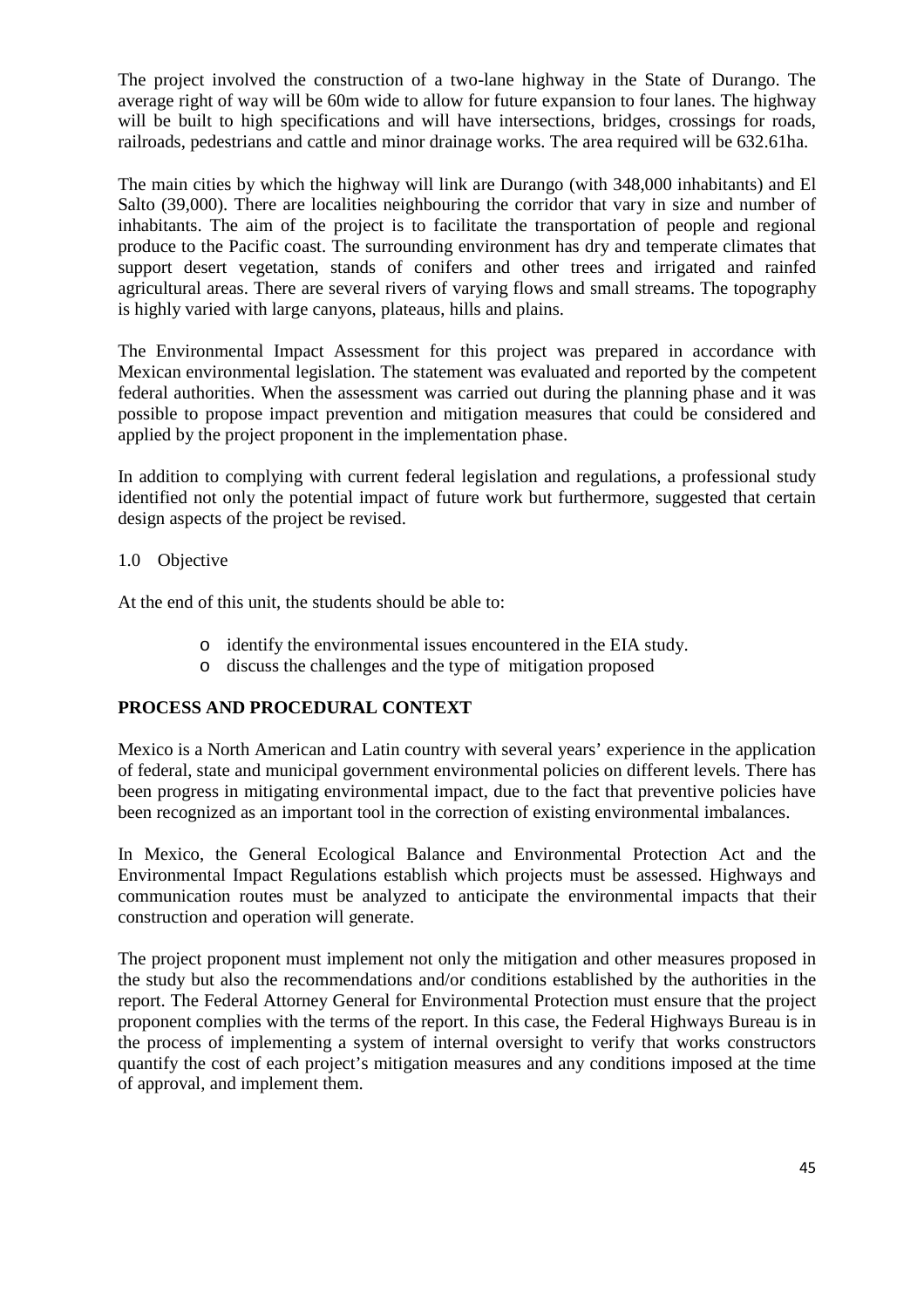The environmental study for this highway project was prepared based on the 'guidelines for the development and presentation of the environmental impact statement in the general modality referred to in articles 9 and 10 of the Regulation to the General Ecological Balance and Environmental Protection Act in the field of Environmental Impact', and the special guidelines for federal highways issued for such purpose by the National Ecology Institute.

The different chapters of the study contain the following information:

• general information on the project proponent and the consultant preparing the EIS; a description of the planned works;

• a description of the physical, biological and socioeconomic environment;

• factors of the project relating to land use and protected natural areas regulation of environmental impacts; and

• mitigation measures and programmes to reforest and/or restore of affected areas.

Various laws, regulations, highway construction standards and official Mexican standards relating to the protection of forest areas, soils, protected plant and animal species, in addition to regional, municipal and sectorial development plans and programmes were revised.

# **APPROACH TAKEN**

One of the first activities carried out was the collection and analysis of the available bibliographic and cartographic information which provided detailed information on the works to be built in the project and, on the other, the characteristics of the physical and chemical, biological and socioeconomic environment of the area. In this phase, materials provided by the Highway Project Department were used – mainly aerial photographs of the highway corridor, and information on structures, drainage work, pavements, location of quarries and surplus material dumping sites, etc.

The aerial photographs allowed identification of the settlements along the corridor, farming and grazing land, scrub land, woods, forestry trails, quarries in use and physical features such as canyons, rivers and streams.

The necessary information was ordered, classified and selected; only the information pertinent for the study was used.

The purpose of the field visits was to:

- learn about the prevailing environmental characteristics along the corridor;
- verify the existence of farming and forestry;
- observe quarries in use and locate those proposed;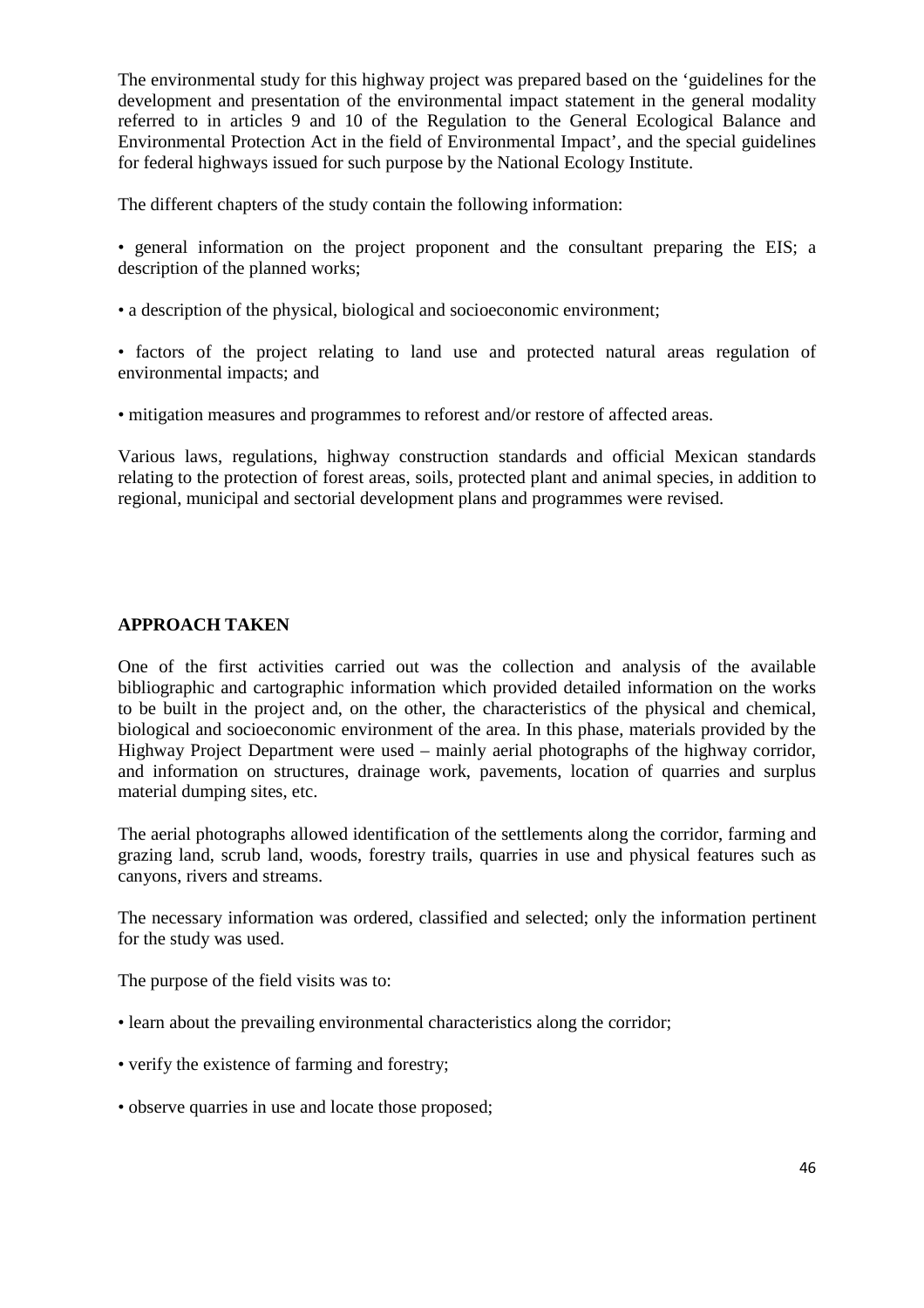- observe the conditions of existing settlements;
- identify types of vegetation and dominant species;
- corroborate bibliographic and cartographic information related to geological aspects, soils, and surface and underground currents; and
- talk with local informants and with persons performing other studies related to the highway.

The identification and evaluation of environmental impacts was performed with the help of checklist and map overlay methodologies. A list of activities for the site preparation, construction, operation and maintenance phases were drawn. The second list included the climatic, edaphic, hydrological, geological, biological (plants and animals), landscape and socioeconomic characteristics of the area of influence and the region.

### Assessing impacts

Overlaying different types of maps allowed the projected works to be correlated with environmental characteristics such as:

- types of vegetation and soils that will be affected by clearing the right of way;
- types of vegetation and farming in the area affected by the construction of gravel access roads;
- rivers and streams that will suffer increased sediment as a result of the mining of quarries and the construction of the highway;
- types of vegetation and surface currents that will be affected by the location of dumping sites for excess material not used in the construction;
- places where cuts will be made and intersections and bridges built; and
- privately and commonly owned land that will be affected.

In addition, the project's area of influence was highlighted on a map, showing the aforementioned correlations but mainly concentrating on an exhaustive analysis of the direction of flow of the area's surface currents. This map can be considered as the result of the integrated approach to impact analysis.

Desk and field work were carried out by an interdisciplinary professional group made up of a Civil Engineer, a Geological Engineer, three Biologists and two Architects.

The main environmental impacts identified were as follows:

• a socioeconomic impact due to affected private and common property lands; and

• impacts on local climate, air, soil, surface water, geomorphological dynamic, vegetation, wildlife, landscape and inhabitants due to such action as clearing, cuts, the mining of quarries, the operation of machinery and equipment, the installation and operation of crushing and asphalt producing plants, and the creation of dumping sites.

The impacts could take the form of :

- changes in local climate;
- the presence of suspended particles, gas, smoke and noise;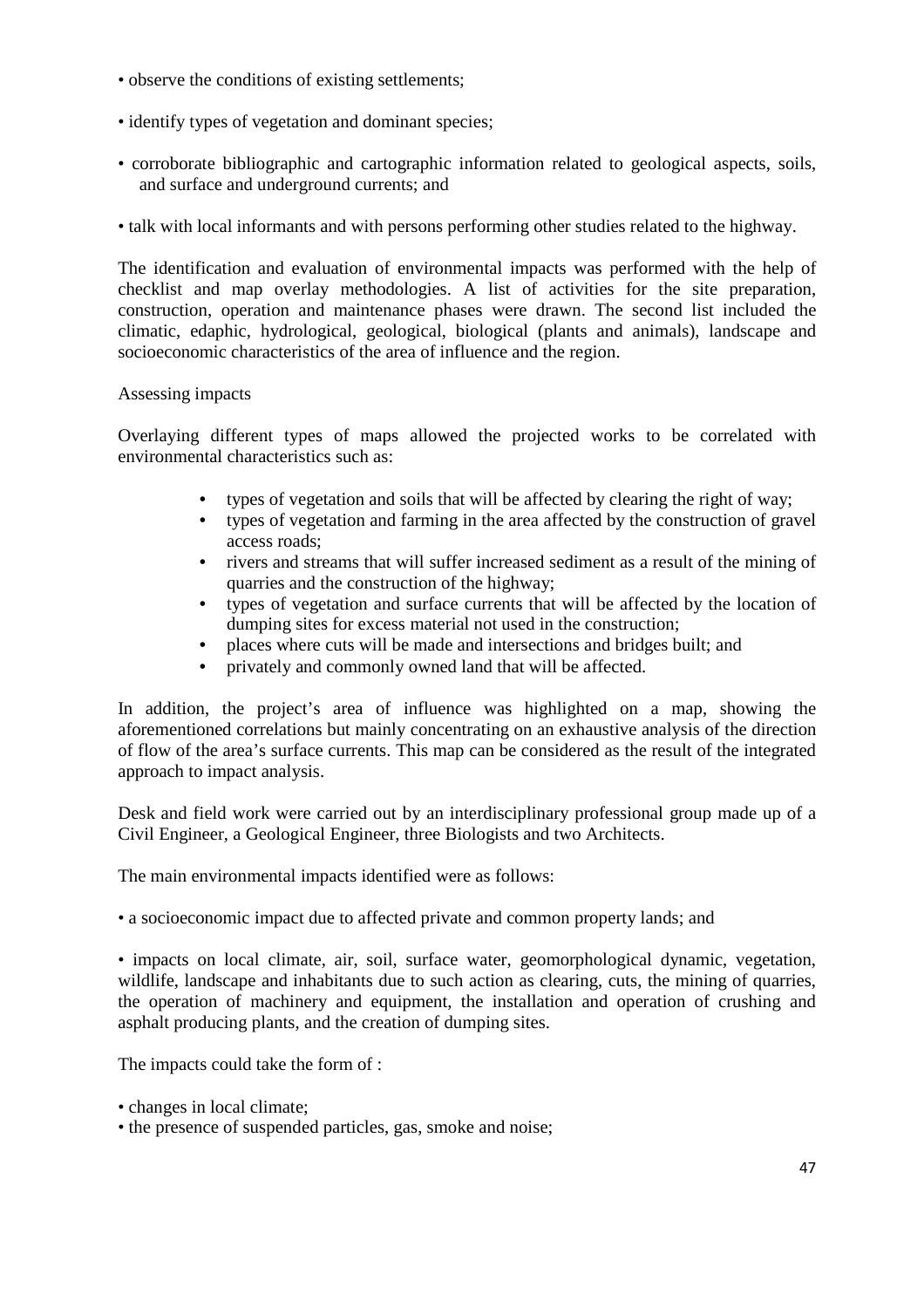• an increase in proneness to soil erosion:

• an increase in solid particles suspended in rivers and streams, and the silting up of water courses;

- an alteration of the natural pattern of drainage;
- an intensification of erosion and sedimentation processes;
- changes in the original topography and stability of the terrain;
- a loss of tree stands, desert scrub and crops;
- the destruction of wildlife habitats and the creation of barriers to movement;

• a visual impact due to changes in the landscape mainly in mountain areas due to the height of cuts and embankments, and the extraction of construction material; and

• soil pollution due to accidental spills of fuel, grease and oil in machinery and equipment operating yards.

For each of the above impacts the phases of the project in which they could arise and the specific place or area affected were identified and their corresponding mitigation measures were proposed. The impacts were graded by intensity and extension; reversibility; duration, and whether they were adverse or beneficial, cumulative, avoidable or unavoidable.

### **RESULTS AND IMPLICATIONS**

Once the EIS was completed, it was delivered to the project proponent who had it revised. In accordance with the study's results, proposed measures to be taken and conclusions, the proponent determined that some aspects of the project design should indeed be analyzed once more and modified to avoid significant environmental impacts. This was the case of the proposed sites for dumps, that would have been located in canyons, streams, rivers, Pinus and Quercus woods and areas of desert scrub, among other sites.

A study was also proposed of the technical and economic feasibility of transporting material remaining after excavation and general earth movement to quarries to be used in restoration work. This analysis has not yet been performed because the construction of the highway was postponed and, therefore, it is not known if the proposals will be taken into account. The project proponent has, however, delivered the environmental impact statement to the National Ecology Institute for review and report. At the time of writing the terms of the report were being examined by the Federal Highways Bureau.

It must be said that although this highway is included in the Communications and Transportation Sector between 1995-2000 Development Programme, it apparently is not currently a priority project which is why a date has yet to be set for its construction.

Projections made before 1994 for the highway kilometres needed by the country and the investments required to build them have not been met partly due to the economic crisis which began towards the end of 1994.

Construction costs exceeded forecasts, tolls charged by lessees were very high and traffic flows turned out to be much lower than forecast. Once again the federal government had to take charge of these highways to avoid damage and to promote use by drivers.

Against this background, it is understandable that priority is being given to what are considered strategic projects. Since there currently is a toll-free highway linking the city of Durango with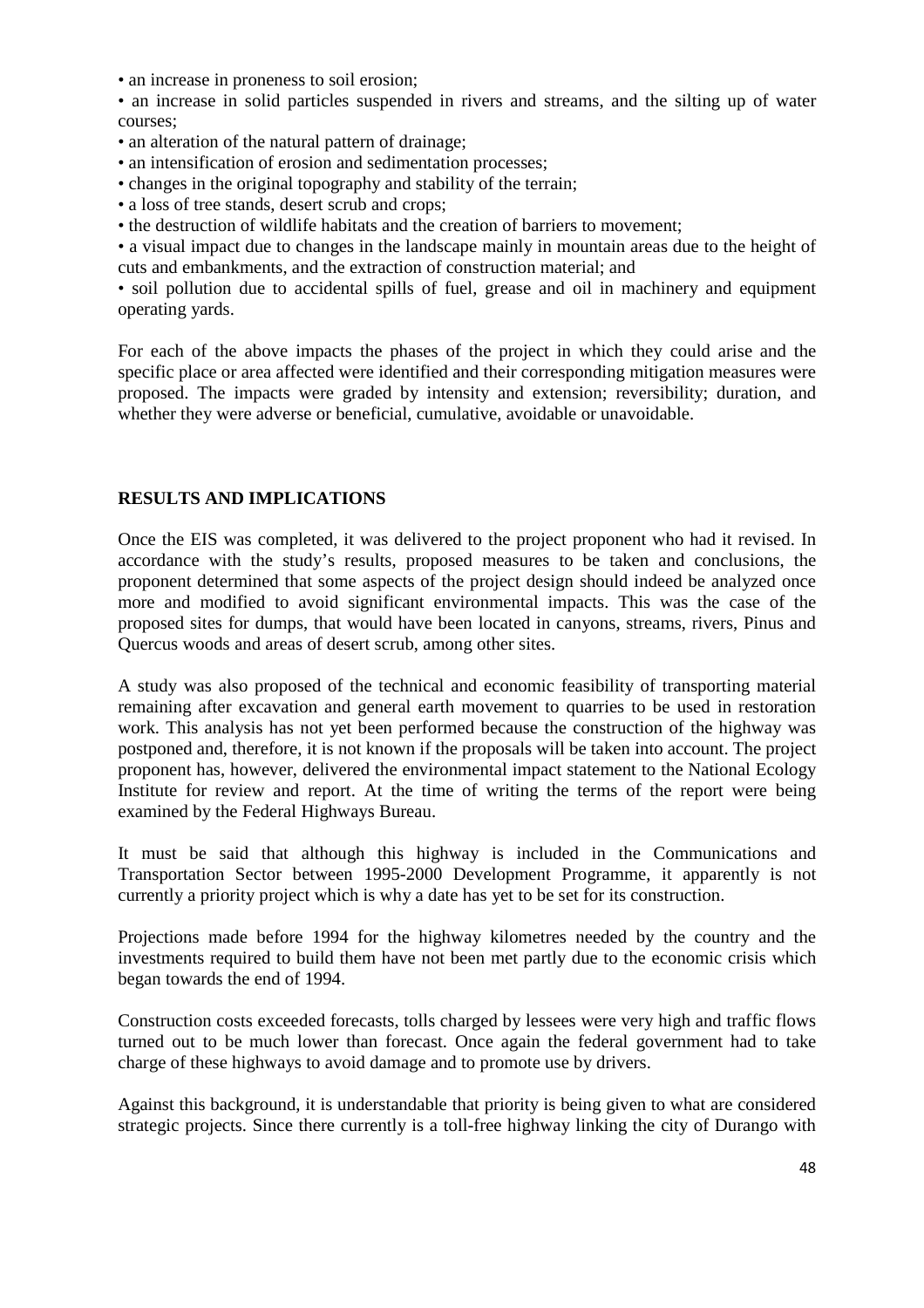the Pacific Coast, an alternative route already exists; but it is not a high-specification link and journey times are considerable due to the difficult topography of the terrain.

In conclusion, it may be said that this particular environmental impact statement was prepared properly and in a highly exhaustive fashion but that the project has not gone ahead due to reasons unrelated to the corresponding environmental report.

### **LESSONS LEARNT**

In Mexico, there have been significant progress made with respect to EIA but much remains to be done in certain areas. For example, assessments must be made in parallel to the planning of projects in order to integrate environmental protection measures and to estimate their potential monetary costs. This goal currently seems unlikely because projects are normally analyzed in the final stages of their design.

The consulting group carrying out an environmental impact statement should participate in the follow-up stage to support the project proponent in the implementation of mitigation measures. This is not the case today because regulations do not require it and the authorities responsible for overseeing compliance with reports do not have adequate resources to supervise all works accepted or conditioned.

#### Challenges of EIS preparation

There must be greater awareness/understanding of environmental impacts, both on the part of project proponents and certain consulting groups and authorities, of the importance of such studies in preventing harm to the environment. In Mexico the time and money set aside for these studies remains limited and there have been problems with excessive commercialization, poor quality reports, unreliable and often dubious data, and a common attitude of going through the motions. Nevertheless, in recent years the Ministry of Communications and Transportation in particular has set aside extensive funding for the preparation of environmental impact statements for various highway corridors in different states of the country and this has allowed the particular environmental impacts of each one to be identified and the measures to avoid, minimize or compensate for them to be proposed.

#### Mitigation Approaches

Unfortunately, some highway lessees did not correctly implement the proposed mitigation measures, with the result that the actions they took – for example to stabilise tall and steep faces of cuts using sprayed concrete – are not having the required effect (avoiding rock falls). In this specific case the impact on the landscape is visually catastrophic. Such actions are usually less expensive and more readily achieved than stabilisation using replanting with appropriate species. However, in the long term, their maintenance costs rise considerably. On some highways these errors are being corrected; one short-term goal would be for construction companies to prepare realistic budgets not only for the construction of works but for the implementation of mitigation measures and the restoration of affected areas, such as quarries. In addition there must be much closer oversight both by the project proponent and the competent authorities. In the case of public sectors, there must be a change in the Acquisitions and Public Works Act by loosening the tight restrictions placed on available funding, environmental impact studies and construction projects.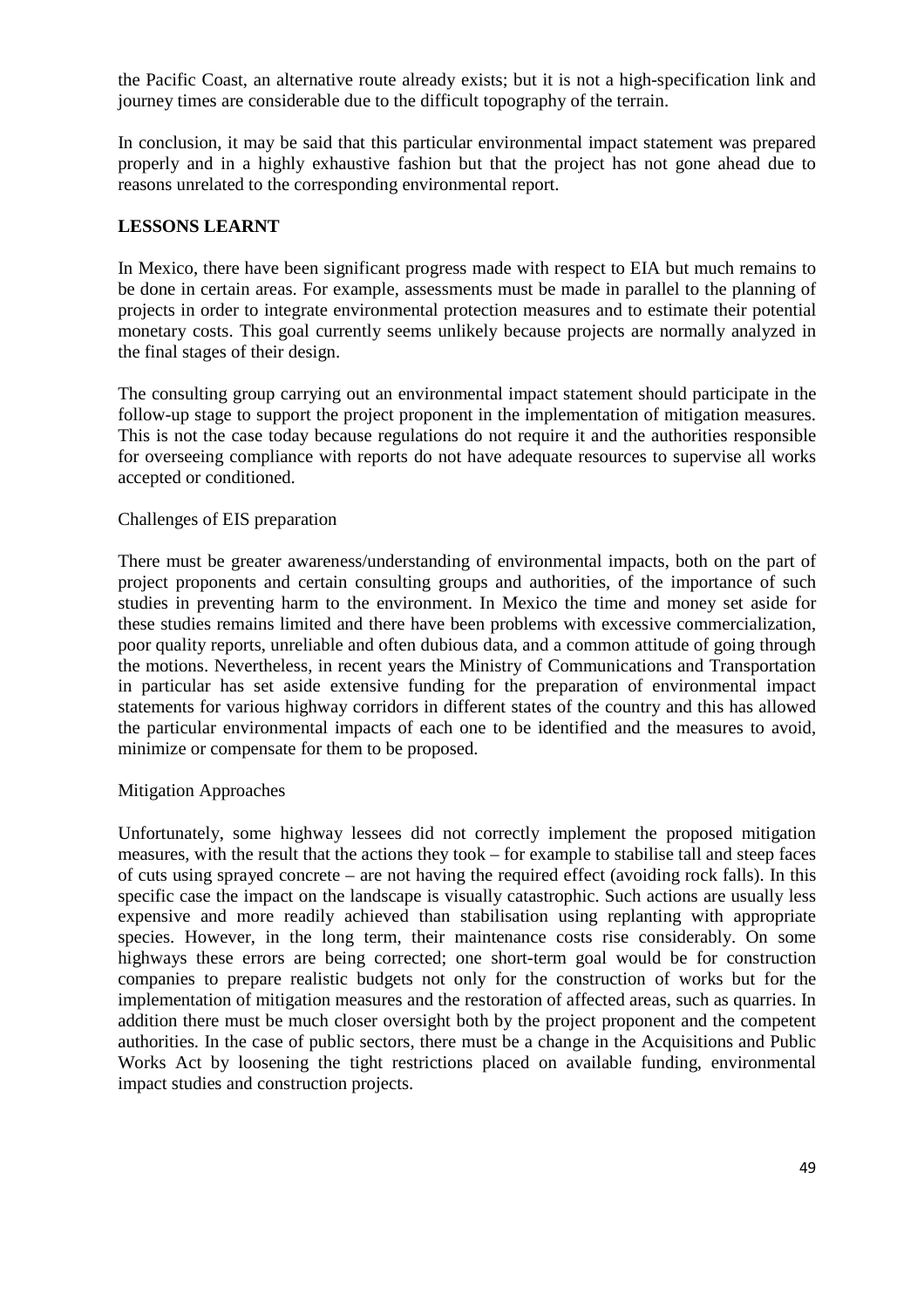# 4.0 Conclusion

 Highway construction is a major project that requires carrying out and EIA. This case study elucidates the processes, stakeholders and challenges faced by proponents when trying to carry out an EIA study. The implications of certain development/projects are identified and suggestions for mitigation are proposed for the assessment by the EIA regulators.

# 5.0 Summary

 In this unit, you have study the EIA case of a Mexican Highway Construction. You have learnt about the processes, approaches taken, implications of activities, challenges of preparing environmental impact statement and other lessons.

- 6.0 Tutor-Marked Assignment
	- 1. What are the major areas of discussion highlighted in the study?
	- 2. List the potential impacts identified from the study
	- 3. List and identify the roles of the stakeholders in this study?
- 7.0 References/Further Readings

Secretaría de Comunicaciones y Transportes. Subsecretaría de Infraestructura. Dirección General de Carreteras Federales. 1995, Manifestación de impacto ambiental modalidad general de 105 km de la carretera Durango-Mazatlán, tramo Durango-El Salto, en el estado de Durango, Final EIS written by Pisanty, L. J. México. 189 p.

Ley General del Equilibrio Ecológico y la Protección al Ambiente 1997, Editorial Porrúa, México. 184 p.

Poder Ejecutivo Federal 1996, Programa de Desarrollo del Sector Comunicaciones y Transportes 1995-2000. México. 155 ABSTRACT

# *The author:*

Julieta Pisanty-Levy Faculty of Engineering Horacio N 1834-301 Col. Polanco Mexico City 11510, MEXICO

Unit 2: **Environmental Appraisal of Bodhghat Hydroelectric Development Project**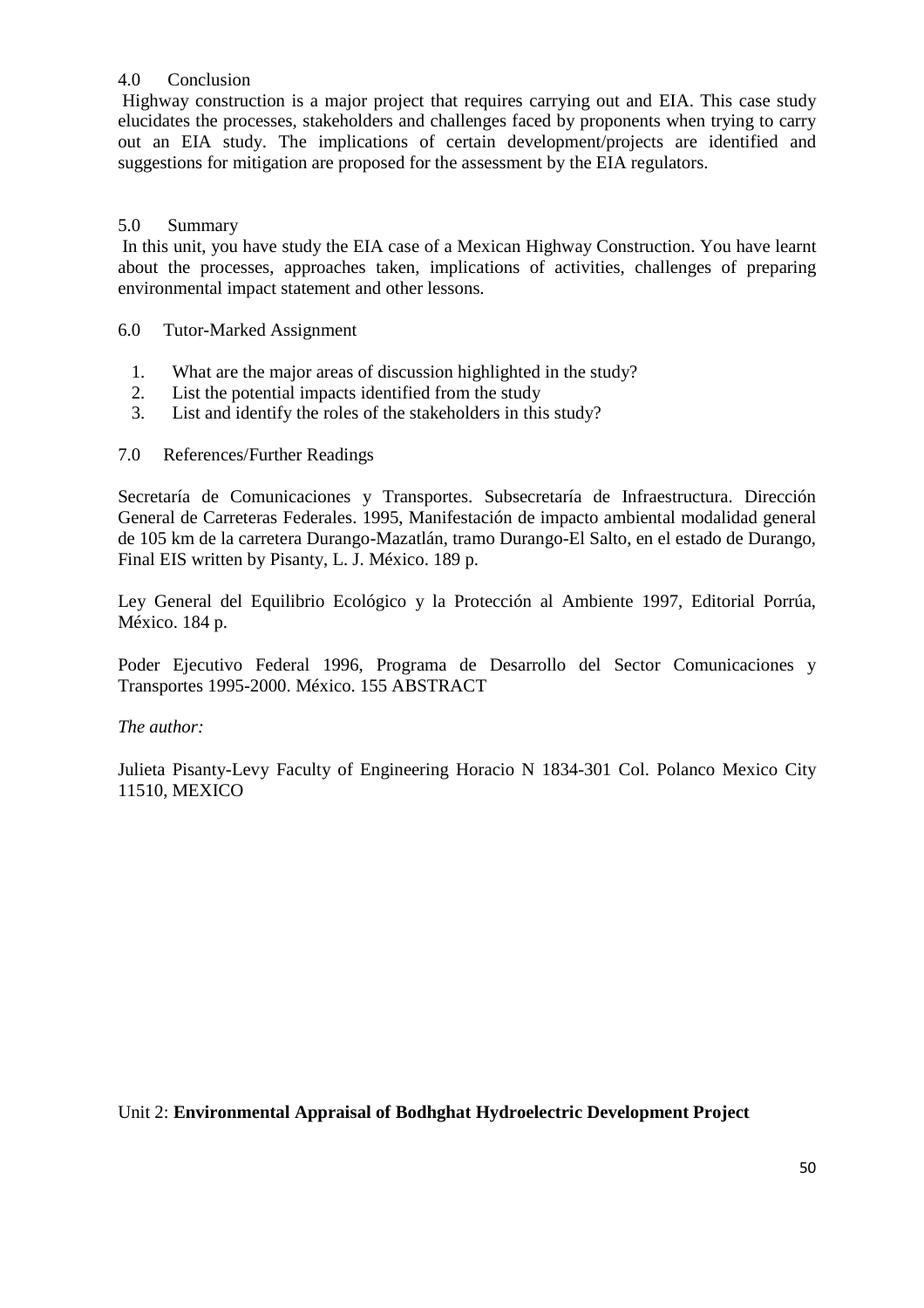# **CONTENTS**

- 1.0 Introduction
- 2.0 Objectives
- 3.0 Main Content
- 3.1 Industry (power project)
- 4.0 Conclusion
- 5.0 Summary
- 6.0 Tutor-Marked Assignment
- 7.0 References/Further Readings

# INTRODUCTION

In this unit, you will study a case of an environmental appraisal carried out on a Hydroelectric power project. It focuses on the implications of the project for the wilderness values of the project area. The study also presents an account of how public pressure, legislative framework and EIA procedures and practices have been effective in arresting a major ecological disaster even when EIA was not a mandatory requirement in India for determining the project feasibility. This case study represents a situation that is unique in the way in which the development projects are generally pursued in developing countries, India included.

In most cases, once a project is conceived, it is pursued to the end without considering environmental impacts. At the most, what is really attempted is the mitigation of the impacts. The mitigation planning rarely takes into consideration the formulation of strategies that can be effective in mitigating all of the social and ecological impacts that are considered to be significant. These assessments which ignore the socioeconomic concerns and biodiversity impacts of the project often fail to produce a timely decision on the project implementation. Consequently, this project has been amongst those few projects in India that was abandoned even after the project had made a sufficient headway on the grounds that the environmental appraisal failed to justify its recommendation.

# 2. Objectives

At the end of this unit, you should be able to

- o identify the challenges of environmental appraisal
- o describe the processes involved in the project
- o describe the impacts of the development on the environment

# 3.0 Main Content

# **PROJECT BACKGROUND**

The Bodhghat project is a river valley project, involving the construction of a major dam on the Indravati River in Bastar district. This project, conceived as a precursor to a series of dams, (Kutru I and II, Nugur I and II, Bhopalpatnam and Inchampalli) was planned on the Indravati River near Barsoor a village (19o12' latitude and 81o24' longitude) situated about 100 km from Jagdalpur, the headquarters of the Bastar district (Figure 1).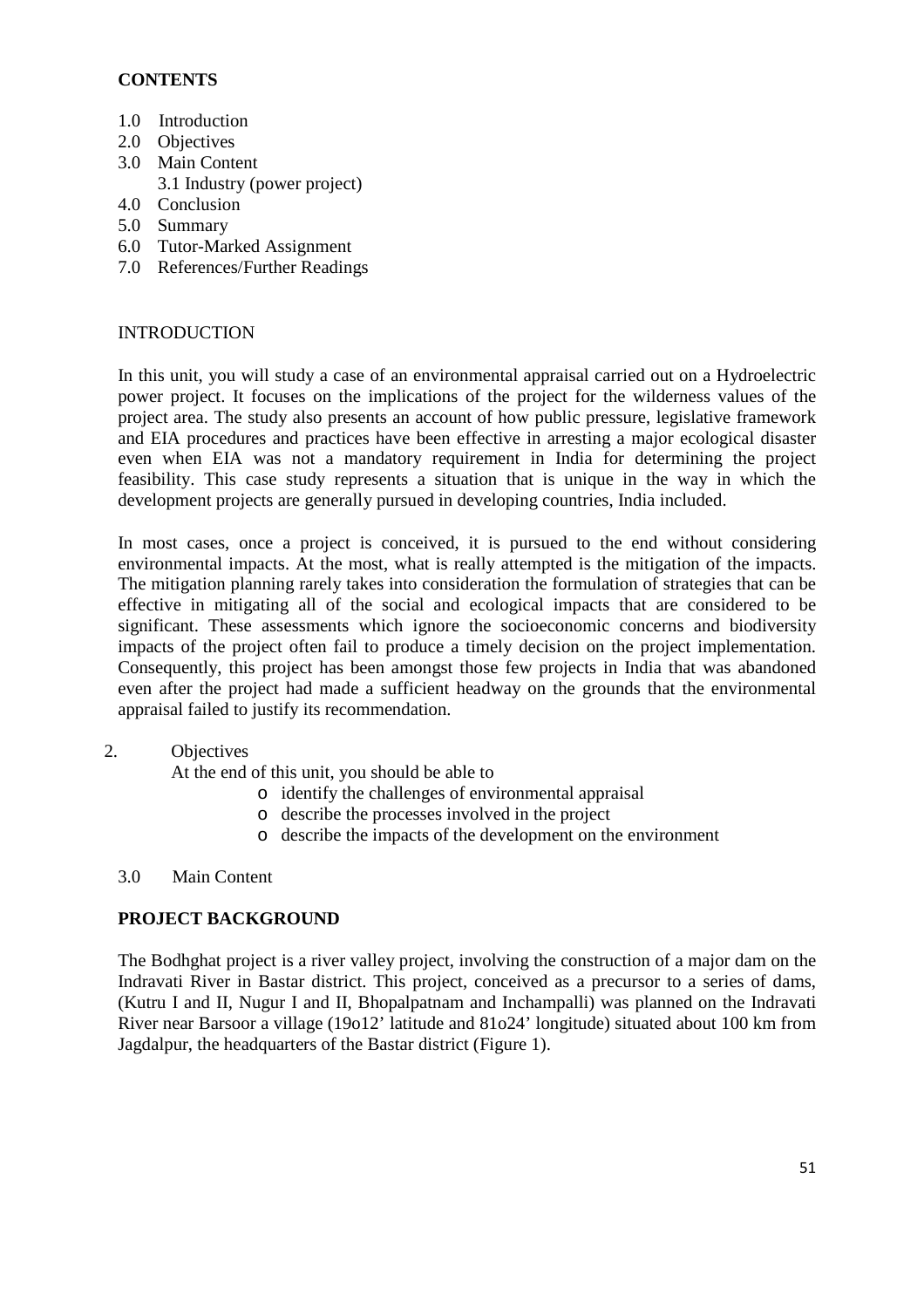

*Figure 1: Bodhghat and other proposed dams on the Indravati River*

The project involved the construction of the following :

• A composite dam of a total length of 1720 m at the dam top level consisting of a 855 m long and 90 m high concrete gravity dam and fill dams of 500 m and 365 m lengths on the left and right flanks respectively.

- A 3 km long (with 12.5 m diameter) head race tunnel.
- A 5 km long tail race canal.
- A surface powerhouse to support 4 generating units, each of 125 MW.

This project was designed as a peaking station with an installed capacity of 500 MW (4 units of 125 MW) to provide a large peaking potential to the power station of M.P. State. The total land requirement for the project was 13 783 147 ha of which 5 704 332 ha comprised of forest land. The forest area was made up of areas under Reserved Forest, Protected Forest and Undemarcated Forest (also referred to as Orange Areas). The project involved the displacement of nearly 10 000 tribal people from 42 villages.

#### **NATURE AND SCOPE OF ISSUES**

• The Bodhghat Dam was particularly regarded as environmentally damaging because its functional effectiveness was directly linked to the projects proposed downstream. Together, these projects could impose a great stress on the ecology of the Indravati Tiger Reserve,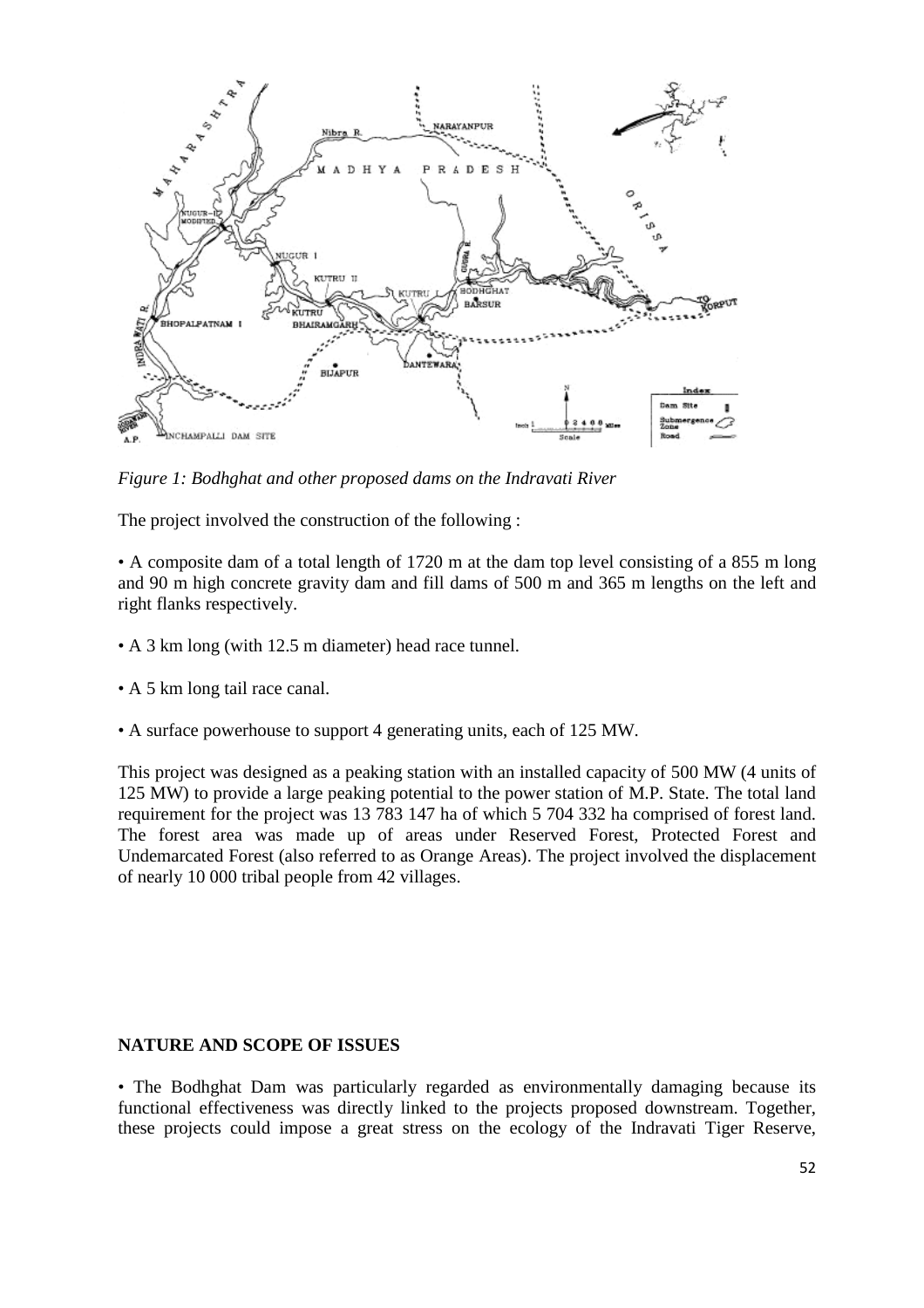Bhairamgarh Wild Buffalo Sanctuary and other surrounding habitats of Indian wild buffalo (Bubalis bubalis).

• The dam would result in the forced displacement of some 10 000 tribal people whose sustainable way of life based on a mixed economy of agriculture, herding, fishing and forest use would be entirely destroyed.

• The project would also lead to the inundation of a large area of forest, a resource fundamental to tribal people and whose dependency on the resources from forest is almost total and complete. The consequential movement of people into the forest interiors that are currently free from biotic disturbance would pose the major threat to the relatively undisturbed tracts of the forest and the wildlife habitat.

• The project would result in a total loss of 20 000 hectare of wildlife habitats.

• The non availability of cultivable land and the wood lots for meeting the resource needs of people for fuel wood, timber, food and fodder would have adverse effects on people driven from the project area.

• The entire project area, which provides an ideal setting for designation as a 'Biosphere Reserve' owing to its biological richness and its pristine nature, would become open to ecological destruction.

• The Bodhghat project would inevitably lead to the justification and the imposition of Bhopalpatnam, Inchampalli and the other projects located downstream.

# **PROCESS AND PROCEDURAL CONTEXT**

At the time of development of the proposed project, legislation for mandatory EIA did not exist in India. The environmental appraisal of projects till the late seventies was based on a formalized scrutiny of proposals generally conducted by the Department of Environment (DOE). With the promulgation of the Forest Conservation Act in 1980 and the formulation of Environmental Guidelines by DOE for River Valley projects in 1984, and the enforcement of the Environmental Protection Act in 1986, the environmental appraisal of the river valley projects became a more focused effort to ensure the adherence of the developmental planning to the legislative framework that gradually emerged.

This project with an estimated cost of Rs.209.3 crores (equivalent to US\$50 million approximately) was accorded investment approval in the year 1979 by the Planning Commission, Government of India. The project was subsequently granted clearance by the Department of Environment (DOE), Government of India, in 1979. The project was to be completed within a period of six years from the date of its approval by the Government of India but could not progress due to the paucity of funds. The Government of India subsequently decided to submit the project for financial assistance from the World Bank and accordingly a revised project report was submitted to the World Bank in April 1983 with revised cost estimates. In 1984, the World Bank approved the loans totalling US\$300.4 million to the project after a brief appraisal mission had evaluated the financial and technical aspects of the dam. The project in its revised form was again submitted to the Government of India for clearance from the environmental angle. With the Promulgation of the Forest Conservation Act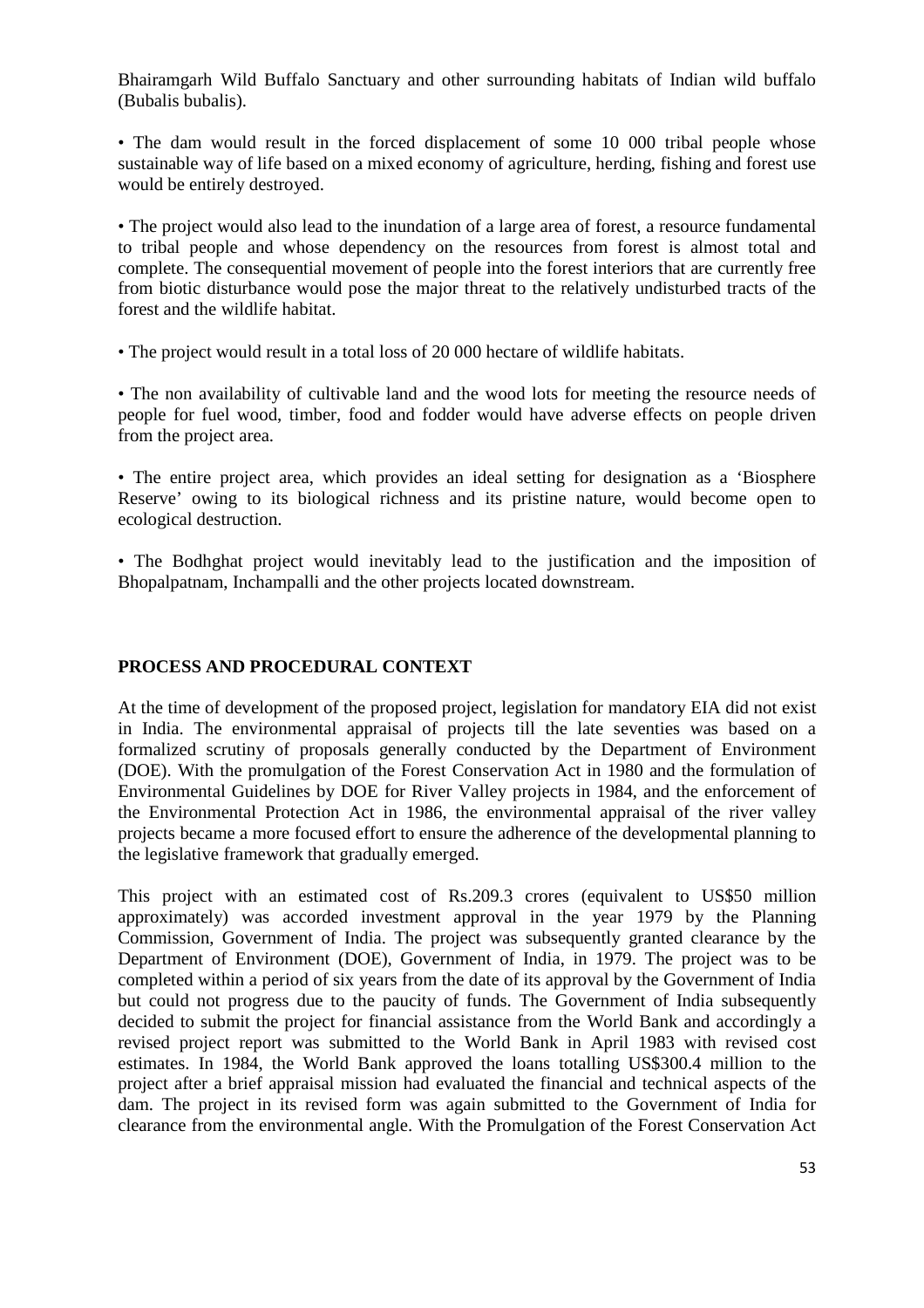(FCA) in 1980, the project was also required to obtain clearance under the FCA. On the insistence of the Department of Forest, the DOE constituted a working group, which visited the site in 1985 for the environmental appraisal of the project. Subsequently, the DOE granted conditional clearance to the project with the provision that the project should be submitted to a professional agency for an independent evaluation of its impacts on the floral and faunal values that are critical for conservation.

In the mean time, the project also came to the limelight in the wake of belated concerns about the ecological balance voiced at the national level in different forums particularly after the controversy over the Silent Valley. The project also led to widespread discontentment amongst the people of the area because of the rehabilitation package that was visualized. Resentment against the dam also started building among the NGOs, the environmental lobbies, welfare societies and individuals who forwarded their representations for stopping the project to the Prime Minister of India. As a result, the Government of India (GOI) was forced to consider all the representations received by the Prime Minister's Office from different agencies/organizations. A special committee was constituted in 1987 under the then Secretary for Environment & Forests, Government of India, to relook at the environmental and social issues related to the project.

At the same time DOE, Government of India, directed the Wildlife Institute of India (WII) to undertake the environmental impact assessment of the project with a view to provide an independent assessment of the impacts on the wildlife and forests. The study was initiated in October 1989 and was completed in April 1990.

# **APPROACHES TAKEN**

Besides adherence and compliance with environmental regulations and guidelines, proactive and participatory methodology on and off field was adopted. For the preparation of EIA report, primary and secondary data and information were generated through systematic field studies. The field studies primarily focused on:

- assessment of the impacts of the project on biophysical environment;
- assessment of the status of wildlife habitats with special reference to wild buffalo habitat;
- assessment of the human dependencies on natural resources of the project area;

• review of the impacts of the project on wildlife values and the socioeconomic status of the resource dependent community; and

• review of the rehabilitation policy for project-affected people.

Field investigations were made at all sites likely to be impacted by the construction of the proposed dam. These included areas under submergence, downstream areas of the dam, and the sites of powerhouse location and the access roads and areas outside the submergence zone, which could ultimately become the receiving area for displaced wildlife and human population.

Consultation with local and national agencies, both governmental and nongovernmental, was used as an aid to supplement the field based data and information.

# **RESULTS AND IMPLICATIONS**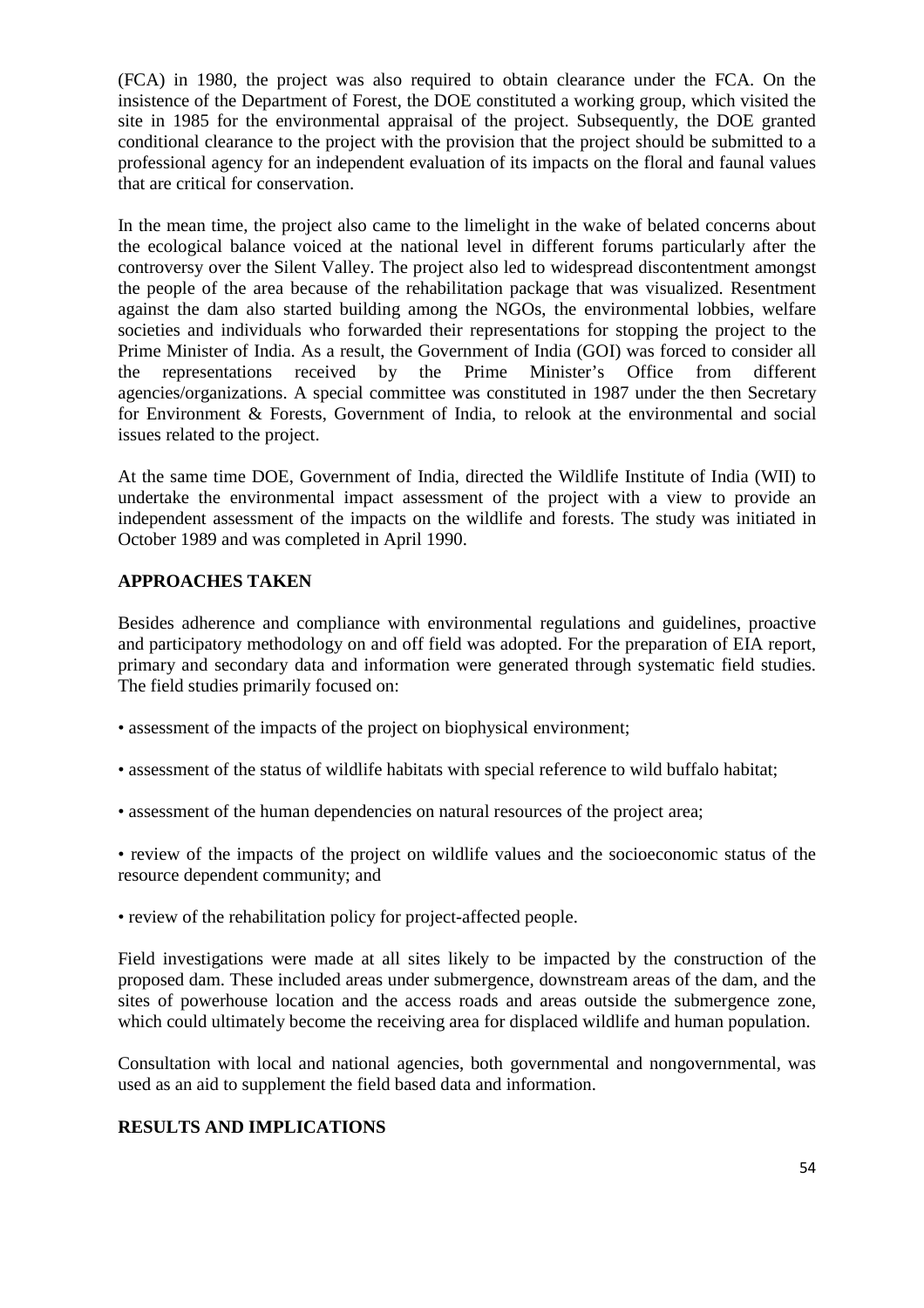This section highlights the significant findings of ecological assessment and socioeconomic surveys conducted by the team of the Wildlife Institute of India.

#### **Conservation values of the project area**

Forests of Bastar fall under 'Southern moist tropical deciduous' and 'Southern tropical dry deciduous' forest types (Champion & Seth, 1968). Bastar forests are unique in the country where sal (Shorea robusta) & teak (Tectona grandis) mixed with bamboo forests occur together on an easy terrain with favourable growing conditions. The forests of the project area are predominantly composed of miscellaneous forests. The upper canopy is distinctly composed of Anogeissus latifolia, Buchanania lanzan, Lagerstroemia parviflora, Garuga pinnata, Chloroxylon swietenia and Cassia fistula. The average height of the forest ranges between 18 to 20 metres and the average tree density is 695 per ha. The dense forests on the slopes and valleys and riparian forests and grasslands along the Indravati and its tributaries form excellent habitats for diverse wildlife.

The forests of the project area are home to a wide variety of wild animals. The area offers an excellent habitat for the carnivores such as tiger (Panthera tigris), leopard (Panthera pardus), hyena (Hyaena hyaena), and jackal (Canis aureus) and the herbivores such as spotted deer (Axis axis), four horned antelope (Tetracerus quadricornis), barking deer (Muntiacus muntjak), Indian bison or Gaur (Bos gaurus) and the critically endangered wild buffalo (Bubalis bubalis). Some of the other mammalian species of conservation importance occurring in the project area include the giant squirrel (Ratuffa indica) and the smooth Indian otter (Lutra perspicillata).

The Indian wild buffalo is an endangered species listed in Red Data Book (IUCN 1994). Its numbers have dwindled dramatically since the early forties in the Central India. Today, four relict populations are known from Bastar district. Of these, two populations occur in the Protected Areas located in the vicinity of Bodhghat and other projects proposed downstream. The largest is in the Indravati National Park with a little less than 100 individuals recorded in 1988. A second population is 60 km upstream on the Indravati river at Bhairamgarh Wildlife Sanctuary comprising of about 10-20 individuals (Divekar & Bhushan, 1988). The wild buffaloes of Bastar are considered to be the purest wild genetic stock and their conservation is therefore critical.

**Ecological issues**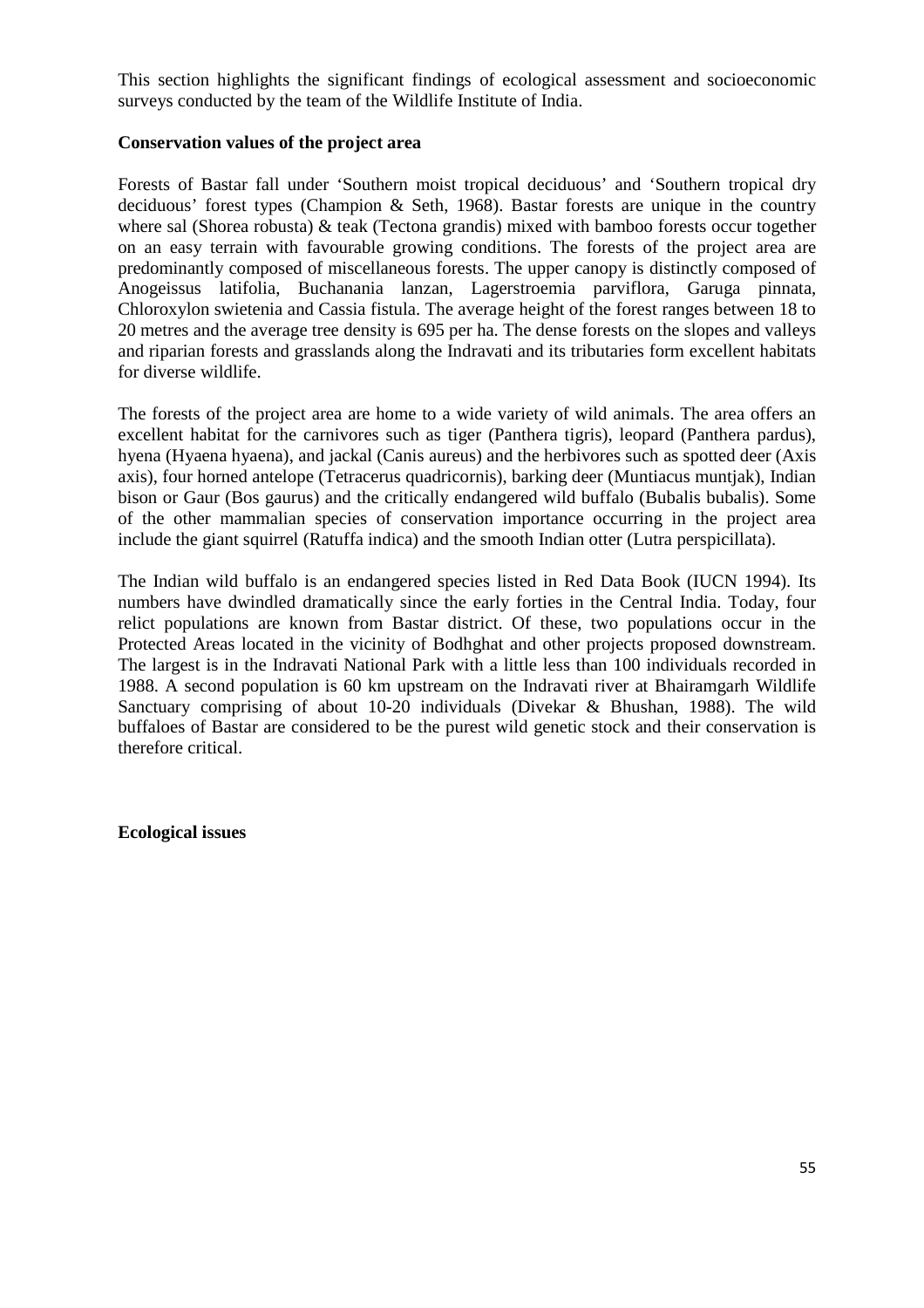

*Figure 2: Submergence of the wild buffalo habitat within the Bhairamgarh Wildlife Sanctuary would be an immediate consequence of the Kutru 11 project*

Bodhghat Hydroelectric project is expected to cater to the peaking power requirements in the evening. All the four turbines will operate together during the evening hours resulting in heavy discharges that would be many times the rate of normal lean summer discharge. This sudden increase in water discharge would result in the flooding of the grassland habitats within Bhairamgarh Wildlife Sanctuary located 60 km downstream of the project location. Based on daily schedules of the turbine operations and discharges into the river, it is anticipated that the grasslands in Bhairamgarh Sanctuary would be flooded between 8 pm and 11 pm. This would coincide with the main foraging time of wild buffalo in summer, when such river bed grasslands are their critical food resource. The changed water discharge regime due to the project will thus severely jeopardize wild buffalo habitat in Bhairamgarh Sanctuary. This is particularly so because, out of the total areas of the Sanctuary the prime wild buffalo habitat is only about a fourth of this area falling in compartment numbers 80 to 85 and 87 to 89 (Figure 2).

The enormous quantity of water held here in the reservoir of Bodhghat project will naturally be the justification for more downstream hydroelectric projects. It is also a known fact that five hydroelectric projects (Kutru I, Kutru II, Nugur I, Nugur II and Bhopalpatnam) are planned on the stretch of Indravati that is upstream of the proposed major multi purpose project at Inchampalli on the Godavari near its confluence with the Indravati (Refer Fig. 1). From the preliminary details that were made available for these proposed projects (Anon, 1988), it is seen that if Kutru II Dam were constructed at the site proposed near village Idwara, it would almost entirely submerge the prime wild buffalo grassland habitat along the river in the compartments numbered 84 and 85 (Figure 2).

Further, all these five projects are so planned that the discharge level from the tail race of the upstream project would be nearly at the same level as the Full Reservoir Level (FRL) of the immediately succeeding downstream project (Fig. 3). This would mean that almost the entire length of the Indravati River from the location of Kutru 1 project to Bhopalpatnam Dam would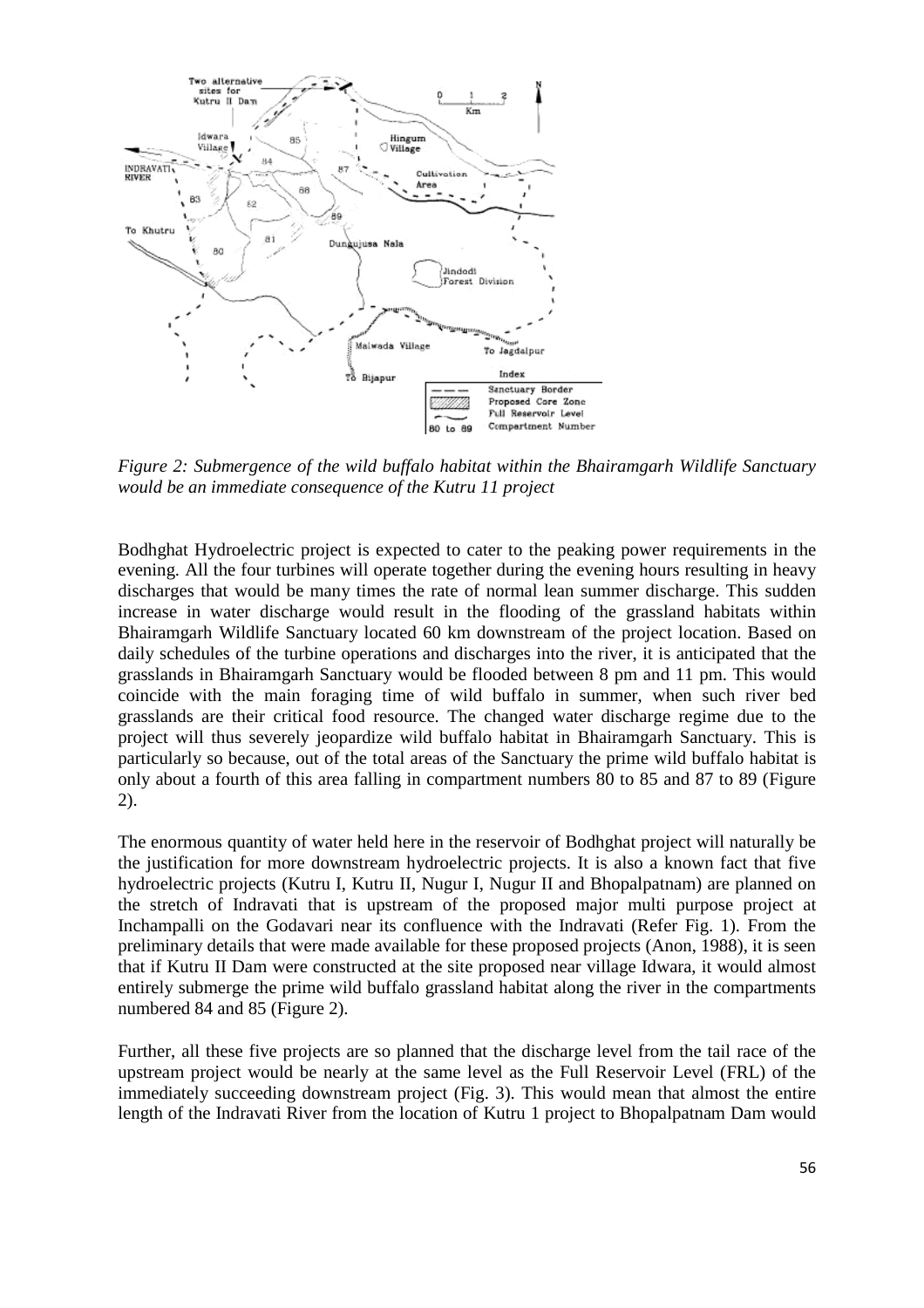no longer remain natural. The series of reservoirs that would be constructed would completely isolate the areas to the north and west of the Indravati River from those on its south and east. Moreover, almost the entire stretch of the rich riparian wildlife habitat would be submerged. Thus, both from the point of view of the prime habitat loss and the disintegration of movement corridors, this series of dams would cause irreparable damage to the ecology of the area and to the wildlife buffalo in particular.

### **Socioeconomic issues**

Main Activity

The Tribes of Bastar, as any other hill tribes, have an affinity to the forests in which they live. Their sustenance is closely inter-woven with the forests. Over 90 per cent of the people inhabiting the watershed belong to the tribal community that comprises the Bison Horn Maria, Jhoria Muria and Raj Muria Tribes. These tribes inhabiting the project area predominantly derive sustenance from forest resources. A calendar of the activities of the people of the project area establishes the intricate relationship that the people of the project area have with the forest in their immediate surrounds (Table 1).

**Months** 

Jan Feb Mar Apr May Jun Jul Sep Oct Nov Dec Aug Cultivation & Agricultural labor Collection of flowers of Mahua sp. and tamarind fruits Collection of leaves & seeds of Diospyr melanoxylon and Shorea robusta Collection of honey, and resins, etc. Collection of tubers, bamboo shoots, mushrooms etc. Collection of forage and fishing Forest labor Hunting, netting and trapping of animals Making of basket, mats, traps etc. Repair of houses and agricultural impler Storage of fuel wood

*Table 1: Seasonal calendar of the activities of the people in the project area*

The results of the socio-economic surveys further indicate that agriculture provides only about 50 per cent of the sustenance. The remaining 50 per cent of sustenance is based on consumption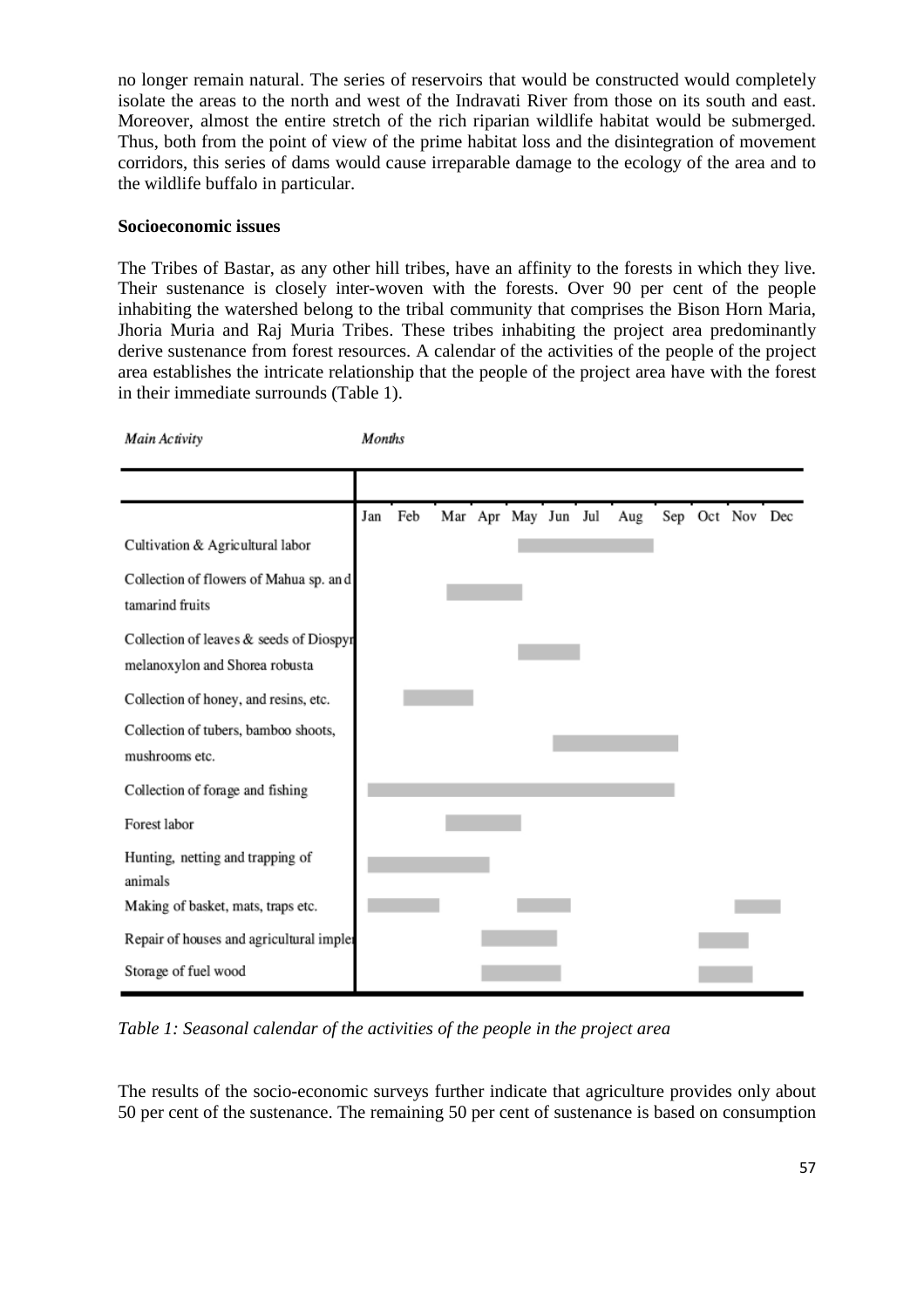of forest resources and on goods and services provided by the common property resources (Figure 4).

The combined income from the sale of Minor Forest Produce (MFP) and products like baskets, mats, ropes and plates made out of the raw material collected from the forest is insignificant and is variable among the villages located in the forest interiors and the distant villages. The resources of prime importance for consumption are the fuel wood and the forest food (Figure 5). Fish and meat obtained from hunting gathering lifestyle and also through the traditional practice of community hunting (locally referred to as 'Parad') additionally supplements the food resources from the forest.

Dependence on the forest for livestock grazing is almost complete as the total livestock population belonging to the villagers of the project area graze in the forests of the proposed submergence zone. Although estimation of fodder in terms of quantities removed from the forest was not made during the course of our study, fodder beyond doubt constitutes the single largest forest resource on which the people who own the livestock heavily depend.

Since the economic well being of the people of the project area is dependent on the sustenance driven demands from the forest resources, the implementation of the Bodhghat Hydroelectric project would inevitably threaten the existing and intricate relationship of the people with the forest.

The fact that Bodhghat project does not have an irrigation component failed to evince any special interest among the people of the area who would have seen the project in the different light if it would have offered to them irrigation possibilities in its command areas. The obvious scenario that would emerge in the event of the project being implemented is the generation of the power at the project site for transmission to northern industrial districts of M.P. that are completely removed from the project induced impacts and the ground realities. While these northern districts would reap the economic benefits of power-driven industrial expansion, the people of the project would suffer from underdevelopment resulting from the lack of the political will to promote village development programmes in areas likely to be submerged in the event of the project's implementation.



*Average income of the people of the project area from different sources*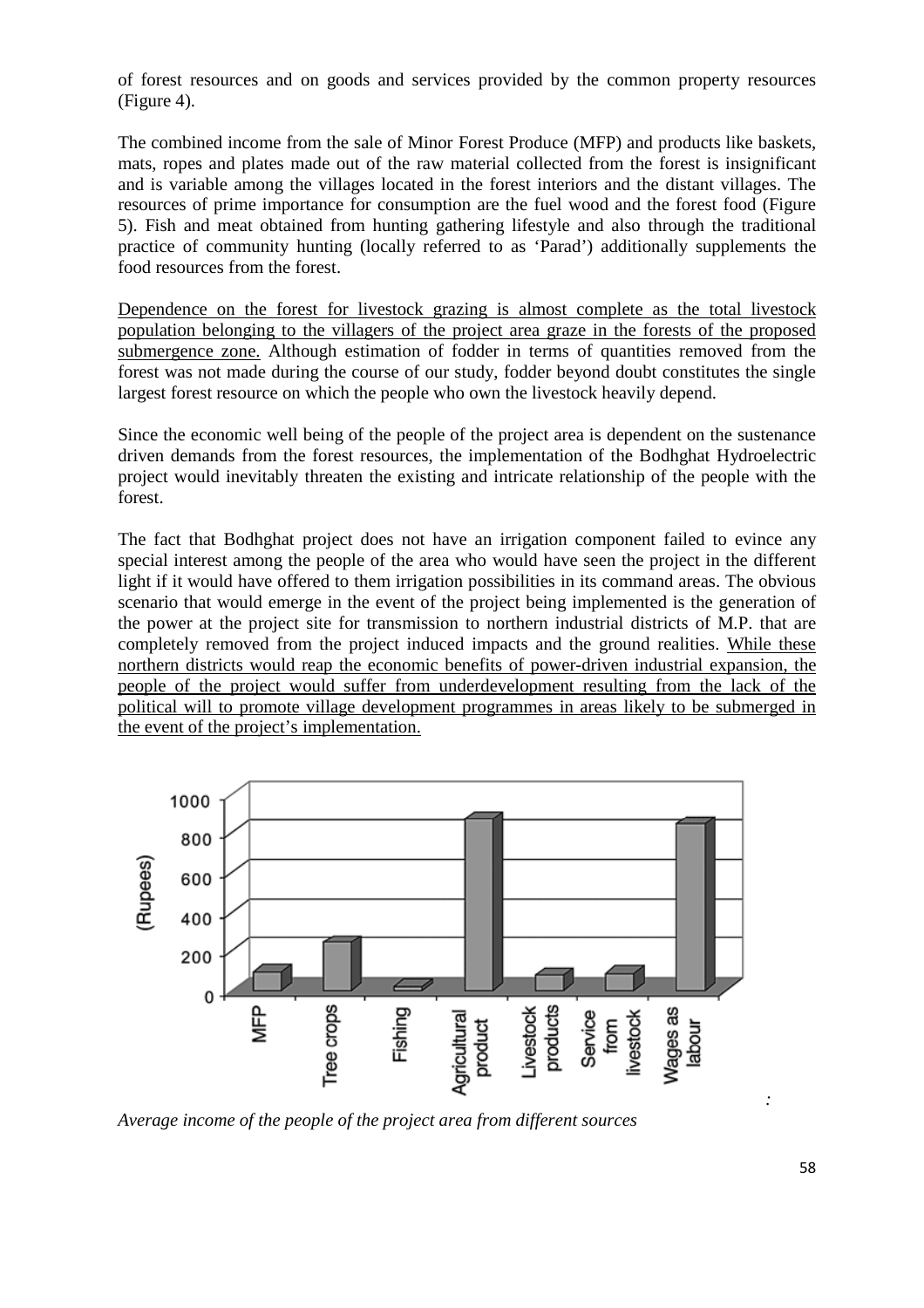

*Consumption of major forest resources by the tribal population of the project area*

The review of the rehabilitation policy provides another distressing picture because there appears to be a repetition of the blunders that in the past have caused most rehabilitation programmes to suffer from inherent failure to promote productivity of land. The rehabilitation sites for people displaced by the project have been carved out by scarifying the existing areas under the village commons. This would obviously place greater demands for resources on remaining areas under the commons leading to the decline in the productivity of land. This would also lead to a fall in the per capita share of goods and services from common property resources as a larger number of people would be forced to share a much reduced area due to appropriation for rehabilitation.

The smaller agricultural holdings at the new sites would not be able to sustain the people in the long run. This is obvious as the agricultural income from still smaller parcels of land may not suffice to meet other resource needs (MFPs, fodder for livestock, timber for housing and forest food) of the people who would require financial investment in the changed scenario.

Common knowledge and experience of other projects suggest that stressed man-to-land ratio at the rehabilitation sites and resource crises would force people to encroach upon forest interiors that would inevitably become open to biotic pressures (Rajvanshi 1994). The direct impacts of submergence of wildlife habitats and the degradation of remnant habitats due to the sudden influx of people should be considered to be the most obvious implication of the project and one that would severely threaten the integrity of the wildlife habitats and the viability of the populations of some of the highly endangered species of central Indian fauna.

# **KEY CONCLUSIONS AND IMPLICATIONS**

From the EIA studies conducted by the Wildlife Institute of India, it could be concluded that the ecological and social impacts of the Bodhghat project far outweigh its economic benefits. In view of the findings of the ecological and socioeconomic assessment undertaken by the WII team and the independent observations of the Special Committee of the Government of India that visited the project site in 1987, the project could not be granted clearance under the Forest Conservation Act (1980). As a result, even the environmental clearance that was granted on the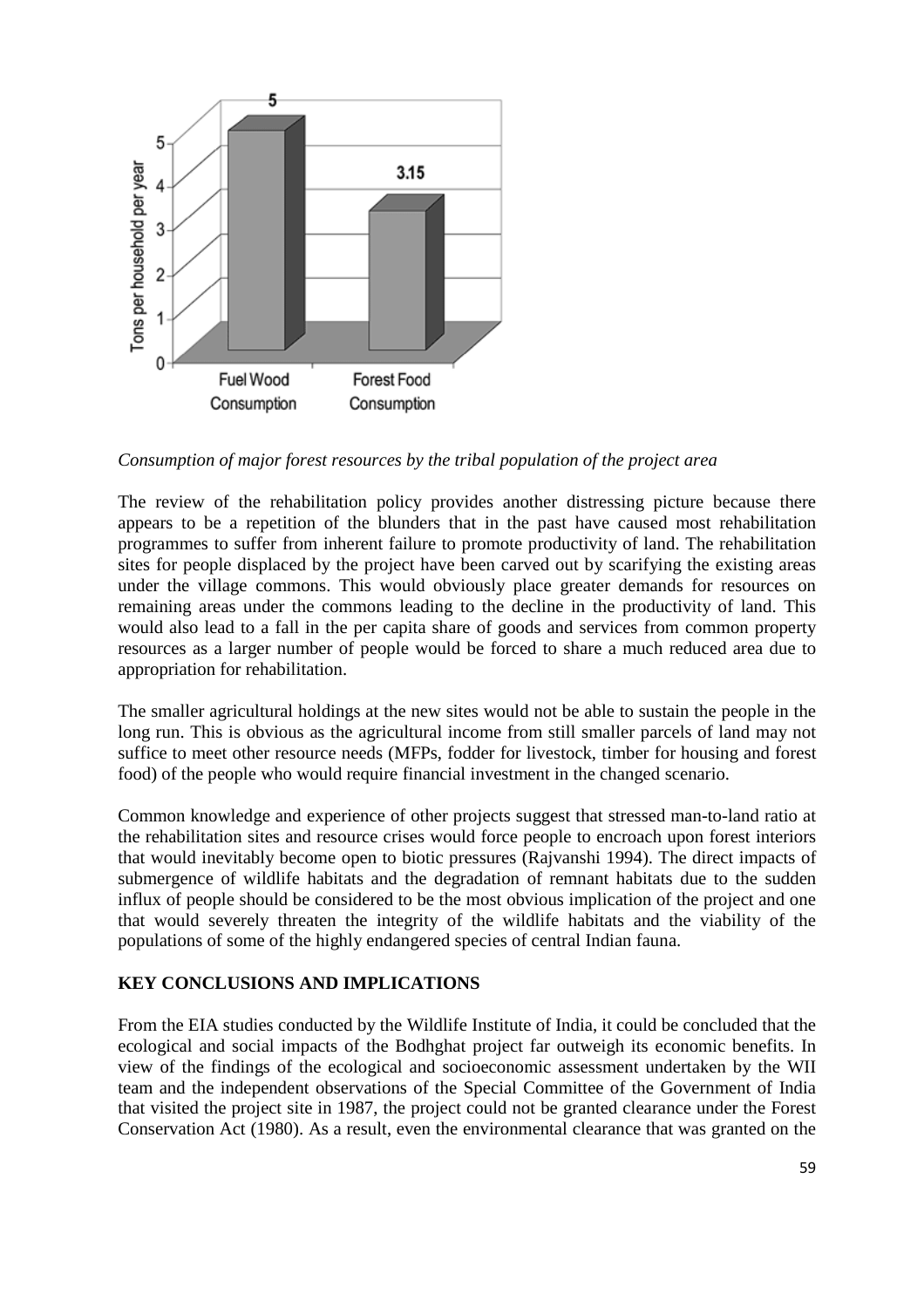condition that the project would have to first obtain clearance under the FCA (1980) was revoked in 1994.

The rejection of the project came in 1994 after a substantial progress was made in the construction activities at the proposed site in the anticipation of the forest clearance coming through. The construction work that was completed prior to the rejection of the project included the construction of storage facilities, township and residential colony, health and educational centre for the staff, downstream bridge across the Indravati River, approach channels to intake structures up to the head race and the two additional tunnels to the head race tunnel. The excavation works that were completed prior to the decision on clearance of the project included powerhouse excavation and the dam foundation.

# **Lessons Learnt**

• The importance of economic and engineering paradigms in development alone can not lead to sustainable development and economic prosperity. A better understanding of the interplay between development and the natural environment in which development takes place is necessary at the time of project planning to ensure environmental security and economic prosperity.

• The environmental impact assessment process highlights the need for paying greater attention to cumulative and synergistic impacts viewed from the standpoint of the ecosystem and the fact that the project will be a precursor to several similar projects in the area.

• The habitat trade-off analysis can be a significant issue in decision making.

• Sustainability principles need to be included in the methodological guidelines for the conduct of EIA and adequate significance needs to be given to biodiversity impact issues.

• Good EIA requires careful handling of the socioeconomic dimension particularly if these are linked to resources that are expected to be diverted to the project.

• The project has little chance of success if it runs counter to, or ignores, the traditions, values and social organizations of the intended beneficiaries or if its objective is too removed from fulfilling their every day needs.

• Public pressure can often help environmental conservation especially if political will is wanting or found wavering.

*Acknowledgements:*Shri H.S Panwar, Former Director, Wildlife Institute of India is gratefully acknowledged for his unfailing support throughout the course of the study. Shri Parikshit Gautum, V.V. Murlidharan and Ajay Rastogi are sincerely acknowledged for their professional inputs in the field studies. Shri S.K. Mukherjee, Director, Wildlife Institute of India, is gratefully acknowledged for providing helpful suggestions during the preparation of this case study. Dr. V.B. Mathur, Scientist, Wildlife Institute of India, is sincerely acknowledged for his valuable comments on the earlier draft of this case study. Shri Narinder Bist and Shri Mukesh Arora are sincerely acknowledged for their assistance in the word processing of this document.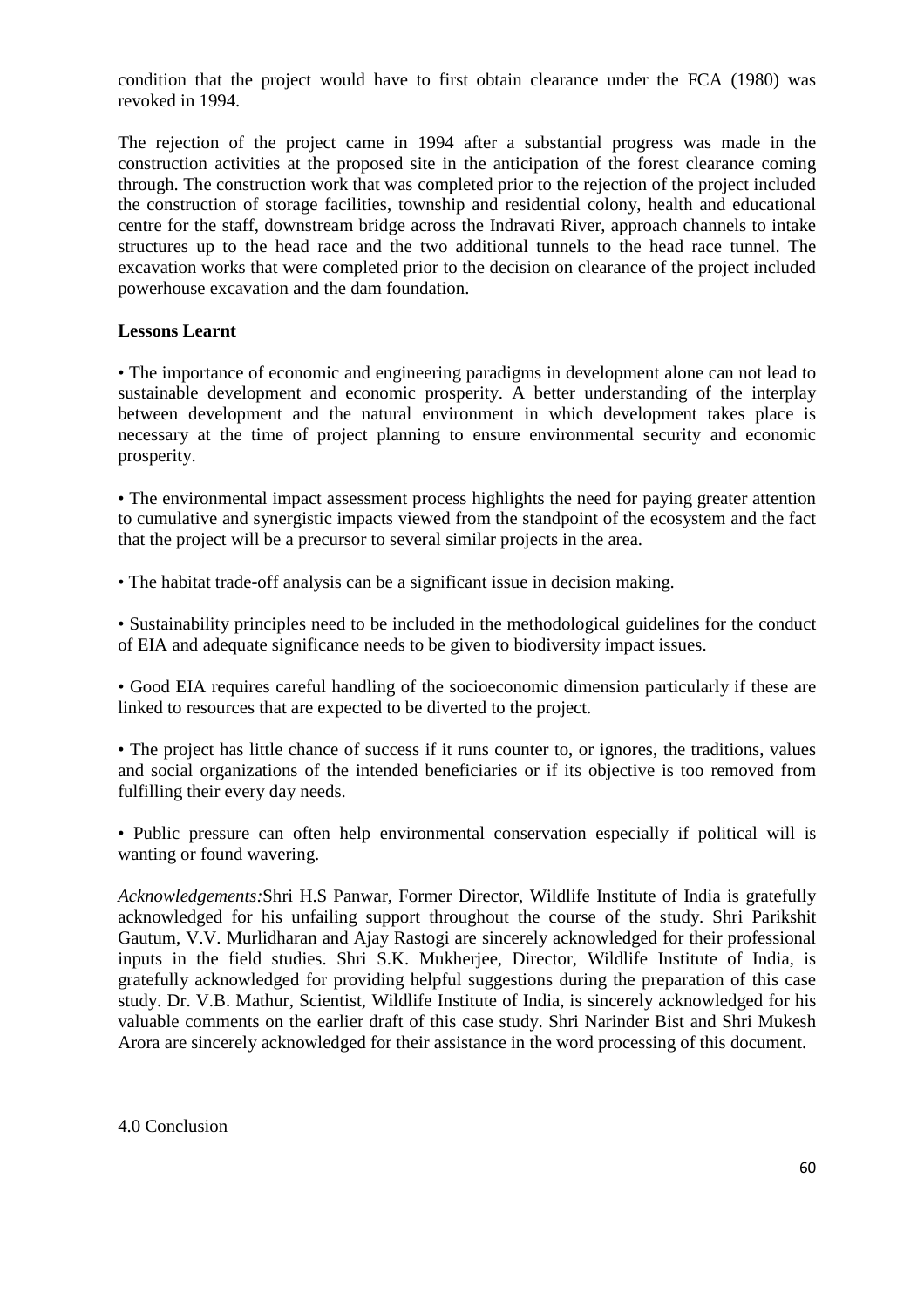The case studied indicates the importance of carrying out an EIA on a major project. The results indicated that the ecological and social impacts of the Bodhghat project far outweigh its economic benefits. One of the lessons learnt in this case study is that local consultants should be more involved in the development of the methodology and in the assessment as a whole.

#### 5.0 Summary

In this unit, you have learnt about the EIA of a power industry-Bodhghat, India. You have learnt about the processes used, their approach and the implications for carrying out an EIA.

#### 6.0 Tutor-Marked Assignment

- 1. What are the environmental issues encountered in the project?
- 2. How where the problems mitigated?
- 3. What options were available in order to correct future challenges?

7.0 References/Further Readings

Anon., (1986). The State of India's Environment: The Second Citizens Report, Centre for Science and Environment, New Delhi.

Champion, H.G. & S.K. Seth, (1968). A Revised Survey of the Forest Types of India. New Delhi. pp 404.

Divekar, H.K. and Bharat Bhushan, (1988). Status Surveys of the Wild Asiatic Buffalo (Bubalis bubalis) in the Raipur and Bastar Districts of Madhya Pradesh. SANCF Report No. 3/1988, Journal of Bombay Natural History Society.

Government of India (1980), Forest (Conservation) Act, 1980 (Amended in 1982). Ministry of Environment and Forests, Government of India (GOI), New Delhi. GOI, (1984). Environmental Guidelines for River Valley projects. Ministry of Environment and Forests, Government of India, New Delhi.

GOI, (1986). Environmental Protection Act, 1986. Ministry of Environment and Forests, Government of India, New Delhi.

IUCN (1994). Red List of Threatened Animals, IUCN, Gland, Switzerland and Cambridge, U.K.

Rajvanshi, A, (1994). Impacts of Developmental Initiatives on the Natural Resource Conservation and Economy of the Resource Dependent Society of the Developing Country. Paper presented at Fifth International Symposium on Society and Resource Management at Fort Collins, Colorado during 7th to 10th June 1994.

WII, (1989). A Study of Impacts of Bodhghat Hydroelectric Project upon Wildlife and Related Human Aspects with Special Reference to Wild Buffalo Conservation in Bastar. WII – EIA Technical Report 1. Wildlife Institute of India, Dehradun.

*The author:* Dr. Asha Rajvanshi Environmental Impact Assessment Cell Wildlife Institute of India Post Box 18, Chandrabani Dehradun 248 001 INDIA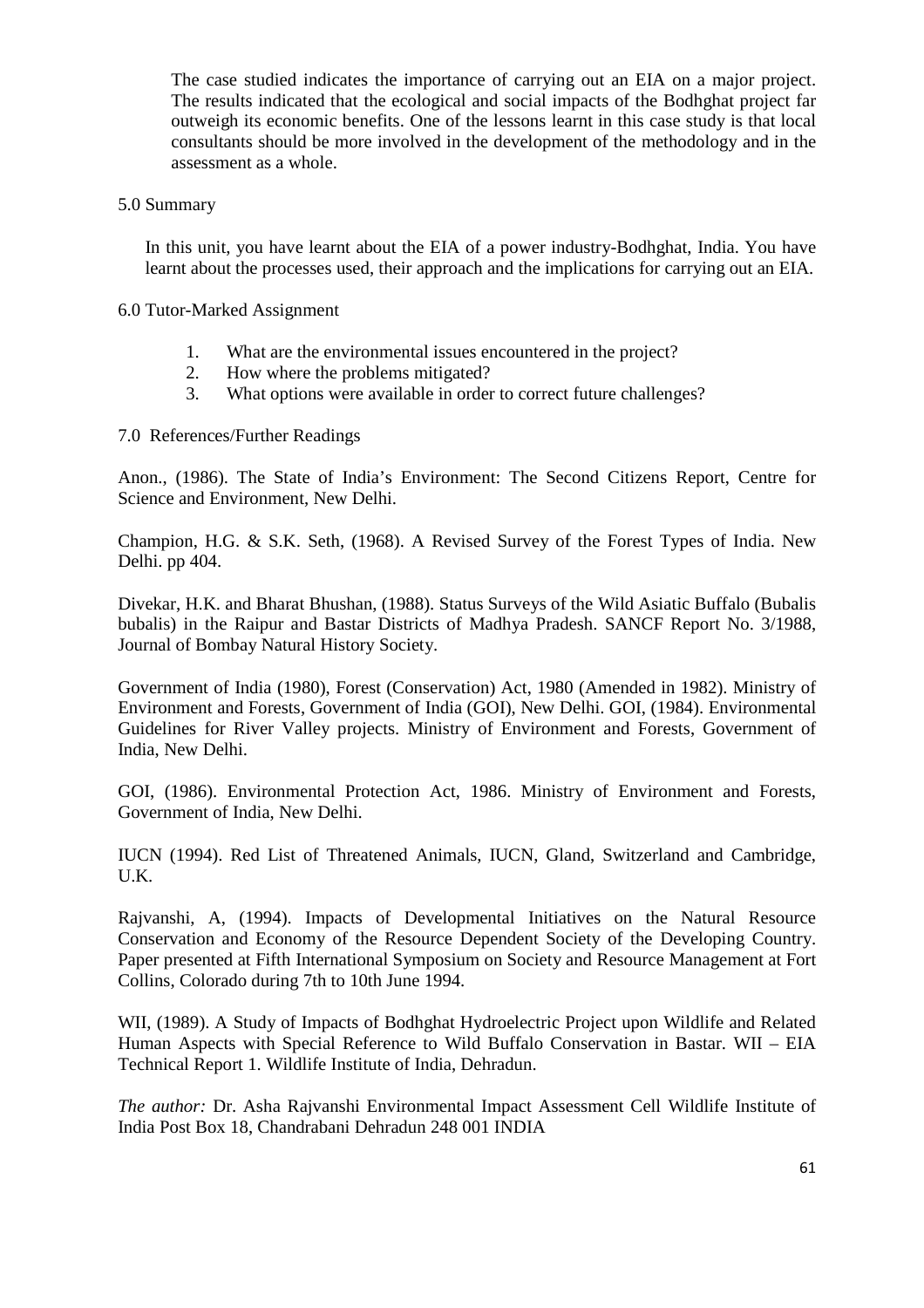# Unit 3: **Case study of EIA of Midlands Dam Project, Mauritius**

### **CONTENTS**

- 1.0 Introduction
- 2.0 Objectives
- 3.0 Main Content
	- 3.1 EIA Dam project
- 4.0 Conclusion
- 5.0 Summary
- 6.0 Tutor-Marked Assignment
- 7.0 References/Further Readings

#### 1.0 Introduction

The Midlands Dam project involves the construction of a 42 Mm3 reservoir in two phases (25 Mm3 + 17 Mm3) to enable the transfer of water from the relatively wetter central part of the country to the drier northern districts. As legislative requirements provide for the preparation of an environmental impact assessment for projects that may have adverse effects upon the environment, the proposed development was subjected to the statutory EIA process. The main objective was to provide for a formal mechanism to ensure that the proposed development is environmentally sound and sustainable and that the concerns of all affected parties were thoroughly addressed. It aimed at enhancing project acceptability by maximizing the benefits while minimizing adverse impacts. The process was also encouraged by aid donor agencies and countries as they are increasingly relying on EIAs to arrive at better informed decisions. The reservoir project was initiated in response to the growing demand for water in the northern districts of the island. This region has in fact witnessed an above national average rate of urbanization over the past two decades and present water storage capacity needs to be increased to satisfy future water demand for residential, irrigation and industrial purposes. The dam will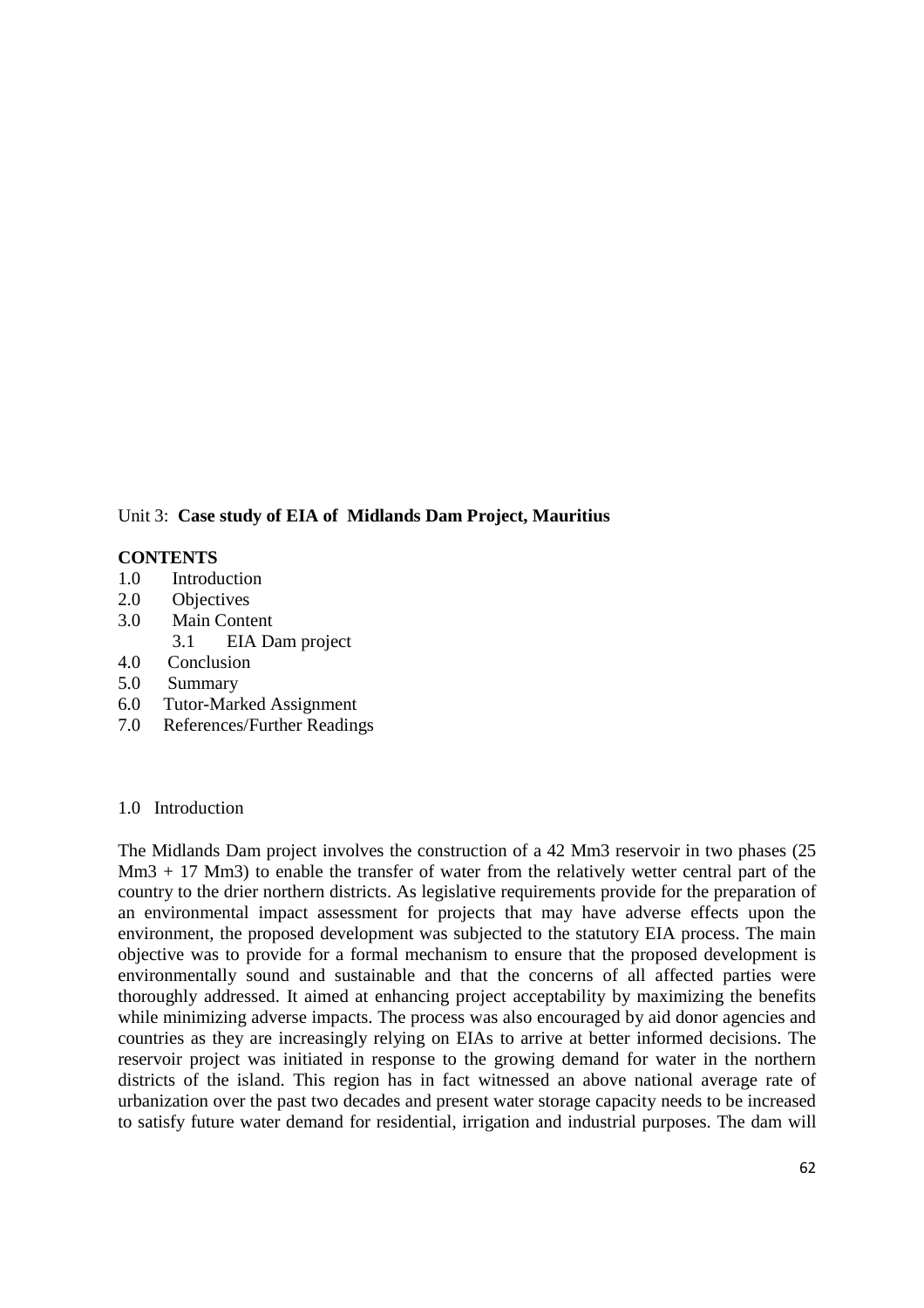upon completion be the largest in Mauritius and will involve the construction of an embankment-type earth fill dam founded on natural ground, a spillway structure, an outlet canal, and a new road to replace those feeder roads that would be flooded. The project will also entail significant quarrying activities close by to provide for aggregates.

### 2.0 Objectives:

At the end of this unit, you should be able to:

- o identify the challenges of carrying out an EIA
- o list the environmental issues and the approaches taken
- o explain the relevance of the stakeholders to the project
- 3.0 Main content

### NATURE AND SCOPE OF ISSUES

The dam and reservoir sites involved represent little ecological interest, except as the last known natural habitat for an endemic plant, the Crinum Mauritianum, which has been the focus of research in cancer treatment. The sites also support the last few remaining natural populations of the rush (Juncus Bulbosus) in Mauritius. Water quality issues were, however, considered more significant taking into account national physical development planning proposals to allow urbanization of sections of the reservoir's catchment area. In terms of land conversion, the project was considered to be in line with government policy to convert land presently under tea to more profitable uses. Of the 438 hectares of land that would have to be flooded, 410 hectares are forest/scrub land. With adequate mitigatory measures, environmental protection policies would be largely satisfied. The most sensitive issue, however, related to the relocation of about 240 people, all squatters on an abandoned tea village that would be flooded. The off-site impacts were also considered to be significant enough to warrant investigation. Such impacts related to reduced water flows downstream, increased sewage volumes as a result of improved sanitary facilities, and increased agricultural production following increased availability of irrigation water.

# PROCESS AND PROCEDURAL CONTEXT

After nearly two decades of unparalleled and sustained high rates of economic growth, there has been growing concern that the fragile environment of the island may have been severely degraded and that, if corrective actions are not introduced immediately, future economic development may be jeopardized. In the late eighties, the Government adopted an environmental action plan thereby committing itself to sustainable development. Such commitment was further stressed at international meetings and by actively participating in a number of international programmes. The Government's aims are, specifically, to:

• increase efforts to mitigate the adverse effects of environmental degradation;

• monitor environmental performance of industries, commercial concerns and the agricultural sector; take strong and pro-active action on emerging environmental issues facing the nation;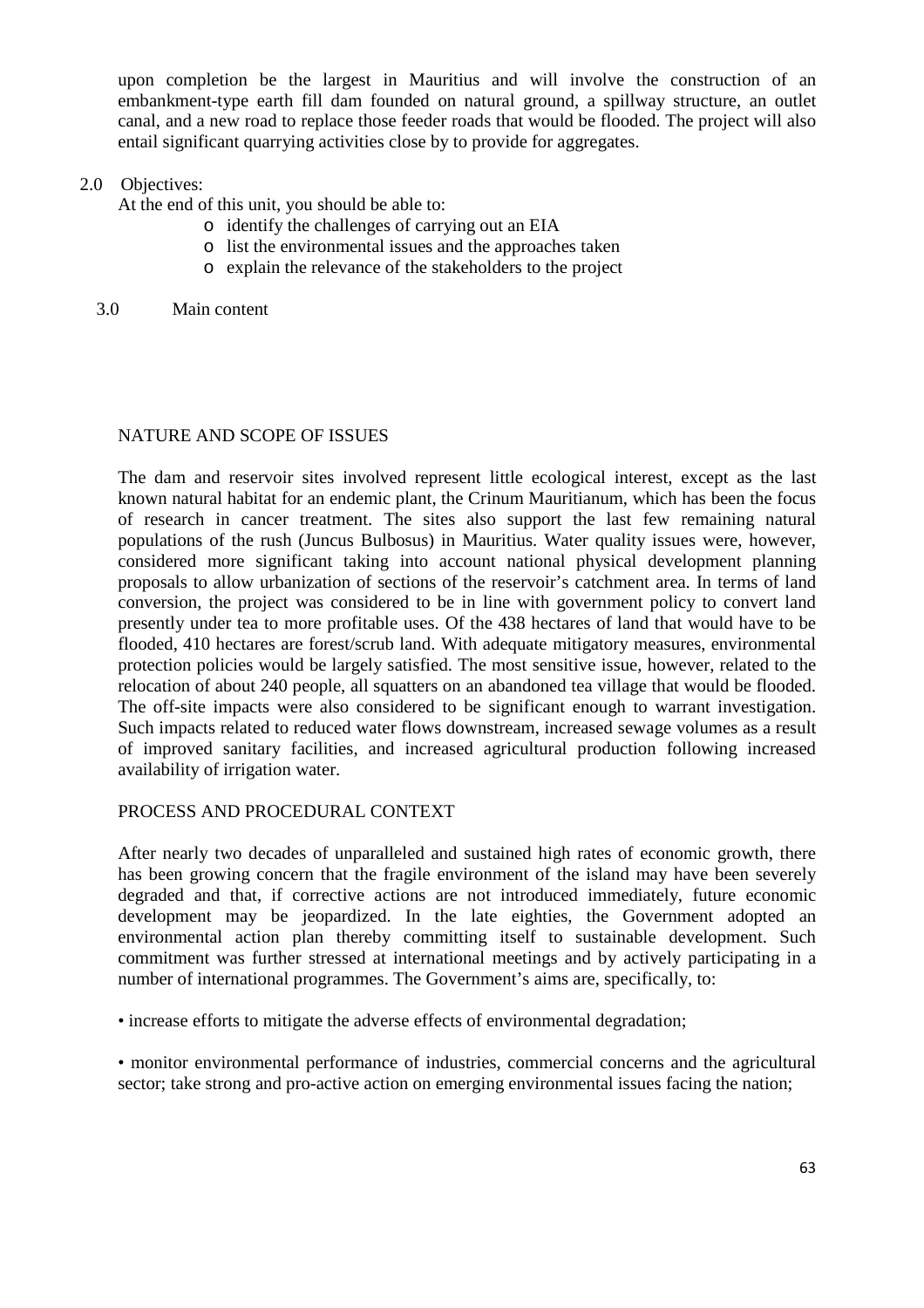• build partnerships with community groups, non-governmental organizations, business and industries; and

• facilitate public awareness and provide educational opportunities for people to learn about conservation and sustainable human development.

The enactment of the Environment Protection Act (EPA) in 1991 was another milestone in the country's effort towards sustainable development. In line with provisions contained in Section 13 of the Act (as amended in 1993), ElAs are therefore being increasingly introduced into the national decision making process and are basically aimed at alerting the decision-makers to the consequences of the proposed development for the environment. The process is also applied with regard to more vigorous policies enunciated by international funding agencies and aid donor countries who want to ensure that development projects they are funding do not conflict with local environmental protection objectives. This follows Principle 2 of the Rio Declaration on Environment and Development which stresses the responsibility of nations to avoid causing damage to the environments of other nations.

The impact assessment carried out in connection with the project under reference is furthermore structured along several internationally accepted principles which emphasize preventive, holistic, strategic approaches to environmental protection. It is thus guided basically by four principles laid down in the EU Programmes on the environment, namely:

- prevention is better than remedial measures;
- environmental damage should be rectified at the source;
- the polluter should pay the cost of measures taken to protect the environment; and
- environmental policies should form a component of other policies.

EC Directive 85/337 contains information on the methods used in environmental impact assessment. The guidelines laid down by the World Bank have also been extensively utilized to determine the significance of potential impacts of development projects. Finally the principles laid down by local regulations have been adhered to.

#### APPROACH TAKEN

The impact assessment followed a scoping stage undertaken by a different consultant. Though the findings of the scoping team enabled the EIA team to focus their attention on a certain number of issues, GIBB Environmental (UK) decided to carry out a full project screening exercise. Sessions were arranged with almost all interested parties, which included government departments, NGOs, individual scientists and other consulting firms. A report summarizing the meetings and the findings was produced and circulated among a restricted group of interested parties. Once the Consultant was certain that no significant element was missing, the full EIA was prepared and a draft report produced. The Client was required to submit comments and once feedback was obtained, the report was finalized. As required by law, the final report was submitted to the Department of the Environment for approval. This process included a 21-day public consultation and comment period.

In preparing the report, the Consultant made use of a couple of local consulting firms. This is in line with recommendations of organizations like the World Bank which try to encourage greater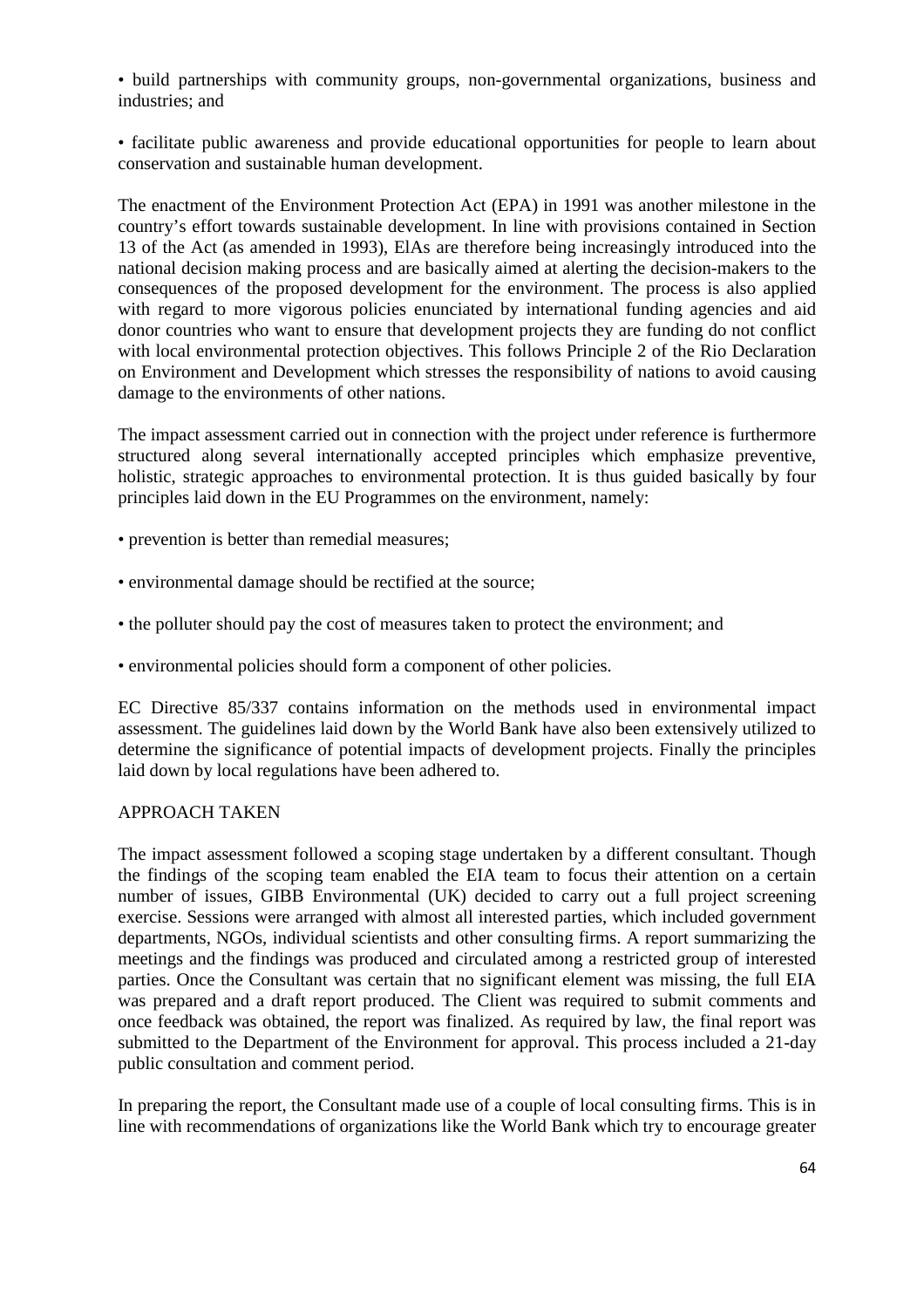participation of local expertise in major projects with a view to enhancing local capabilities. Other foreign teams were pulled in to constitute a multi-disciplinary team with varying experience and skills. As Mauritius does not have an established and easily accessible environmental base line data bank, the approach adopted was based on the 'best professional judgment' methodology. Such an approach makes the best use of each team member's experience and develops appropriate mitigatory measures to reduce any potentially significant impacts on the environment.

The project does not seem to have generated much controversy and approval was fairly easy to secure. More interestingly, somehow dams and reservoirs are not included in the scheduled list of undertakings requiring full EIAs when the necessary legislation was prepared. Technically this project should not have gone through the EIA process and the Department of Environment was therefore rather confused in dealing with the report. It nevertheless decided to pass the report given that the funding agencies were expecting such an approval before giving their final approval.

### RESULTS AND IMPLICATIONS

The EIA study concluded that the project was not in serious conflict with any major national physical or environmental protection policy. The on-site or off-site impacts identified were of varying significance and these could be adequately mitigated to reduce any threat to the environment. The three main areas of potential conflict that were identified are: protection of agricultural land against threat from other uses, protection of vulnerable habitats and rare species, and national physical planning policies that provide for urbanization of sections of the proposed catchment area of the reservoir.

The environmental management plan developed in the assessment specifically called for greater coordination among interested parties to try to monitor certain impacts. Deeper investigation was required to determine how the plant species that has an international importance and that is threatened can best be protected. The report assumes that the plant can be transferred to identical sites elsewhere and returned to the original site once the project is completed. But there is a chance that this procedure fails, in which case the whole reservoir project may be jeopardized. This issue was not dealt with at the EIA stage and it appears that it was conveniently assumed that the plant can be easily propagated.

This is typical of many EIAs prepared worldwide. In fact, many surveys have gathered evidence to show that a large majority of environmental assessments are unsatisfactory. There are numerous explanations for this, but the main argument relies on the premise that the environment is so complex that it is virtually impossible to predict all the impacts of a project. Impacts, in fact, have four main characteristics: they can be on-site (affecting the site where they are generated), off-site (affecting sites away from source), intertemporal (manifesting themselves at a future time) or be a combination of all three. The paucity of data complicates matters and in the absence of reliable data on a number of environmental issues, it is difficult to use most of the methodologies developed so far in environmental impact assessment studies. Of all the environmental impact assessment methods developed so far, the matrix remains the most effective way of determining the significance of the impacts a project may have on the physical and socioeconomic environment.

The analysis of impacts is made with the help of a matrix including on one axis the actions which cause environmental impact and on the other existing environmental conditions that might be affected. This provides a format for comprehensive review to remind the investigators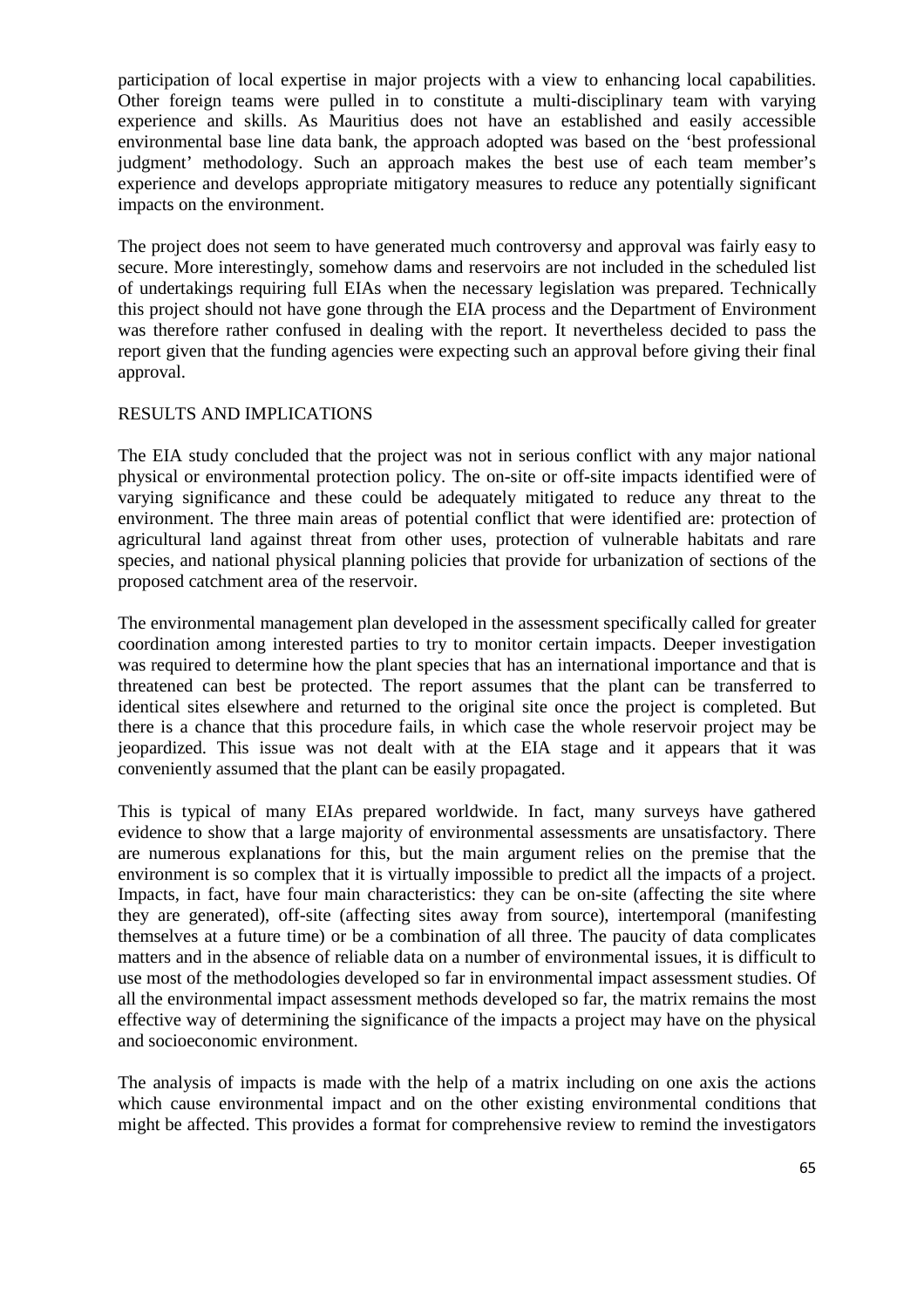of the variety of interactions that might be involved. It also helps in the identification of alternatives which might lessen impact. Two aspects of each action come into play:

• the magnitude (degree, intensiveness, or scale) of the impact upon specific sectors of the environment; and

• the significance (weight) of the particular action on the environmental factor under analysis.

While the magnitude of an impact can be evaluated on the basis of facts, evaluation of the significance of impact will be based more on value judgments.

Assessments based on matrices therefore remain at best very subjective. In fact, significance has to be determined against accepted norms and standards. This implies the definition of a threshold, which unfortunately in Mauritius is yet to be precisely determined.

Furthermore the EIA relies on coordination and comprehensive decision making styles for its success. But one has to bear in mind that comprehensive decision-making is faced with two main sets of impediments: one is made up of constraints imposed by existing institutions and attitudes, while the second concerns limits imposed by the way decisions are made in both the government and private sectors. Current institutional biases and thinking run counter to principles of comprehensive decision-making. Integrated environmental management is a multidisciplinary exercise requiring inputs from a whole range of departments and experts.

Expertise means narrow and specialized expertise. A multi-disciplinary team of experts does not, therefore necessarily provide a comprehensive view of an issue. Only a few persons, by training, experience and predilection can engage and promote comprehensive environmental decision-making. The other problems concern the fragmented way in which individual policies evolve. Incremental decision making is considered a more pragmatic approach because of no clear evidence of man's capability for objective rationality. Problems are dealt with one at a time, through trial and error. Other government agencies/departments/ministries are trying hard to retain their independence to make individual decisions.

#### Lessons Learnt

The whole EIA process with the scoping exercise has proven to be rather inadequate in dealing with broader environmental management issues. The introduction of strategic impact assessment in the process would go a long way to providing the appropriate framework for project-specific assessments to be carried out. Issues related to cumulative effects, greenhouse policies and sustainable development are probably better addressed at the SEA level. The project-specific EIA is also unable to deal with matters such as the cumulative effects of a number of projects of different types. Since the inter-temporal nature of impacts is difficult to comprehend within the EIA of a single project, the introduction of regional environmental plans (REPs) can significantly contribute towards a better coordinated action in environmental management of a region. Such a REP process can also help establish a solid data base by coordinating the collection, storage and the dissemination of data, the paucity of which hinders the proper assessment of impacts due to the absence of an adequate environmental baseline.

Furthermore the local consultants should be more involved in the development of the methodology and the assessment of impacts as a whole. As it is, local expertise is used in marginal tasks only (as in data collection). Such an involvement does not contribute towards local capability development and this is contrary to accepted international principles.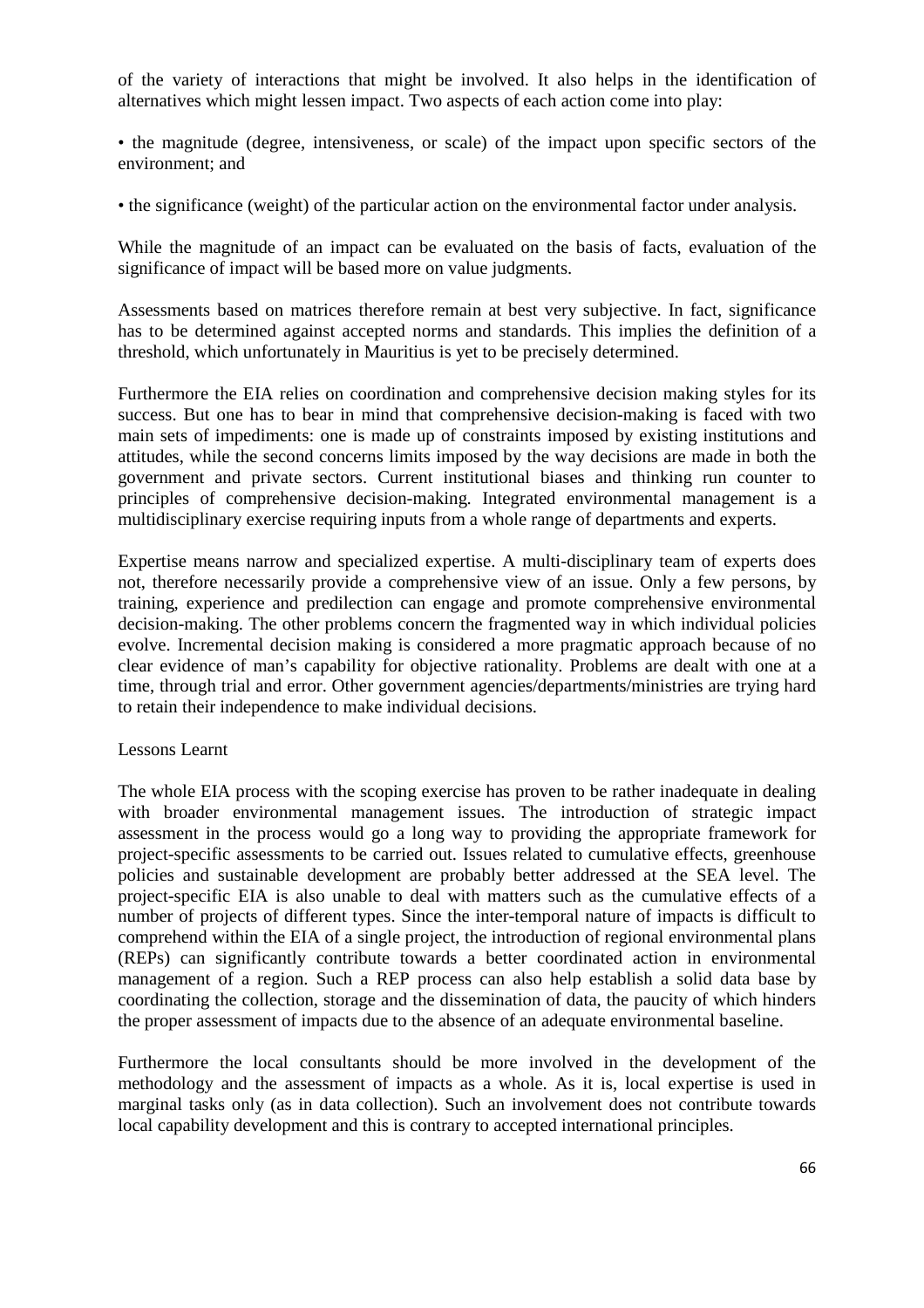# 4.0 Conclusion

The case study described the Dam project in Mauritius which was to enable the transfer of water from one part of the country to the other. During the EIA process, water quality issues were considered more important during physical development. The environmental protection regulation, EPA Act (1991), played a key role in ensuring that proposed activities do not harm the environment.

# 5.0 Summary

In this unit, you have learnt about the EIA case study of a Dam Project in Mauritius. You have learnt about the nature and scope of the project, processes, the approaches taken, the results and the implications of carrying out the EIA.

6.0 Tutor-Marked Assignment

- 1. Identify the challenges of carrying out the EIA on the Dam project
- 2. List the environmental issues and the approaches taken to mitigate the problems identified
- 3. Explain the relevance of the stakeholders to the project

# 7.0 References/Further Readings

The Environment Protection Act (and its amendment of 1993).

Ministry of Environment & Quality of Life, 1992, The State of the Environment Report submitted to the Rio Earth Summit 1991.

Ministry of Energy, Water Resources, Postal Services, Scientific Research and Technology, 1995, Environmental Impact Assessment of the Proposed Midlands Dam Project – Final Report.

Ministry of Housing, Lands and Town & Country Planning, 1994, The National Physical Development Plan.

*The author:* Dr Vasant K Jogoo VJ Environmental Services 52 Doyen Avenue Quatre Bornes MAURITIUS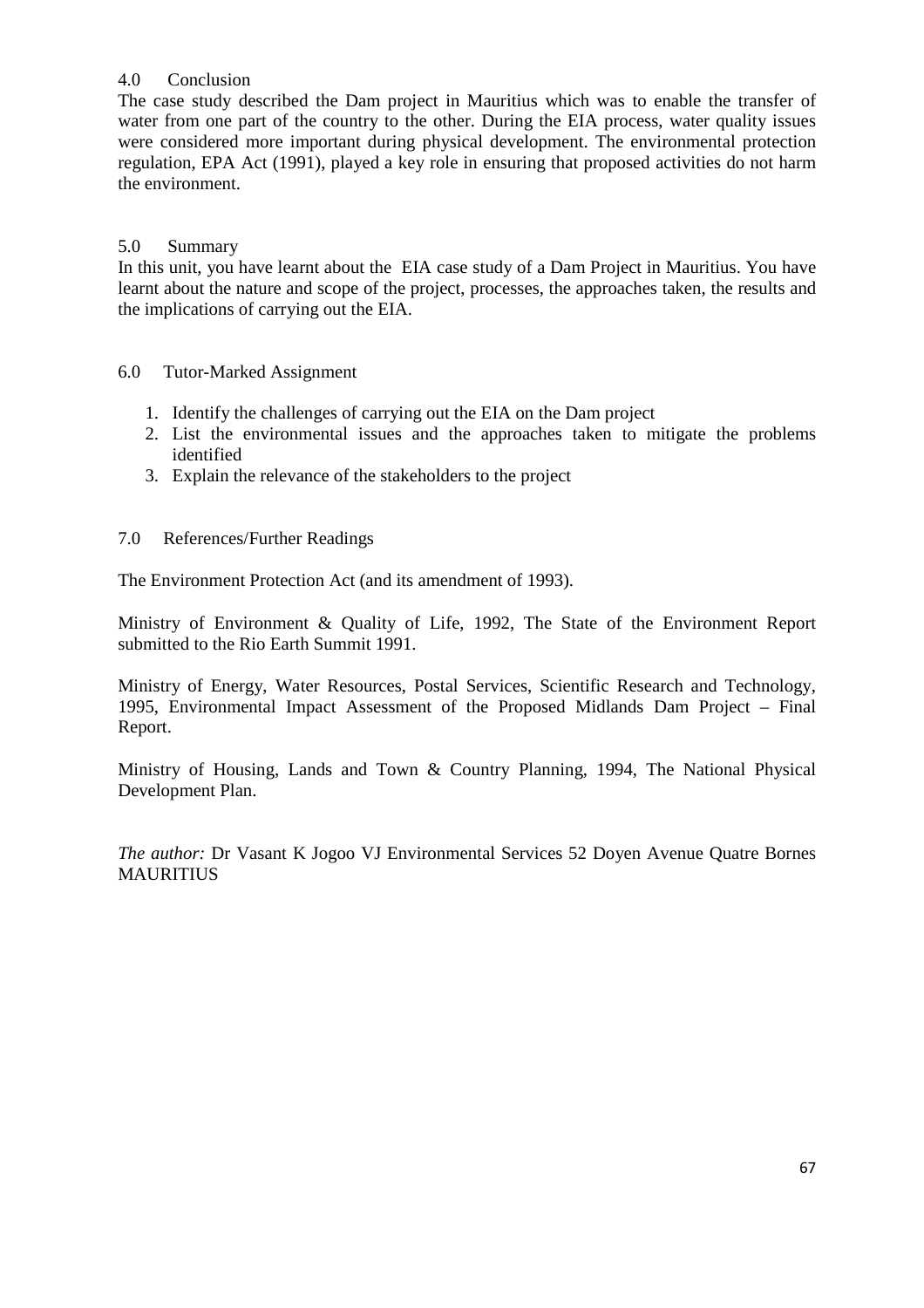# **UNIT 4: Case study of an EIA in Finland, development of Highway 1 (E18)**

### **CONTENTS**

- 1.0 Introduction
- 2.0 Objectives
- 3.0 Main Content
- 4.0 Conclusion
- 5.0 Summary
- 6.0 Tutor-Marked Assignment
- 7.0 References/Further Readings

#### 1.0 Introduction

The national Highway 1 is part of the European road E18, which is the most important eastwest road corridor in Finland. The E18 is a central element of the Nordic Triangle, which links the Nordic capitals to each other, to Russia and to central Europe, and it is part of the TEN network.

The section of Highway 1 between Salo and Lohja (63 km) is narrow, winding and unsafe. According to the Finnish Road Administration, the road is running short of capacity. Already in the 1960s, the Road Administration began planning to develop this highway to a motorway standard. A preliminary design with several alternatives was completed in 1988 and in 1990 the Ministry of Transport made a decision on a project for a motorway between Salo and Lohja and chose the alternative for the final design. The Road Administration worked on completing the final design during 1992 and 1993, before Finland joined the European Union in 1995 and before the Finnish EIA legislation came into force on 1 September 1994. However, in accordance with the Finnish EIA legislation, this project was still subject to a mandatory EIA.

2.0 Objectives: At the end of this study, you should be able to

- o identify the challenges of carrying out an EIA for this project
- o list the environmental issues and the approaches taken
- o describe the relevance of the stakeholders to the project

#### 3.0 Main content

3.1 Case study of an EIA in Finland, development of Highway 1 (E18)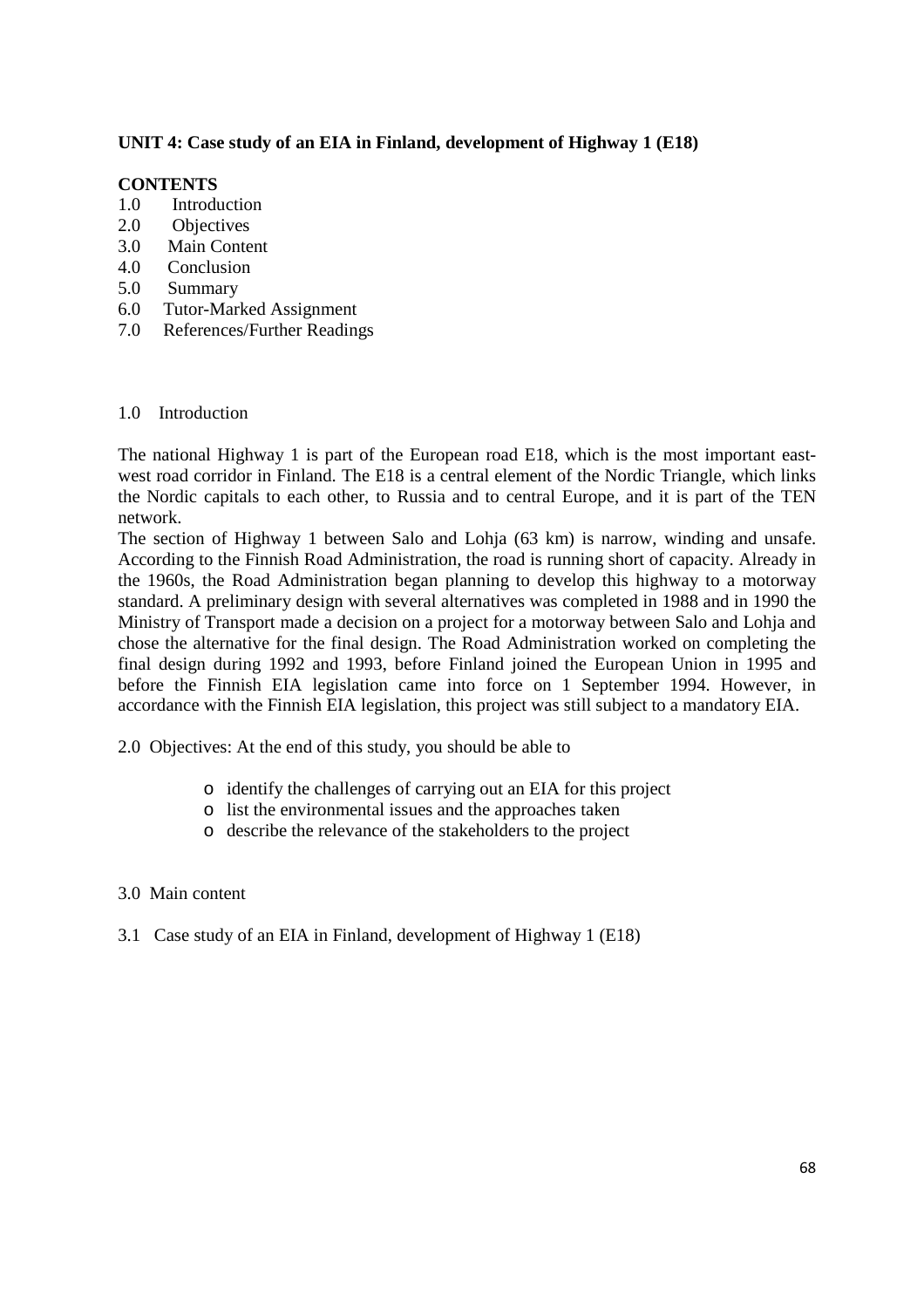

In the Finnish EIA procedure the developer first prepares an assessment programme, which contains information on the project, alternatives to the project and how the assessment will be carried out. The assessment programme is already subject to public participation. On the basis of further studies and opinions given on the assessment programme, the developer prepares an assessment report where information on the project and the alternatives are presented, together with a comprehensive evaluation of their environmental impacts. This report is again subject to public comment. The report will be attached to decision-making material. The authorities are not allowed to make any decision on a permit or a plan until the assessment procedure has been concluded. The task of investigating environmental impacts falls to the developer. A coordinating authority is responsible for coordination of the assessment procedure, reviewing reports and related duties..

In this particular EIA the coordinating authority was the Uusimaa Regional Environment Centre.

In the EIA Decree there is a detailed list of different project types that always require the assessment procedure. The list is based on the lists in the EIA Directive (85/337/EC with amending 97/11/EC) and the UNECE Convention on EIA in a Transboundary Context (1991).

The EIA procedure can also be applied in individual cases to a project not included on the list or it can be applied to modifications of a completed project that will probably have significant adverse environmental impact. The Ministry of the Environment is responsible for making these case-bycase decisions on whether to apply the assessment procedure. However, for nuclear power projects it is the Ministry of Trade and Industry who makes these decisions.

#### **Screening**

In the case of national Highway 1, the Road Administration was not willing to start the whole design process for the road from the beginning, so there were only two main alternatives in the EIA. The first alternative was a 63 km motorway from Salo to Lohja. The details of the alignment were not fixed and there was the possibility that minor changes would be needed in certain places, mostly because of spots with high conservation value. The other alternative was a *do the minimum* alternative, that is, just upgrade the existing roads. Because of the motorway alternative, it was clear that the project was subject to an EIA, in accordance with the Finnish legislation and the EIA Directive.

#### **Identification and scoping**

The new road would pass through important natural areas and would cause changes to both the natural landscape and cultural landscape areas. There were also several important groundwater areas, as well as lakes and rivers, to be considered. The scoping was focused on identifying the most sensitive and important areas and on analysing the changes that would result because of the building of the road. The EIA was focused on national and regional impacts. The most important goal was to determine the impacts of a new motorway and the impacts of just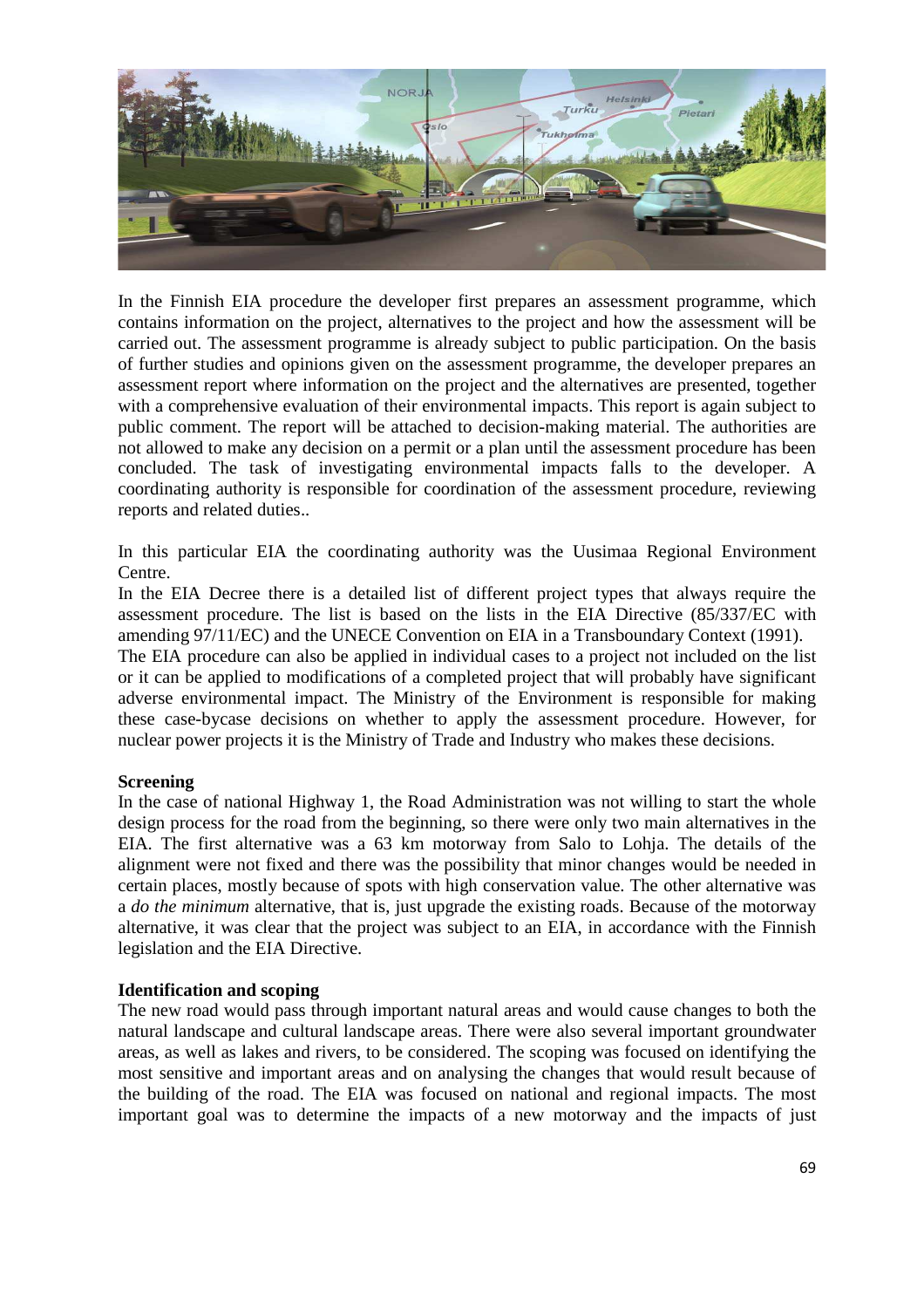upgrading the existing roads. The feasibility study had already assessed quite comprehensively the local impacts. However, later it was seen that the EIA paid too little attention to the local impacts. In one area with high landscape values there were some alternative alignments proposed and these were assessed in more detail.

According to the Finnish legislation on EIA, the EIA procedure is also subject to public participation. Several different interest groups were consulted and the opinions were very diverse, depending on the interest group or the location of the group. This was also one of the first EIA procedures in Finland and especially nature conservation associations were actively involved in seeing what the EIA procedure meant in practice.

#### **Baseline data**

The earlier investigations and traffic forecasts done during the feasibility study were updated and some new supplementary surveys were made. The existing roads were mapped and biotope mapping was done when needed. Groundwater surveys were also updated and more information on the transport of dangerous chemicals was collected. Potential impacts from noise and emissions were assessed closely and there were inquiries and interviews of local people to assess social impacts. Landscape analysis was done in both rural environments and more densely populated villages. Different scenarios were used to look at impacts on community structure and economics: what factors increase economic growth and what kinds of impacts will they have on employment. Additionally, possible changes in the status of local municipalities and in their physical land use planning were studied.

### **Impact study and assessment**

In the Finnish EIA legislation there are requirements for an EIA report. The EIA report covered the environmental aspects that were determined to be the most significant during the scoping phase. A new motorway has significant advantages and disadvantages. The upgrading of the existing roads however will have minor consequences as compared with a totally new motorway. A new motorway will help ease problems on the existing roads, but just upgrading the existing roads will not be an effective solution to traffic problems. In general, the upgrading of existing roads means that the already existing problems will increase and the people living next to the roads will suffer even more. In economic terms, the new motorway was seen to be the better solution. The most significant adverse impact of the new motorway will be the loss of biodiversity. The new motorway will also cause fragmentation in some lake areas, as well as in one important recreation area. Moreover, the motorway will change the landscape especially in rural areas with high cultural values. On the other hand, the new motorway will have a positive economic impact on some municipalities and it will boost development in some villages next to the existing roads. A negative impact though is that some areas that are now quiet areas will be affected by the traffic noise from the new motorway. However, the number of people overall suffering from traffic noise will decrease.

In the EIA it was shown that the upgrading of the existing roads will have significant adverse impacts on some villages next to the existing roads. On the other hand, the upgrading of these roads will allow for the implementation of ground water protection, which will reduce risks of ground water contamination. When completed, the assessment report was subject to public comments. Local municipalities and other authorities were quite satisfied with the assessment report but the general public and the local associations were more critical. They suspected that the EIA favoured the new motorway alternative. The Uusimaa Regional Environment Centre reviewed the report and stated that the EIA had been done in accordance with the Finnish EIA legislation and that it was sufficient. However, the Regional Environment Centre pointed out that the concern about the neutrality of the EIA was not groundless. In its statement, the Centre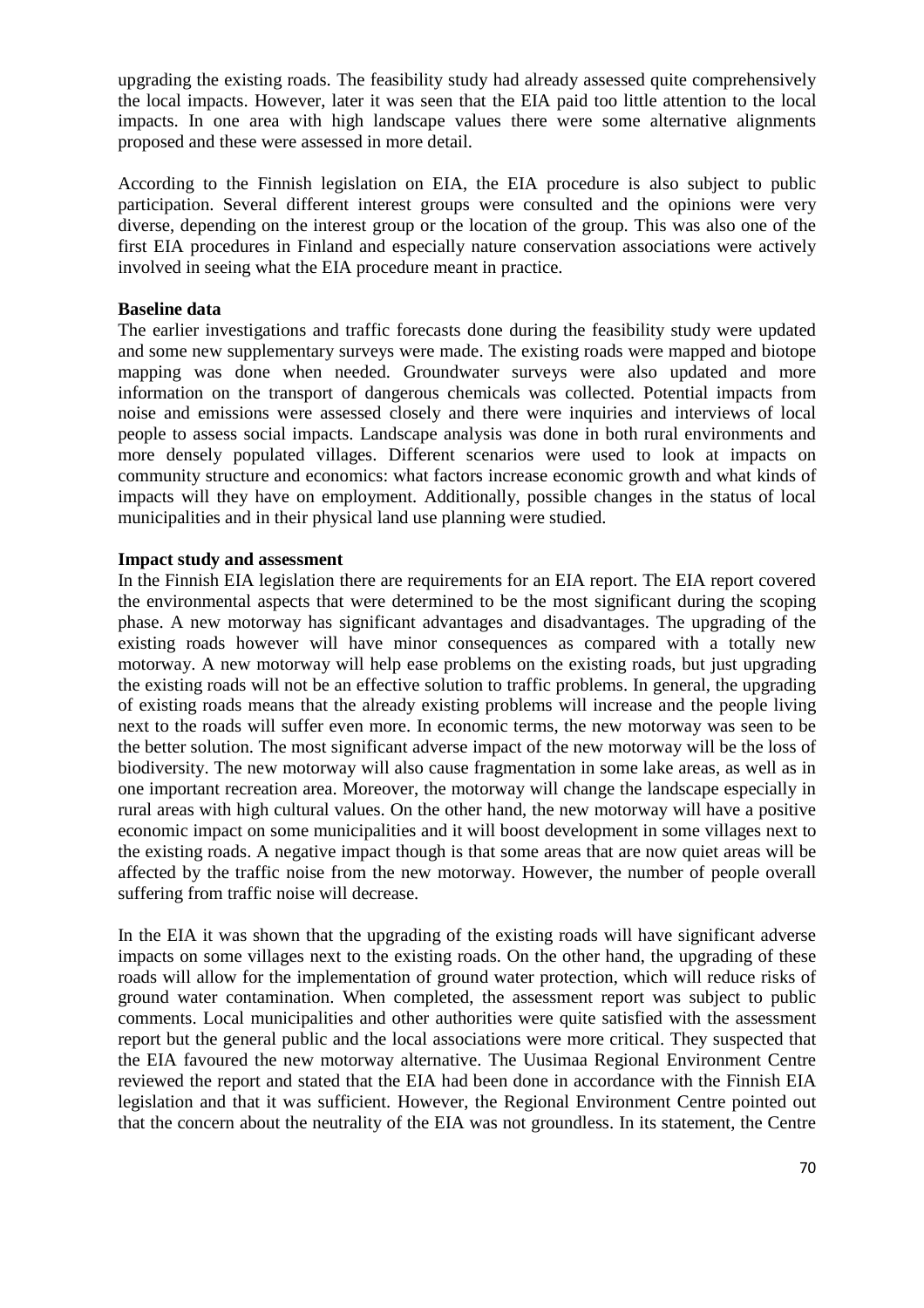suggested guidelines for future environmental studies needed in different planning and permit processes for the motorway.

### **After the EIA**

The EIA was completed in 1996. The Finnish Road Administration proceeded to work on the final design of the project. In 1995 Finland became a member of the EU and it then had to implement the Habitats Directive. During the EIA procedure, the Finnish Nature Conservation Act, which implements the Habitats Directive, was not yet in force and Finnish authorities paid too little attention to species listed in Appendix 4(A) of the Habitats Directive. Some local people found evidence of flying squirrels, which are listed in Appendix 4(A), close to the planned motorway.

The Road Administration ordered a report on flying squirrels for the entire road section. According to the report, 47 occurrences of flying squirrels close to the planned motorway were recorded, of which 29 were in the immediate vicinity of the road. This resulted in a long legal process that delayed even further the construction of the new motorway.

Another surprise was a shooting range located in an area of a proposed interchange. A high concentration of lead was detected in the soil. According to the amended EIA decree, the disposal of heavily leaded soil is subject to a mandatory EIA. This meant a new EIA procedure for the cleaning up and disposal of the leaded soil, which resulted in even more delays. Currently, all the plans for the project have been ratified, there are no more legal proceedings, and the motorway is under construction.

### **Benefits of the EIA**

This particular EIA case was far from ideal. The main problem was that the alignment for the motorway alternative was chosen before the EIA started. This caused misunderstandings among some of the groups involved. There were also discussions with the European Commission about the lack of alternatives in regard to the flying squirrel. Maybe the biggest benefit in this case was that the EIA ensured that environmental issues were taken into account in the planning procedures and the decision-making process. This resulted in modifications to the project, so that it was more environmentally friendly, which made it easier for the project to be accepted, and also more in line with the national legislation. In this case the EIA helped to identify environmentally sensitive areas and significant issues so that they could be taken into account and the adverse impacts could be reduced to an acceptable level. Some positive outcomes of the EIA are: an important recreation area was saved by building a tunnel, most habitats of the flying squirrel were saved by small changes in design, groundwater areas were protected, long sections of the road run through deep rock cuttings and the planned primary measure for noise control is terrain modification. For environmental reasons, landscape bridges have been planned for the longest bank sections.

Surface water runoff from the road area will be treated and there will be controlled channelling of this water into the natural water system. There will be limitations on construction work in waterway sites during the spawning season of fish and the nesting season of birds. This particular case is a good example of how to apply an EIA when the planning procedure and decision-making process have reached the point where it is not possible to start again from the very beginning.

#### **Lessons learnt**

An important point is to be sensitive to the new information and not to rely too much on the old information. Nature is dynamic and it is not always easy to identify immediately all the important species listed in the Habitats Directive. If you receive a hint about something, check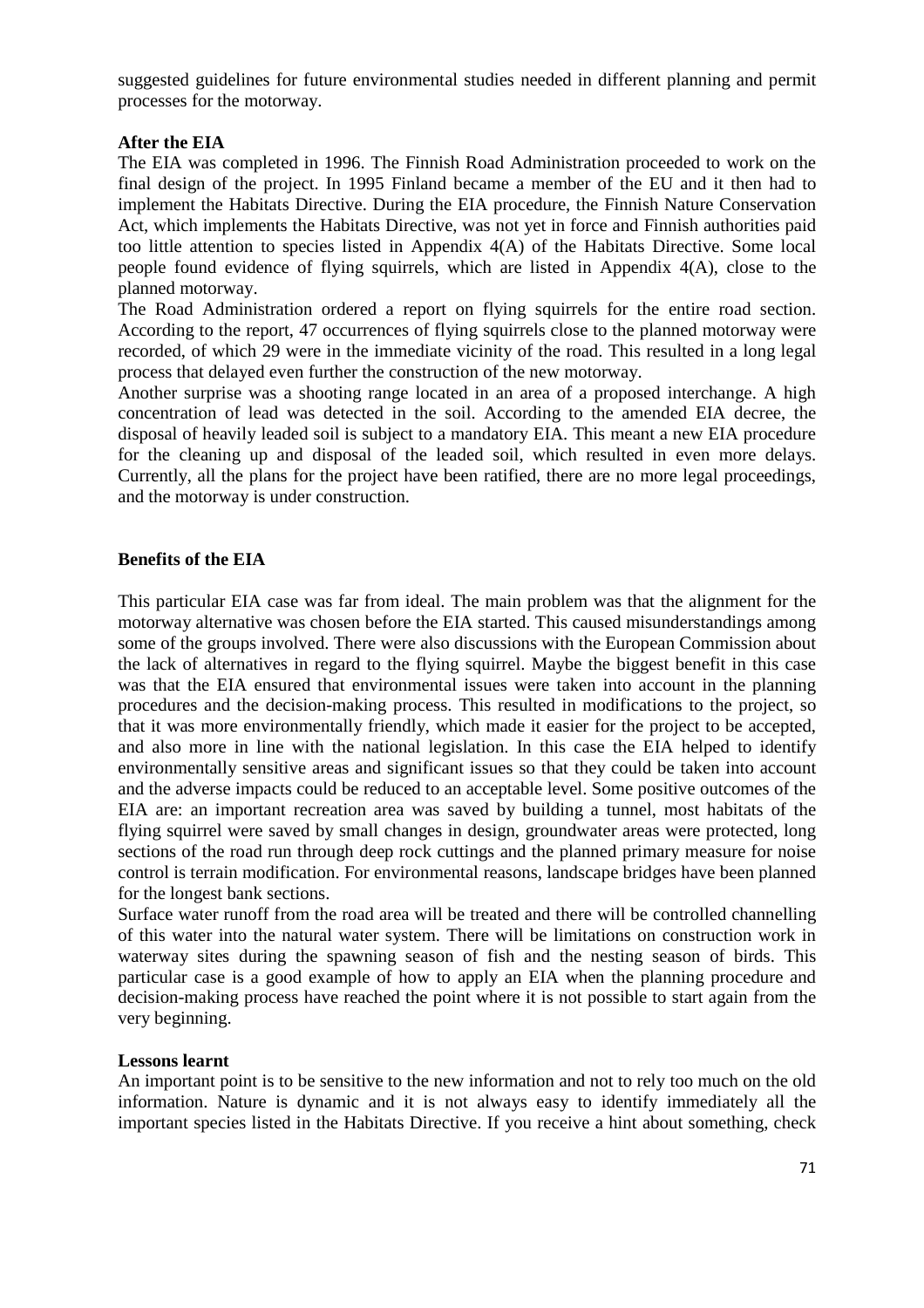it out and don't ignore it. Natura 2000 sites and the species listed in Appendix 4(A) of the Habitats Directive are very important factors in planning and decision-making. Be aware of the legislation. If you have a major infrastructure project, it will take many years, if not decades, to carry it out. When a country becomes a member of the EU, totally new environmental legislation needs to be implemented. This is what happened in Finland. New legislation will probably be applied to some projects, maybe even more than once, and each time new legislation is applied, there is the possibility that new groups will have the right to appeal your project. Don't choose an alternative too early. There should be several alternatives. Try to identify the main interest groups, the impacts of the project, because these are important when looking at different alternatives. A detailed design with obvious alternatives might go to waste and you can lose valuable time if you need to begin the procedure again.

# 4.0 Conclusion

The case study described the EIA carried out on a Highway development in Finland. The case study identifies the challenges and emphasized the importance of stakeholders during the EIA process..

# 5.0 Summary

In this unit, you have learnt about the how EIA was carried out by following the methods: pre-EIA and post EIA activities.

6.0 Tutor-Marked Assignment

- 1. Identify the challenges of carrying out the EIA in this project
- 2. List the environmental issues and the approaches taken to mitigate the problems identified
- 3. Explain the relevance of the stakeholders to the project

# 7.0 Reference Materials

Jantunen , J (2005) Case study of an EIA in Finland, development of Highway 1 (E18) *ec.europa.eu/environment/integration/pdf/05\_24\_02\_eai\_case.pdf Assessed September 2011*

# **UNIT 5: EAR Case Study on Post-Construction Environmental Impact Audit Study of Kali Gandaki "A" Hydroelectric Project in Nepal**

# **CONTENTS**

1.0 Introduction

In the previous units, you learnt about the various case studies of EIA. Through the studies, you identified the challenges, processes and various approaches adopted during the studies. In this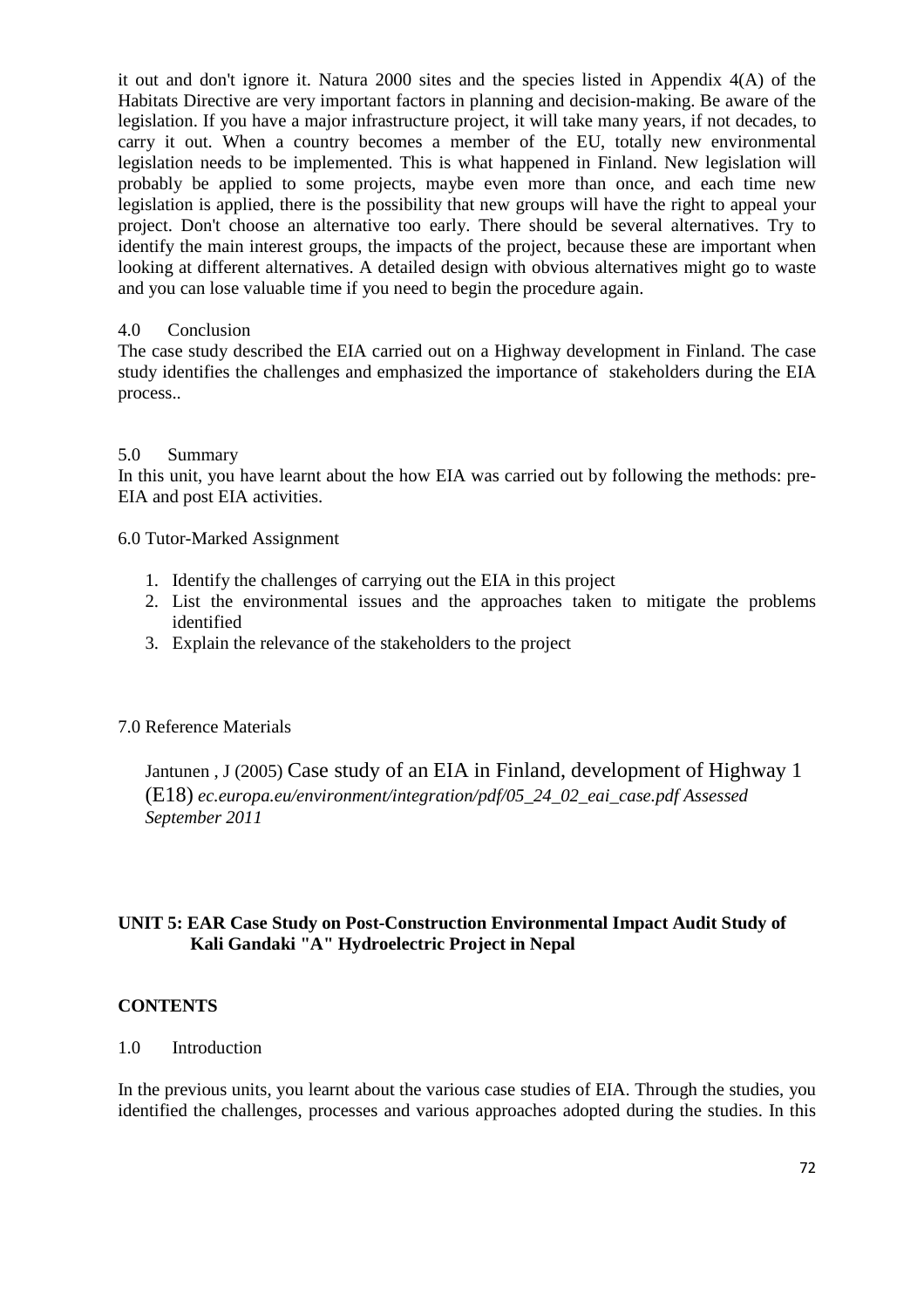unit, you will learn about the case study on Environmental Audit, a process which is carried out after a project has been completed.

The post-construction environmental impact audit study was conducted in early 2003 by Environment and Social Studies Department of Nepal Electricity Authority (NEA) as per the contract signed with the Kali Gandaki "A" Hydroelectric Project. This audit study is first of its kind for a large hydropower project and is mainly targeted to fulfil the purpose of Asian Development Bank (ADB) loan covenant.

### 2.0 Objectives

At the end of this unit, you should be able to:

- list the objectives of carrying out an environmental audit
- describe the process involves in an environmental audit
- Identify the major impacts during the construction and operational phases

### 3.0 Main Content

### The **objectives of the audit study were to:**

- Collect post-construction environmental and social data of the project area;
- Find out the accuracy of the impact prediction;
- Assess actual environmental impacts which occurred due to the implementation of the project;
- Evaluate the variations and the effectiveness of implemented mitigation measures;
- Identify the remedial issues: and
- Suggest the corrective measures

The scope of the study included review and assessment of the project documents, collection of field data, collection of local people's and stakeholders' views, co-ordination of this study with the line ministry, identification of remedial issues with corrective measures and preparation of the audit report. The study has covered three components of the project namely: access road, power generation facilities, and transmission line.

### **Limitations of the study**

Non-availability of proper auditing guidelines has been mentioned as a major limitation of the study. It is also mentioned that the study team did not find the audit guidelines within ADB as well. The other limitations of the study mentioned in the report are:

- Review of all documents accumulated during the entire project period was hardly possible due to limited time for the study;
- Data of different surveys (pre-project and post-project) might not be comparable due to different methodologies adopted;
- The present fish survey was conducted in the month of August and there is no baseline data for this month; and This study lacks dry season data for the fish and water quality in dewatered and reduced flow zones.

### **Audit Methodologies**

Literature review, field-visit, sampling, questionnaire administration, interviews, and group discussions were the main methods adopted by the audit team. The team analysed the data and prepared the draft report. A workshop was organized in Kathmandu to share and discuss the audit findings.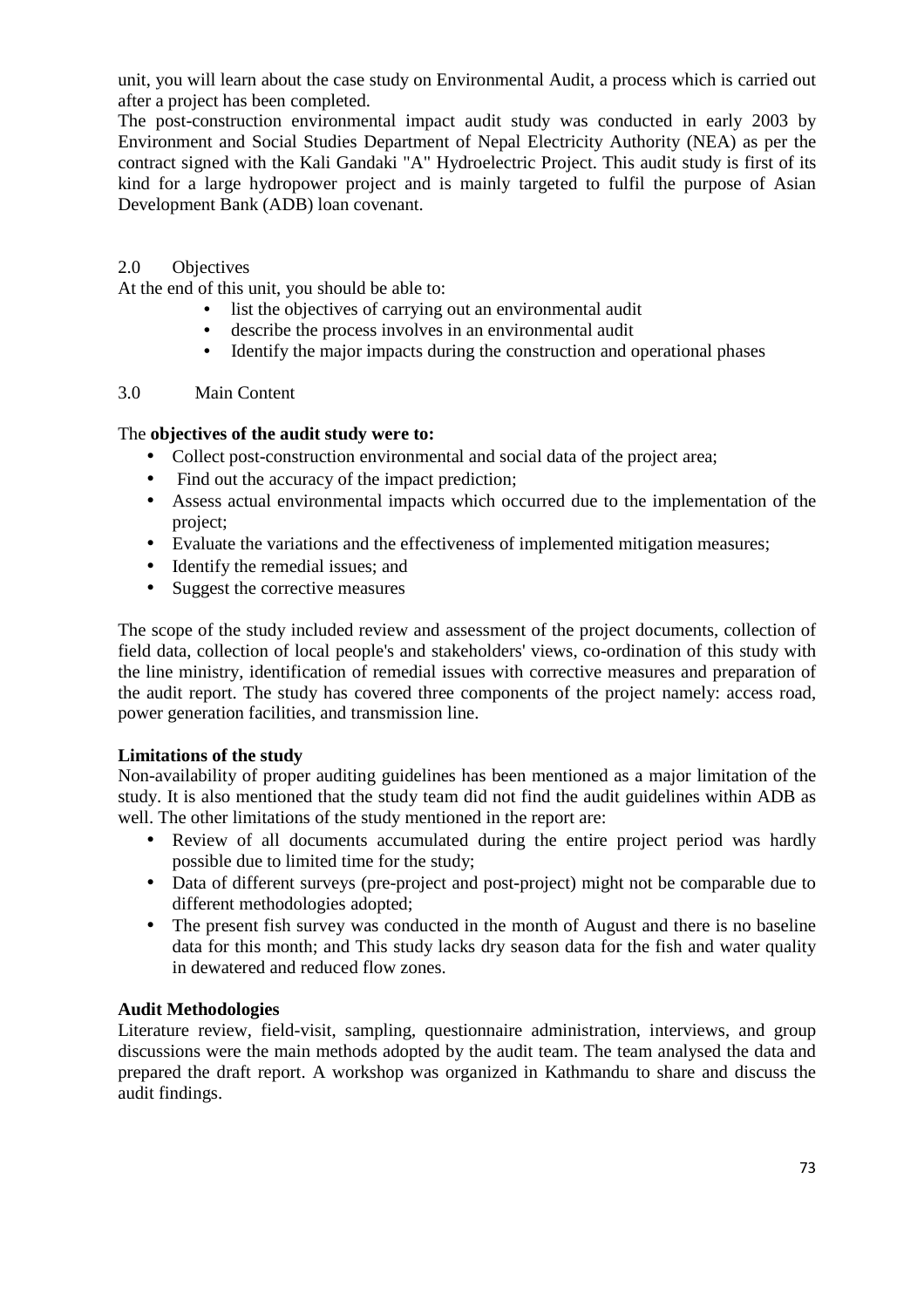### **Project Information**

Kali Gandaki "A" Hydroelectric Project is located in Syangja district of Western Development Region, about 180 km west from Kathmandu. Project construction started in 1997 and was completed in May 2002. Commercial hydropower production was started from August 2002. The project has an installed capacity of 144 MW. The average annual energy production is about 826 GWh. This is the largest hydropower project constructed so far in Nepal. The project basically has three components: access road, power generation facilities, and transmission line. The access road for the project starts at Batuwa, 82 km from Pokhara (3.5 km south of Galyang Bazar), in Siddartha highway and ends at the left bank of the dam. Length of the access road from Jaipate to powerhouse is 8 km. Total length of the temporary and permanent access roads is about 28.5 km. Two access roads start at Jaipate and provide access to the dam site (Mirme) and powerhouse site (Beltari).

The main power generation facilities are located in the Shri Krishna VDC of Syangja district. The dam in Mirmi is a gated structure which is 44 meters high. The headrace tunnel is 7.4 meters in diameter and is about 5,905 meters long. The surge tank in Beltari is 61.5m high (up to top of the highest wall). The powerhouse lies in the left bank of the Kali Gandaki and is a semi-underground structure housing three francis turbines of 48 MW capacity each. The 132 kV transmission line is spread in four districts namely: Syangja, Palpa, Rupendehi and Kaski. The transmission component is divided into two portions: 44 km double circuit to Butwal. A

sub-station was constructed in Lekhnath Municipality of Kaski district whereas the existing Jogikuti sub-station in Butwal was upgraded. The right-of-way of the 132 kV is 9m in each side from the centreline.

**Various stakeholders** were involved in the audit team as follows: Civil Engineer, Environmental Engineer, Ecologist, Forester,Fish and Wildlife Expert, Socio-economist, Sociologist, ACRP Expert, Hydrologist, Oil Erosion Expert

### **Major Impacts of Constructional and Operational Phases**

The impacts of the projects constructional and operational phases have been mentioned as:

- A5.3 km long (65ha) reservoir has been created due to submergence of grassland, forestland and other lands;
- The diversion of flow from dam site has made the section from Mirmi to Badigad as dewatered section and flow in the riverbed was found almost dry in the month of April 2003;
- The construction and operation of the dam has caused an increase in water level as well as sedimentation level thereby causing serious threat to the Seti Beni Bazar and submergence of Shaligram Sheela (holy stone);
- The scrap materials such as used cement bags, vehicle tires, used drums containing oil etc. were dumped at Thulo Bagar on the left bank of the Kali Gandaki River. This situation calls for water pollution during the high flood season.
- A total of 11 fatalities and 17,234 injuries occurred during the project construction.
- Barrier effect of the dam and prevention of the upward migration of the fish was noticed.
- A total of 6,093 trees of Sal, Saj, Chilune, Sissoo, Khyar, Bakaino Ipil-Ipil was removed.
- In total, for all three components, 371 hectares of land was acquired for placement of project structures and facilities.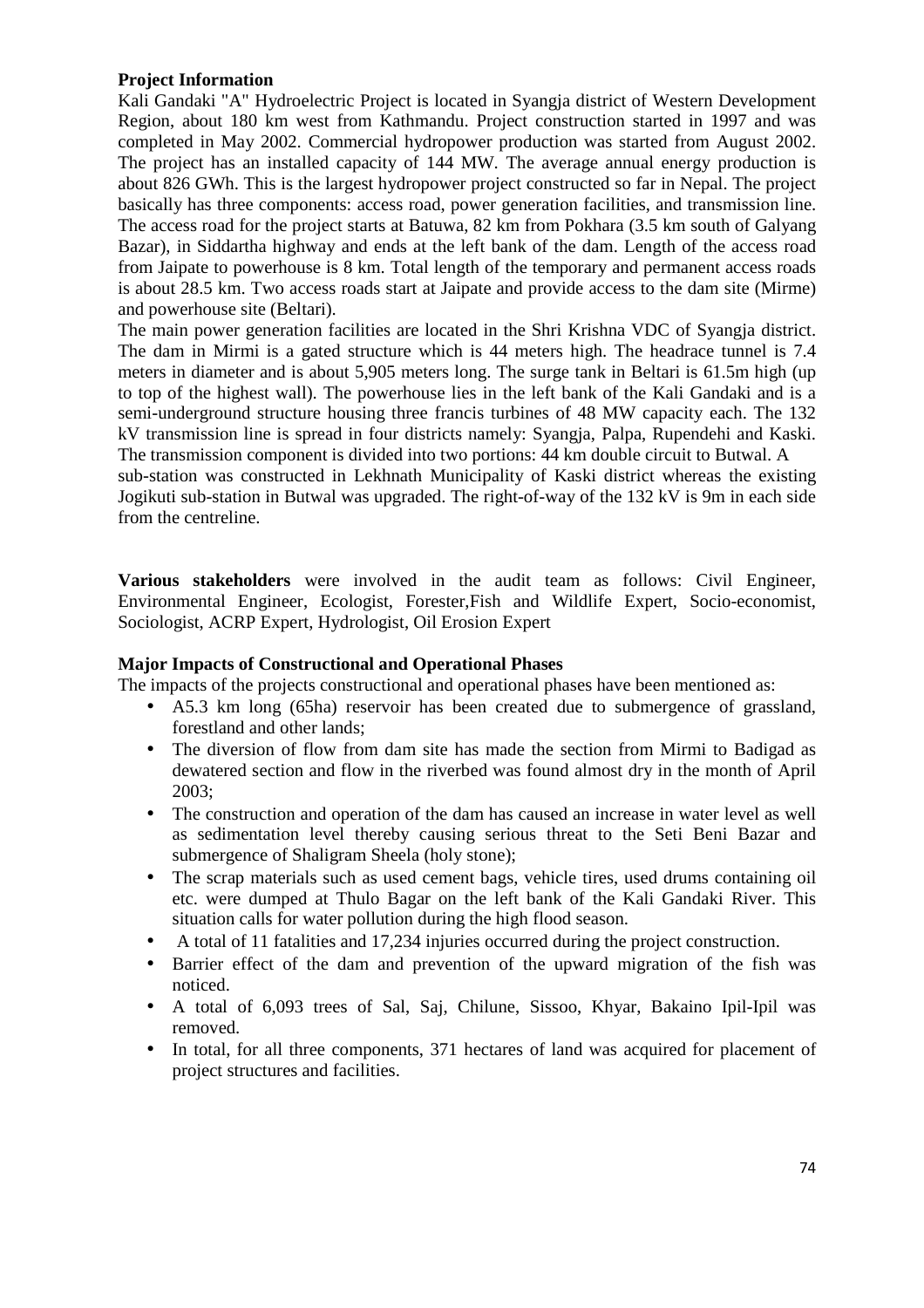- Altogether 1,468 families lost their land (fully or partially). Out of these, 263 families were defined as SPAFs and 1,205 families as PAFs. The SPAFs experienced a loss of 50-60% of their assets and the PAFs lost 25% of their land, and lost fodder trees and
- A total of 221 families lost their houses (65 for access road, 15 for main facilities, 11 for workshop, 126 for transmission line alignment and 1 for Pokhara substation). A total of 21 housesfrom 17 Bote families were acquired.
- Due to impounding of Kali Gandaki and Andhikhola River, most of the present cremation sites along the riverbanks upstream are submerged whereas the cremation sites in the downstream is affected by the reduced flow of Kali Gandaki River.

# **Audit Findings**

Status of mitigation measures is as follows:

- Amandatory release of 4 m3/s, i.e., ten percent of the minimum monthly flow to maintain the downstream aquatic life was proposed in EIA report. During auditing, it was observed that there was no flow from the dam. Furthermore, no additional 2 m3/s water was released on religious days which caused significant impact on downstream religious sites.
- Asiren system to warn people about very high flows is functioning but needs capacity increase to be more effective for long-distance population.
- Bioengineering was introduced but needs to be continued in the access road section.
- More than three hundred thousand plants of different species were planted in the project area. The survival rate has been observed as 40-50% till 2002.
- A fish hatchery has been constructed for producing one million fingerlings, but its effectiveness remains to be seen.
- Payment of appropriate compensation has been made for the loss of land, house and other assets due to implementation of the project.
- An additional rehabilitation grant has been provided at the rate of NRs. 1000/month for 4 months to the affected families. A grant to pay the government registration fee was also provided as an incentive to those affected families who purchased land as replacement.
- The impact on house loss was compensated at replacement cost. Affected households were also provided the construction materials of their old house for reuse.
- The project has provided employment to 2,568 people during construction and 225 people during the operational phase.
- Out of the total allocated sum of NRs. 2.9 million for micro-credit revolving fund only a sum of NRs. 0.62 million was spent in 28 different groups of affected families.
- About 3,000 households have been electrified in 11 VDCs of Syangjha, Gulmi, Parbat and Palpa districts.
- In addition to the committed mitigation works in the EIA report, several community development works on peoples' demand such as the renovation of Jagatra Devi temple, establishment of a primary school for Botes and support to school for room extension etc. were developed.

# **Outstanding issues**

The followings are the outstanding issues as mentioned in the report:

- Preparation of the operational manual for power station regarding the environmental issues such as mandatory release of 4 m3/s, and additional flows of 2 m3/s during religious days;
- Increasing the intensity of the siren:
- A conclusive study about the submergence problem in the Seti Beni Bazar;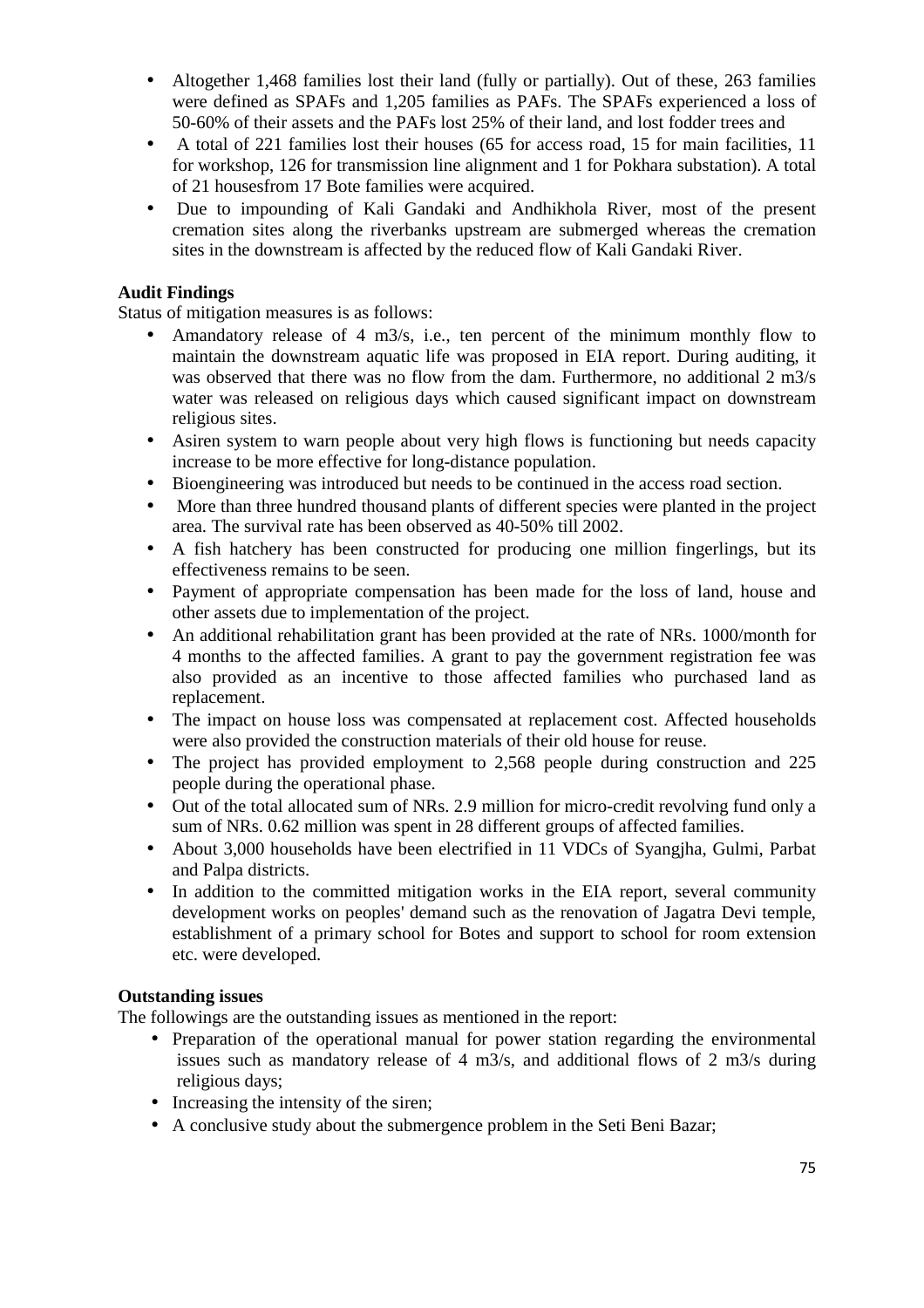- Plantation of 35 hectares in Rupendehi district and 17,415 seedlings in transmission line area;
- Implementation of community forest support programme for Khabar area; and
- Protection work for Seti Beni, housing for the remaining 10 Bote families, agriculture intensification programme, micro-credit revolving fund disbursement, and construction of cremation sheds etc.

## **Recommended Corrective Measures**

The project will have the overall responsibility for managing Kali Gandaki "A" HEP including environmental and social mitigation measures and monitoring. Based on the roles and responsibilities of NEA-ESSD, the environmental works can be effectively carried out by NEA-ESSD, provided that required budget is in place. The estimated cost for the corrective measures for the period of five years is NRs. 37.7 million.

### **Lessons Learnt**

The audit report has mentioned followings as the lessons learned during the study.

- Involvement of international consultants in the environmental issues should be limited.
- Community development works need to be addressed by the project prior to, during and after the project construction.
- All budget allocated for the environmental works must be channelled through the environment wing.
- All mitigation works to be done must be specified and put in the bill of quantities together with the provision of reward and punishment for the contractor.
- Frequent change of high level officials makes it difficult for the continuity of the project.

### **Study Conclusion**

The study has concluded that most of the impacts were predicted accurately during the project formulation stage; environmental and social condition of the project area is good; effectiveness of the contract clauses was slightly more than 50 percent; and outstanding works must be completed as soon as possible.

Exercise: What is the difference between an EIA study and an EAR as carried out in the unit?

### 4.0 Conclusion

The study showed the environmental audit of a construction project that had been carried out successfully. After auditing, a report is prepared which recommends corrective measures and

### 5.0 Summary

.

In this unit, you have learnt about environmental audit through a case study of a Hydroelectric project.You have also identified the various stakeholders, methodologies, and various major impacts during the construction and operational phases.

### 8.0 Tutor-Marked Assignment

- 1. List the stakeholders identified in the project.
- 2. From the case studied above, why was it necessary to carry out an environmental audit of the project?
- 3. What were the limitations of the study carried out?
- 7.0 References/Further Readings